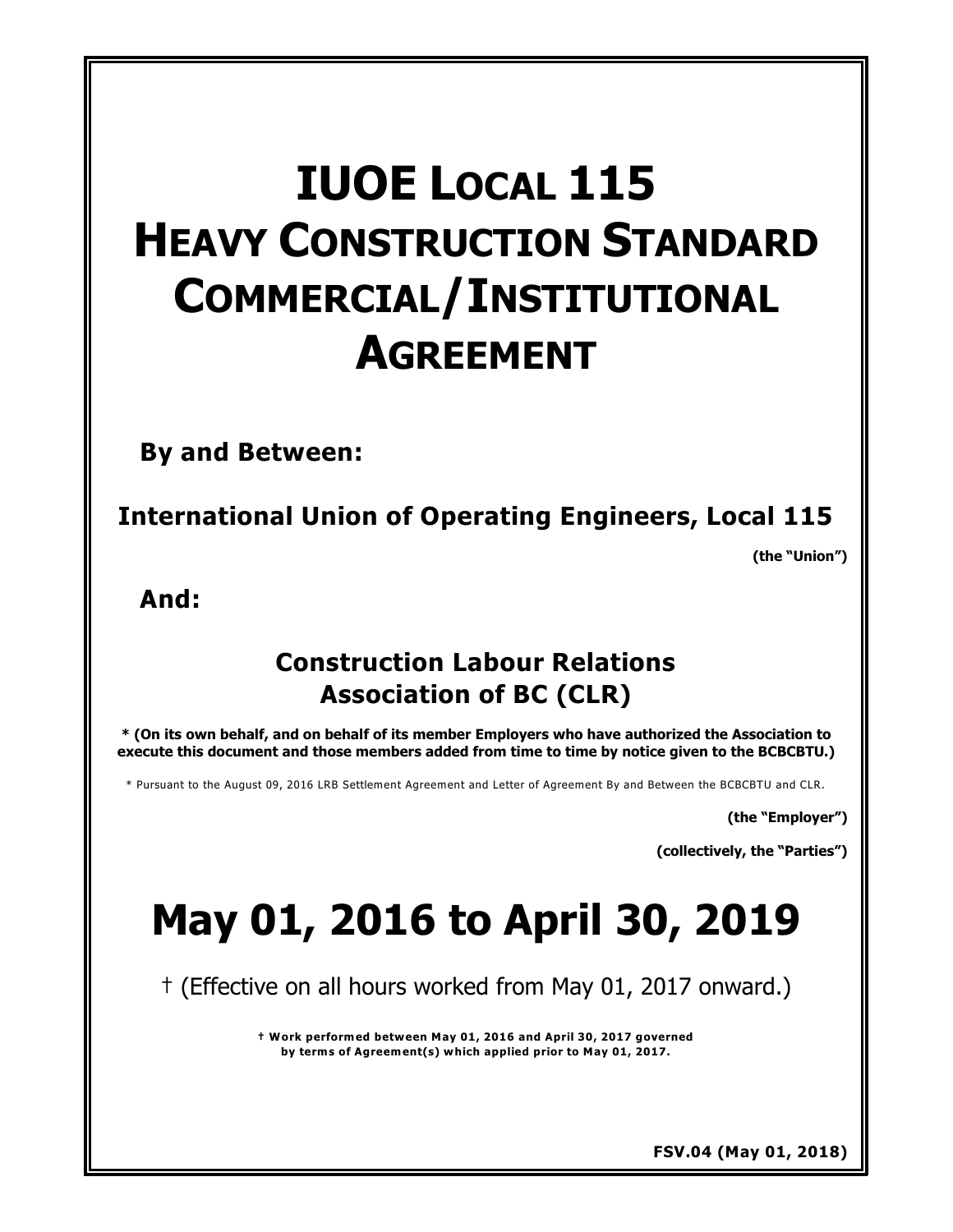### **TABLE OF CONTENTS PAGE 1 OF 2**

### **Refer to Appendix "A" for definitions and abbreviations applicable to this Agreement.**

| <b>Article</b> | 1              |                                                                                         |
|----------------|----------------|-----------------------------------------------------------------------------------------|
| <b>Article</b> | $\overline{2}$ |                                                                                         |
| <b>Article</b> | 3              |                                                                                         |
| <b>Article</b> | 4              |                                                                                         |
| <b>Article</b> | 5              |                                                                                         |
| <b>Article</b> | 6              |                                                                                         |
| <b>Article</b> | 7              |                                                                                         |
| <b>Article</b> | 8              |                                                                                         |
| <b>Article</b> | 9              |                                                                                         |
| <b>Article</b> | 10             |                                                                                         |
| <b>Article</b> | -11            |                                                                                         |
| <b>Article</b> | 12             |                                                                                         |
| Article 13     |                |                                                                                         |
| <b>Article</b> | 14             |                                                                                         |
| <b>Article</b> | 15             |                                                                                         |
| <b>Article</b> | 16             |                                                                                         |
| <b>Article</b> | 17             | Bargaining Council of British Columbia Building Trade Unions (BCBCBTU) Funding. 22      |
| <b>Article</b> | 18             | International Union of Operating Engineers, Local 115 Training Association (IUOETA). 22 |
| <b>Article</b> | 19             |                                                                                         |
| <b>Article</b> | - 20           |                                                                                         |
| <b>Article</b> | - 21           |                                                                                         |
| <b>Article</b> | -22            |                                                                                         |
| Article 23     |                |                                                                                         |
| Article 24     |                | . . 24                                                                                  |
| <b>Article</b> | - 25           |                                                                                         |
| Article 26     |                |                                                                                         |
| <b>Article</b> | 27             |                                                                                         |
| <b>Article</b> | 28             |                                                                                         |
| <b>Article</b> | 29             |                                                                                         |
| <b>Article</b> | 30             |                                                                                         |
|                |                |                                                                                         |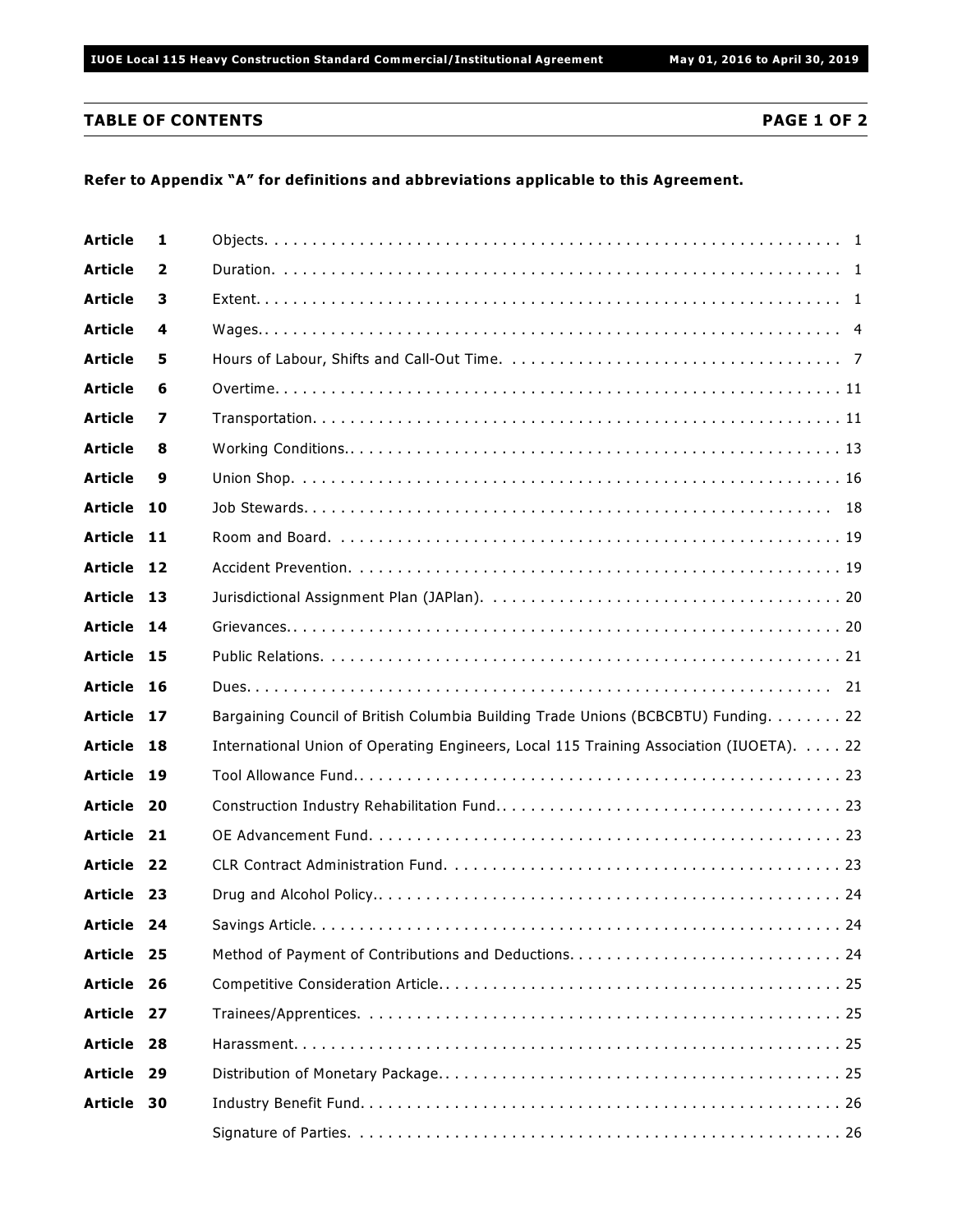# **TABLE OF CONTENTS PAGE 2 OF 2**

| Schedule "A1"        | Industrial Monetary Package Breakdown - Inside Lower Mainland/Fraser Valley. 27 |
|----------------------|---------------------------------------------------------------------------------|
| <b>Schedule "A2"</b> | Industrial Monetary Package Breakdown - Outside Lower Mainland/Fraser Valley35  |
| Schedule "B"         |                                                                                 |
| Schedule "C"         | Industrial Employer Contributions and Employee Deductions - Province Wide 44    |
|                      |                                                                                 |
| Appendix "A"         |                                                                                 |
| Appendix "B"         |                                                                                 |
| Appendix "C"         |                                                                                 |
| Appendix "D"         | District Offices of International Union of Operating Engineers, Local 115. 55   |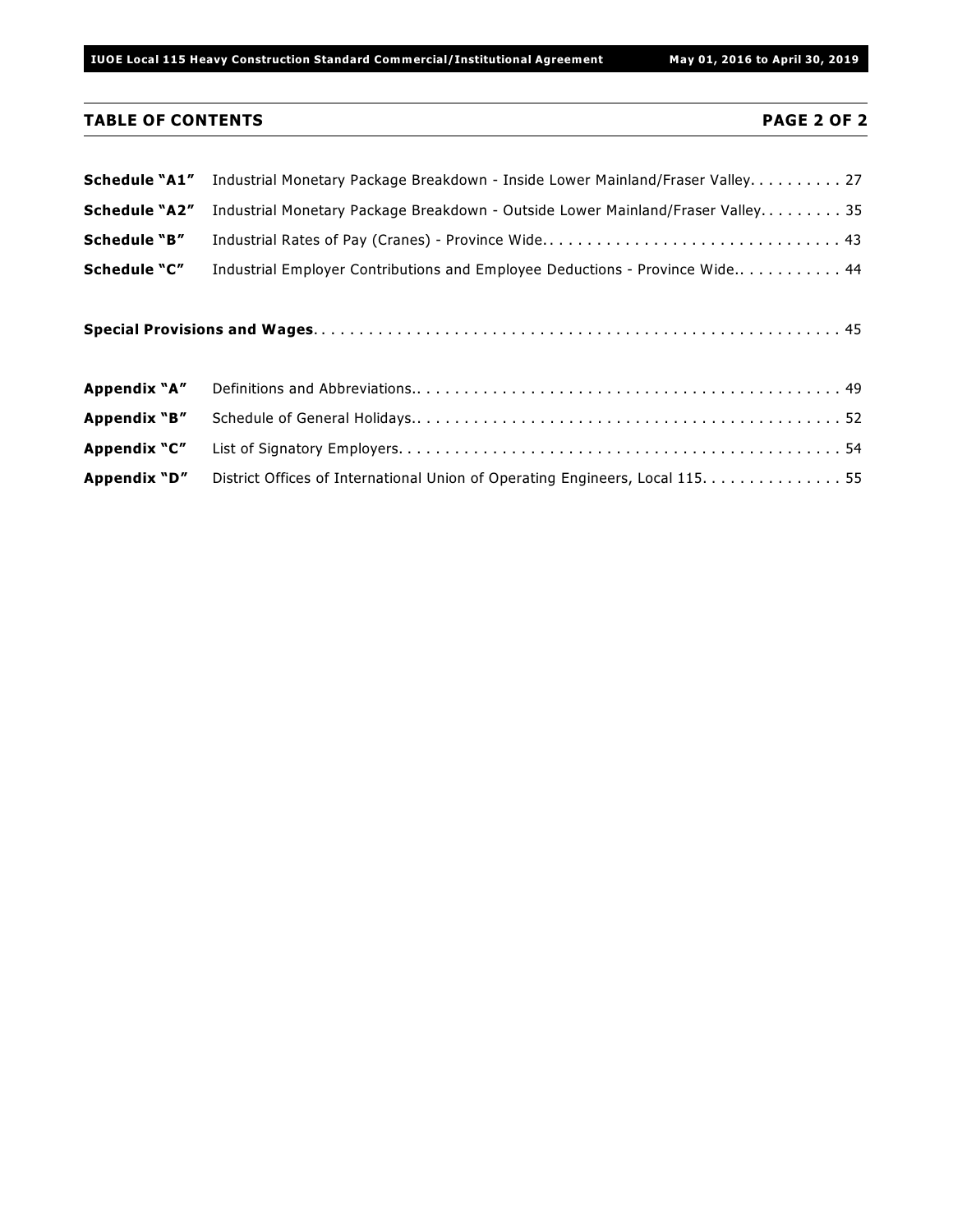### **IUOE LOCAL 115 HEAVY CONSTRUCTION STANDARD COMMERCIAL/INSTITUTIONAL AGREEMENT**

#### **BY AND BETWEEN:**

**International Union of Operating Engineers, Local 115**

**AND:**

**Construction Labour Relations Association of BC (CLR)**

**\* (On its own behalf, and on behalf of its member Employers who have authorized the Association to execute this document and those members added from time to time by notice given to the BCBCBTU.)**

\* Pursuant to the August 09, 2016 LRB Settlement Agreement and Letter of Agreement By and Between the BCBCBTU and CLR.

**(the "Employer")**

**(the "Union")**

**(collectively, the "Parties")**

# **ARTICLE 1: OBJECTS**

The objects of this Agreement are to stabilize the Construction Industry, provide fair and reasonable working conditions and job security for Employees in the industry; promote harmonious employment relationships between Employers and Employees, provide mutually agreed methods of resolving disputes and grievances arising out of the terms and conditions of this Agreement, prevent strikes and lockouts, enable the skills of both Employers and Employees to operate to the end that waste and avoidable and unnecessary expense and delays are prevented; promote good public relations.

# **ARTICLE 2: DURATION**

This Agreement shall be in full force and effect from and including May 01, 2016 to and including April 30, 2019 and shall continue in full force and effect from year to year thereafter subject to the right of either Party to this Agreement within four (4) months immediately preceding the date April 30, 2019, or immediately preceding the anniversary date in any year thereafter, by written notice to the other Party, require the other Party to commence collective bargaining with a view to the conclusion of a renewal or revision of this Collective Agreement or a new Collective Agreement.

Should either Party give written notice to the other Party pursuant hereto, this Agreement shall thereafter continue in full force and effect until the Union shall strike, or the Employer shall lockout, or the Parties shall conclude a renewal or revision of this Agreement or a new Collective Agreement.

The operation of Section 50 (2) and (3) of the *Labour Relations Code* of British Columbia is hereby excluded.

# **ARTICLE 3: EXTENT**

#### **3.01 Application**

This Agreement shall govern only commercial/institutional work which is within the work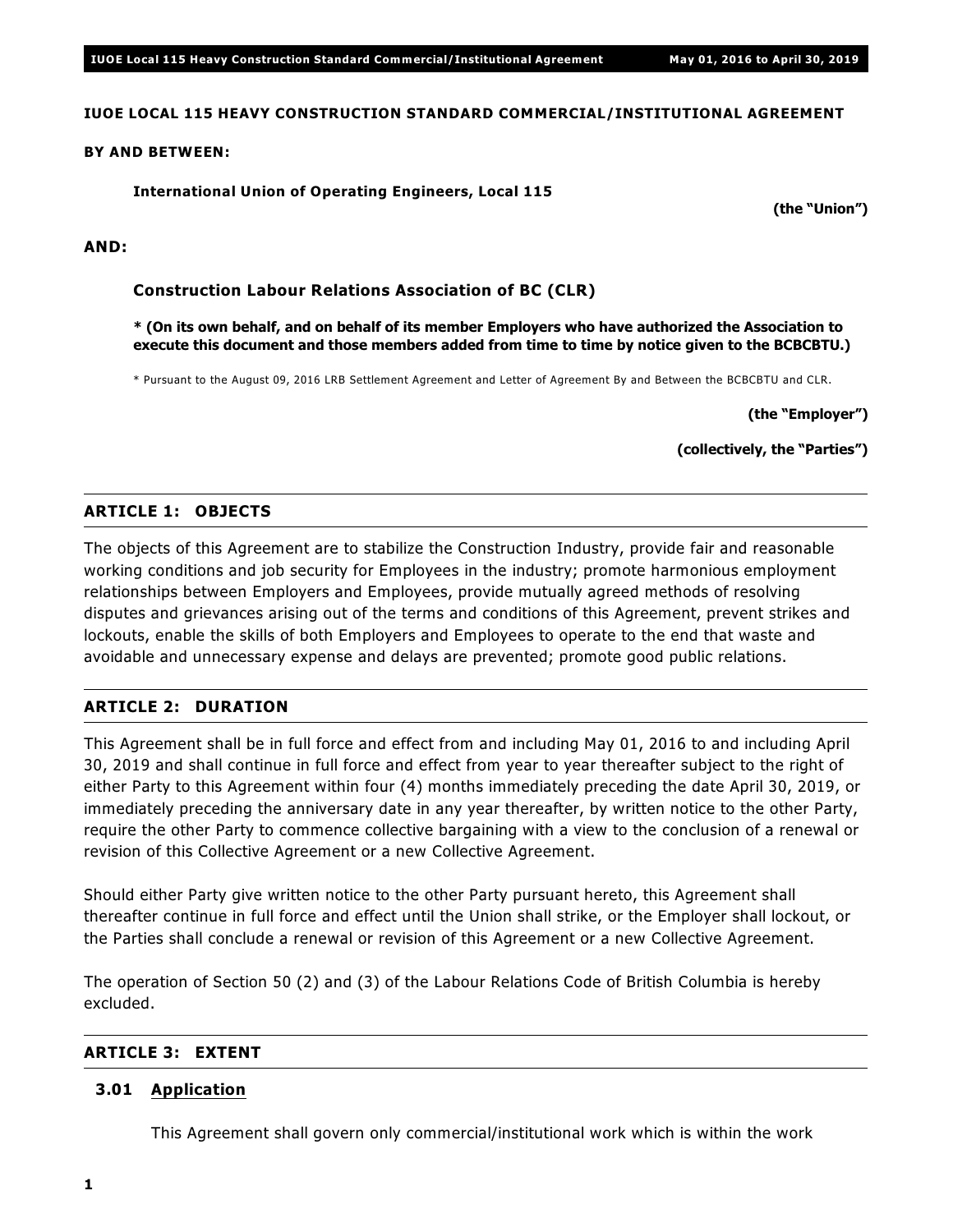jurisdiction of the Operating Engineers and which is being performed in the province of British Columbia by bargaining unit members who are Employees of the Employer. Refer to Articles 3.01 (a) through (d) inclusive, for important exceptions to and clarification of the foregoing.

- **(a)** Unless otherwise mutually agreed by the Parties, in writing, all work performed within the Lower Mainland/Fraser Valley shall be governed by the IUOE Local 115 Heavy Construction Standard Commercial/Institutional Agreement, other than work performed on an industrial project(s) where all employers that were legitimately competing for the available work are signatory with a BCBCBTU affiliate union(s).
- **(b)** Work covered by the Mainline Pipeline Agreement of the Pipe Line Contractors Association of Canada shall be binding on the Employer and the Union, and their respective successors and assigns. It is understood that any Employer signatory to this Agreement shall when doing work covered by the Mainline Pipeline Agreement, be bound to that Agreement along with the signatory Union.
- **(c)** Work covered by the collective agreement between the Union and CLR for Structural Steel Erection or work covered by the Road Building Industry Standard Agreement or the Hydraulic Dredging Agreement or the Standard Piledriving, Dipper, Clamshell Dredging Agreement shall be performed under the conditions set out in the aforementioned agreements.
- **(d)** All Employers signatory to this Agreement whose primary business is "Crane Rental" shall be bound by the terms and conditions of the "Crane Rental Agreement".

# **3.02 Management Rights:**

The Employer has the right to operate and manage their business in all respects subject only to the limitations expressly stated in this Agreement.

# **3.03 Sub Contractors:**

The Employer may contract out work where:

- **(a)** the Employer cannot perform the work in a manner that is competitive in terms of cost, or quality, or within required time limits, or
- **(b)** the prime contract requires the contractor to accept the lowest qualified tender price for any/all subcontracted work.

# **3.04 Owner-Operators:**

- **(a)** The expression "Owner-Operator" as used herein, shall mean any person who performs work within the jurisdiction of the Union for pay, remuneration, compensation or reward of any kind, except:
	- **(i)** a person who comes within the job classifications of heavy duty mechanic, welder, service truck operator, heavy duty greaser, or any of them;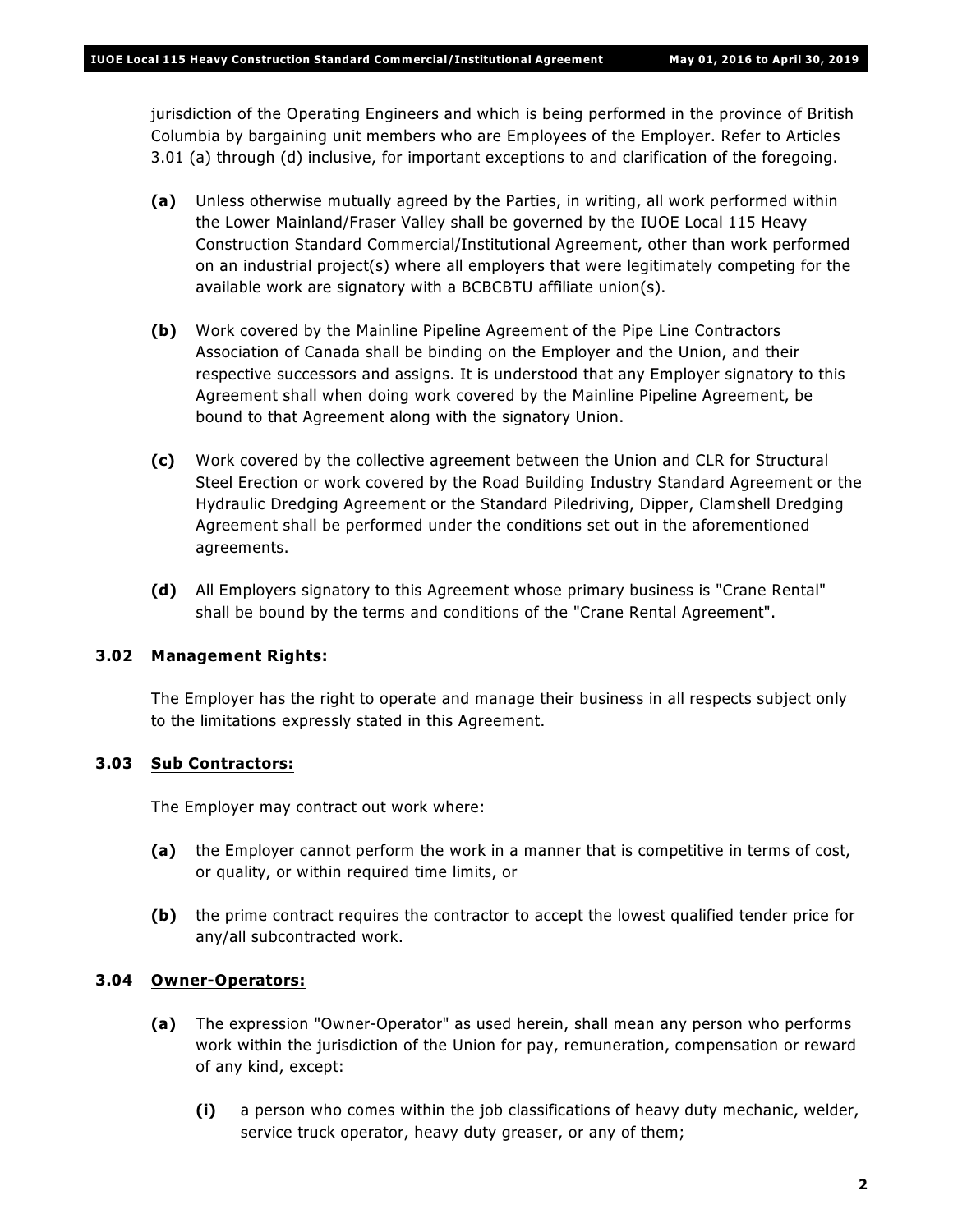- **(ii)** a person who, with respect to the person, firm or corporation who or which provides his pay, remuneration, compensation or reward for such work, is in the relationship of servant to master;
- **(iii)** a person who has determined to be an "Employee" pursuant to the provisions of the *Labour Relations Code* of British Columbia.
- **(b)** The Employer agrees that he will not, under any circumstances, engage an Owner-Operator to perform work for him unless and until the Owner-Operator, prior to the commencement of such work:
	- **(i)** proves to the Employer that he is a member in good standing of the Union, or;
	- **(ii)** obtains from the appropriate office of the Union for the area in which such work is to be performed, a clearance or permit to perform such work, and, in either case;
	- **(iii)** signs a written form of authorization, which shall be irrevocable during the period in which the Owner-Operator performs such work, authorizing and directing the Employer to deduct from the pay, remuneration, compensation or reward earned by the Owner-Operator the sum of:
		- > ten dollars and fifty-one cents (\$10.51) effective April 01, 2016
		- > ten dollars and fifty-eight cents (\$10.58) effective May 01, 2017
		- > ten dollars and sixty-three cents (\$10.63) effective November 26, 2017
		- > ten dollars and sixty-eight cents (\$10.68) effective May 01, 2018
		- > ten dollars and seventy-eight cents (\$10.78) effective April 01, 2019

for each hour worked and for each hour of travel time, and to remit the same to the Union to be applied by the Union in the manner described in Article 3.04 (c).

- **(iv)** agrees that the Employer may withhold a reasonable sum pending presentation by the Owner-Operator of a WorkSafeBC clearance letter pertaining to assessments.
- **(c)** The Employer further agrees that he will deduct and remit to the Union the contribution rates outlined in Article 3.04 (b) (iii) above for each hour worked and for each hour of travel time earned by the Owner-Operator, and the Union agrees that such remittances by the Employer shall be apportioned and applied on behalf of the Owner-Operator as contributions to the Operating Engineers' Benefits Plan, the Operating Engineers' Pension Plan, the International Union of Operating Engineers Local 115 Training Association (IUOETA), the Tool Allowance Fund, the British Columbia Building Trade Unions (BCBT) Fund, the Bargaining Council of British Columbia Building Trades Unions (BCBCBTU) Fund, the Jurisdictional Assignment Plan Fund, the OE Advancement Fund, the Construction Industry Rehabilitation Fund, the D&A Policy, the Canadian Building Trades, the Coalition of BC Building Trades, and working dues checkoff.
- **(d)** The total of such deductions made by the Employer in each month shall be remitted to the Union by the Employer not later than the fifteenth (15th) day of the following month and each such remittance shall be accompanied by an Operating Engineers' Benefits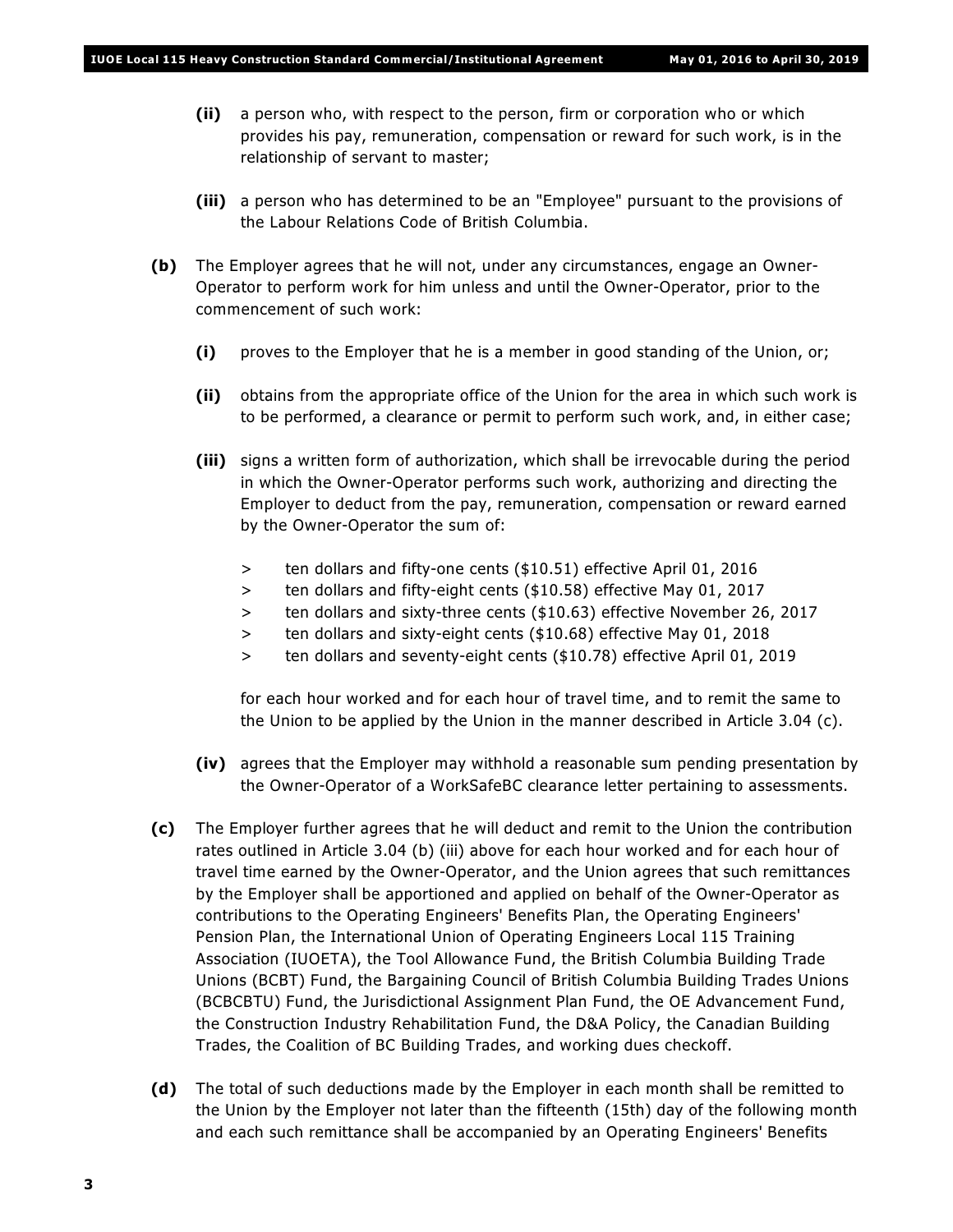Plan form properly completed by the Employer. Such Benefits Plan form shall be provided for the Employer by the Union.

The method of deductions and remittances referred to above, shall be consistent with Article 24 of this Agreement.

- **(e)** The rate established between the Owner-Operator and the Employer shall include all of the benefits that are otherwise contained in this Agreement. The Owner-Operator may become an Employee of the Employer and covered by this Agreement.
- **(f)** It is agreed that the provisions of Article 3.04 shall prohibit the making or carrying out of any plan, scheme or device which would have the effect of circumventing or defeating any or all of the provisions of this Agreement or depriving any Employee of employment.

### **ARTICLE 4: WAGES**

#### **4.01 Hourly Wage Rates, Employer Contributions and Employee Deductions:**

- **(a)** The schedules of minimum straight time hourly wage rates as provided for within Schedules "A1" and "A2" attached shall apply to all work performed in accordance with this Agreement with respect to equipment operators. The list of employee classifications and groups pursuant to such Schedules shall apply on commercial/institutional projects.
- **(b)** The applicable monetary package provided for within Schedule "B" shall apply to all work performed by all hydraulic and conventional crane operators. However, all other provisions of the IUOE Local 115 Heavy Construction Standard Commercial/Institutional Agreement shall otherwise apply to all hydraulic and conventional crane operators on a commercial and/or institutional project(s).
- **(c)** The schedules of Employer contributions and Employee deductions as provided for within Schedule "C" shall apply to all work performed in accordance with this Agreement. All Employer contributions shall be calculated on the basis of hours worked.

#### **4.02 Benefits Plan and Pension Plan:**

The Employer will make contributions for Benefits Plan and Pension Plan in such amounts and under such conditions as are set forth in the Schedule forming part of this Agreement.

Employer contributions to the Pension Plan will be pro-rated for Trainees/Apprentices based on the corresponding percentage of their classification.

#### **4.03 Vacation and General Holidays:**

Vacation and General Holiday pay shall be accrued at the rate of eight percent (8%) of gross earnings (four percent (4%) for annual vacation and four percent (4%) for General Holidays) and shall be paid to the Employee on each regular pay day.

Each Employee is entitled to a minimum vacation period of three (3) weeks each year. The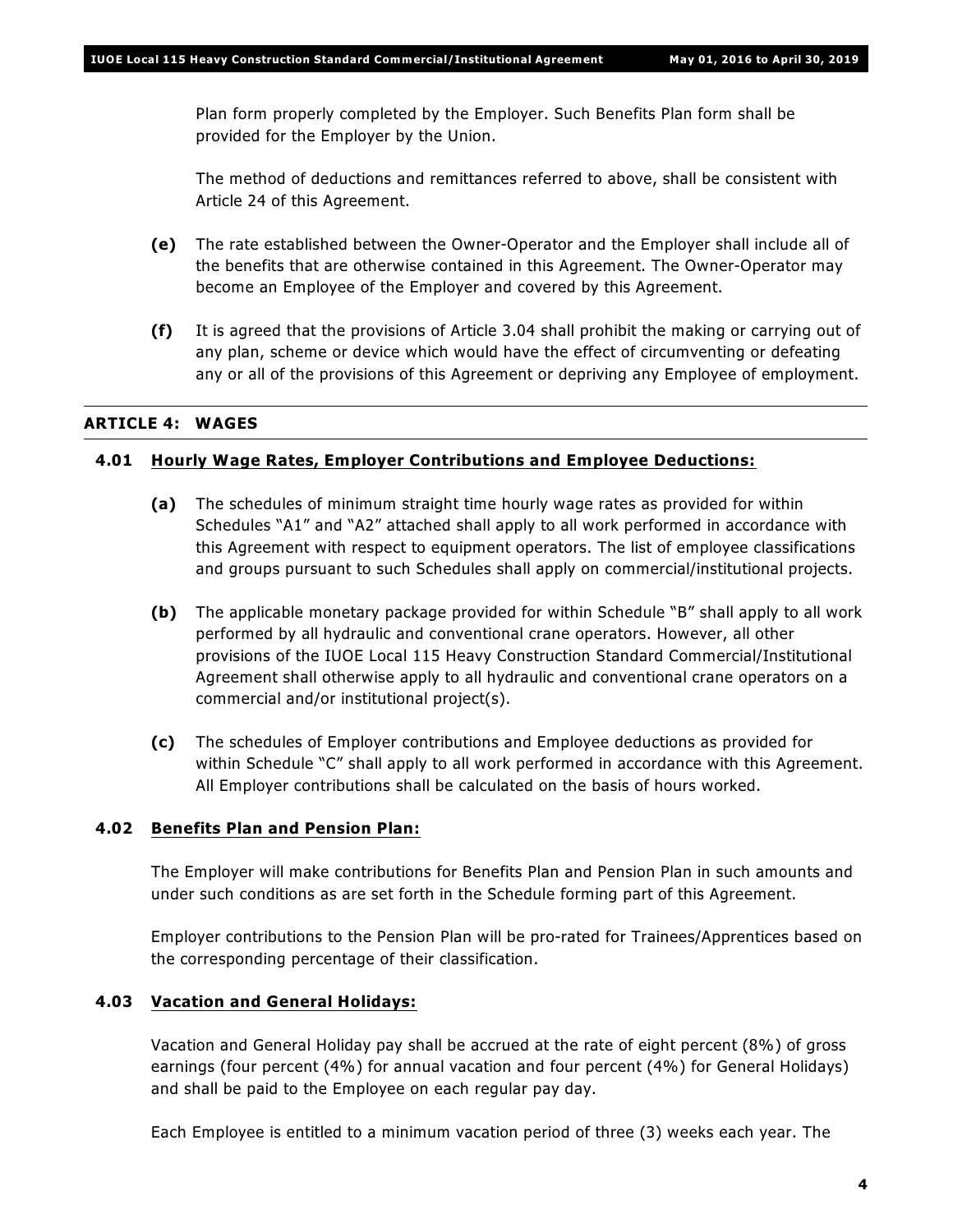vacation period will be arranged by mutual agreement between the Employees and the Employer.

The recognized General Holidays are: New Year's Day, Family Day, Good Friday, Easter Monday, Victoria Day, Canada Day, Friday prior to British Columbia Day, British Columbia Day, Friday prior to Labour Day, Labour Day, Thanksgiving Day, Remembrance Day, Christmas Day, Boxing Day and any day declared a public holiday by the Federal or Provincial Government. No work will be performed on Labour Day. All work performed on General Holidays shall be paid for at double time rates.

Notwithstanding the foregoing, the Friday prior to Labour Day may be floated and the day therefore worked at straight time rates, with an alternate day scheduled to be taken off as mutually agreed between the Employer and the Employee.

When a General Holiday falls on a Saturday or Sunday, the following Monday will be observed. Refer to Article 5.05 (c) for Compressed Work Week.

When Christmas and Boxing Days fall on Saturday and Sunday the following Monday and Tuesday will be observed.

### **4.04 Payment of Wages:**

Notwithstanding any/all contrary provisions contained within this Agreement, all payroll shall be processed in a manner consistent with CRA regulations.

- **(a)** The Employer shall at least every second Friday, pay to each Employee covered by this Agreement all wages earned by that Employee to a day not more than five (5) working days prior to the date of payment, provided that if a General Holiday falls on the regular payday, payment will be made the preceding day.
- **(b)** On projects where two (2) or more shifts are required, the second and third shifts shall be paid every second Thursday.
- **(c)** Payment of wages will be made during working hours. Where a payroll is not met within the prescribed time, unless proper reasons for the delay are forthcoming, it shall not be considered a violation of this Agreement for the Employees to cease work until payment of wages or other arrangements are made.
- **(d)** If a pay office is not established at the project concerned then arrangements may be made with the Employee. These arrangements shall include suitable financial arrangements to enable him to reach his point of hire, and in the event that such arrangements include an advance in cash, this shall be deducted from his final pay cheque.
- **(e)** Where an Employee is not paid as per Article 4.04 (g), such Employee shall be deemed to be still on the payroll of the Employer, and shall receive his usual wages and all other conditions until there is compliance with the provisions or other arrangements are made between the Employer and the Union.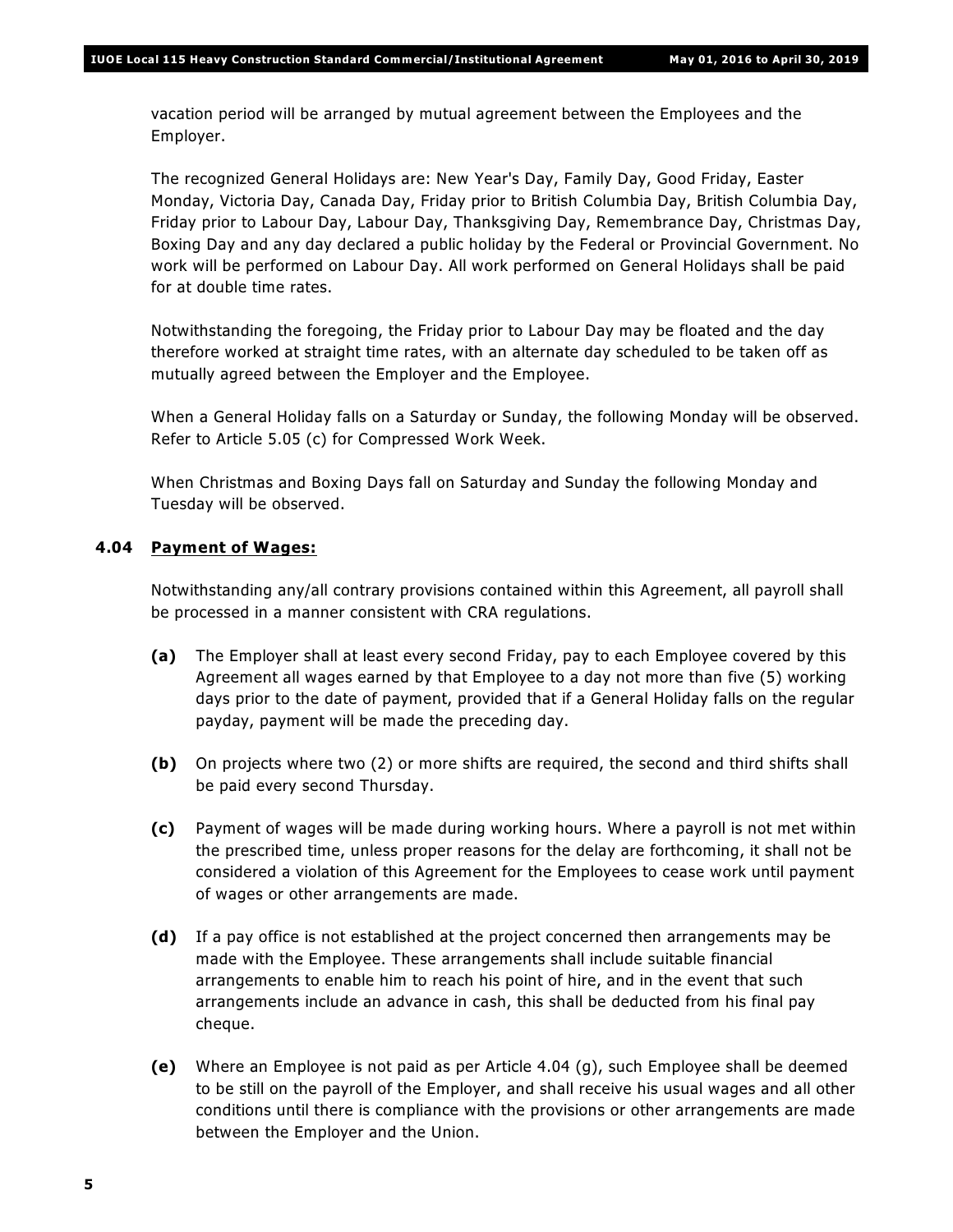**(f)** The Employer will provide an itemized statement with each pay, showing the number of hours at straight time rates and at overtime rates, the wage and total deductions.

All wages are payable in Canadian dollars.

- **(g)** Payment of wages may be made by cheque or electronic deposit. Cheque statements may be provided electronically via secure Internet/email. In the event the Employer is unable to pay all monies which are owing to an Employee at the time of termination of employment, such monies shall be paid as quickly as reasonably possible thereafter but in no event later than seven (7) calendar days or in conjunction with the Employer's next regularly scheduled payroll, whichever comes first.
- **(h)** If requested, the Employer shall provide a termination slip to the Employee upon termination, which shall state the reason for the Employee's termination, and whether or not he is eligible for rehire. A copy of the termination slip shall be supplied within three (3) calendar days upon request of the Union.
- **(i)** One (1) hour's notice of termination will be given to each Employee by the Employer or one (1) hour's pay in lieu thereof. Heavy duty mechanics and apprentice mechanics may utilize this hour to gather together their tools and put them in shape for their next job.

### **4.05 Bonding Payroll Failures and Out-of-Province Firms:**

- **(a)** Before members are dispatched to any Employer who is not signatory to an Operating Engineers' Agreement, such Employer may be required to deposit a bond suitable to the Union, up to twenty-five thousand dollars (\$25,000.00) for use in default of payment of wages, Benefits contributions, vacation pay, General Holiday pay, or any other contributions or payments provided by this Agreement. When no longer required, such bond shall, by mutual consent of the Union and the Employer concerned, be terminated.
- **(b)** Where there have been instances of payroll failures by the Employer, or principals or directors, to meet payroll requirements, the Union shall have the right to:
	- **(i)** inspect the Employer's payroll; and/or
	- **(ii)** require the posting of a suitable bond; and/or
	- **(iii)** require that payment of wages and other payroll requirements be by cash or certified cheque.

# **4.06 New Classifications:**

As and when types of equipment or work methods are introduced which are not included in the list of classifications contained in the attached Schedule, the Employers' authorized representative shall promptly negotiate with the Union a wage rate for such equipment or work method.

Every effort will be made to conclude negotiations within thirty (30) days but in any event, the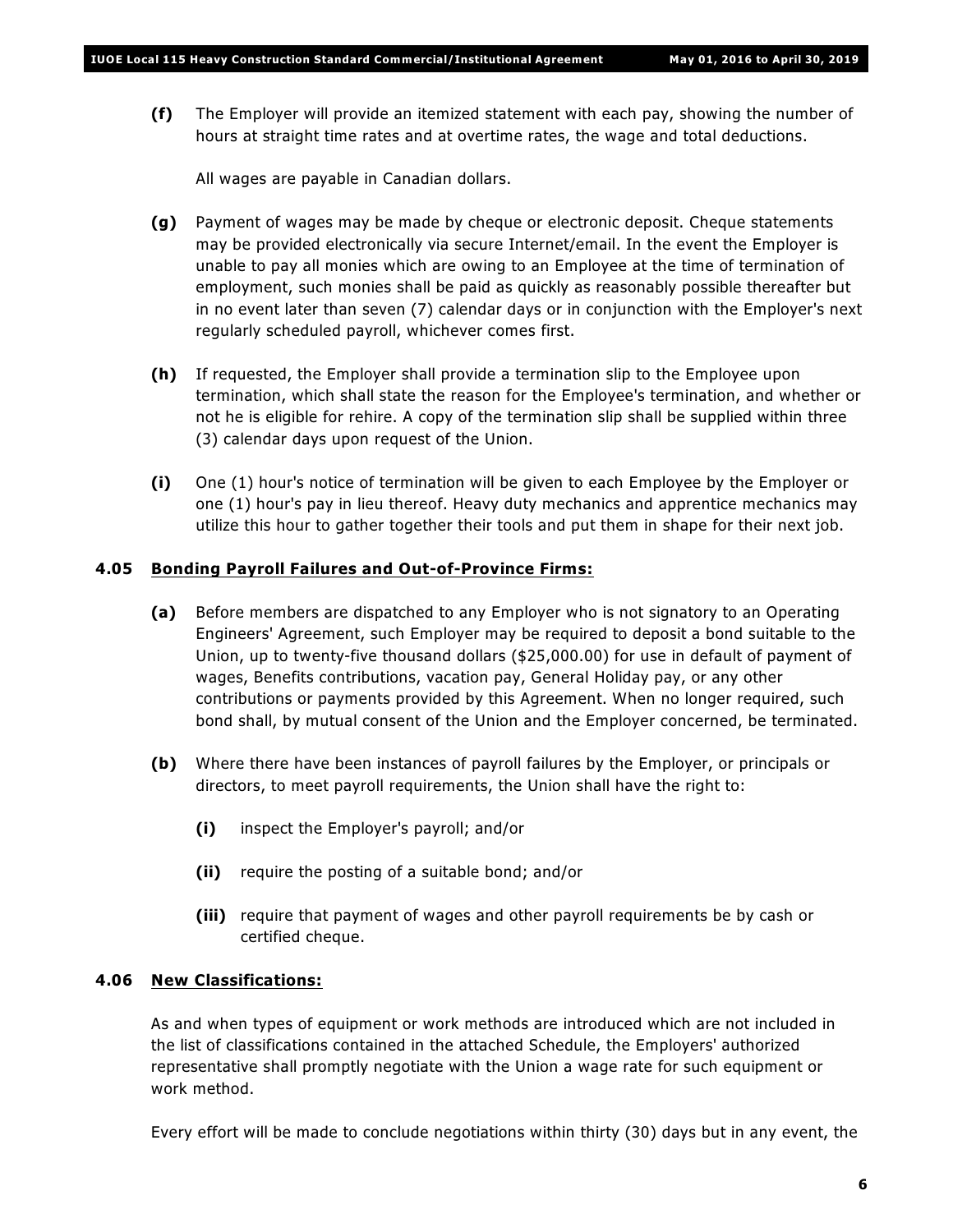rate established shall be retroactive to the day notice in writing is given by either Party to commence negotiations.

In the event of disagreement, the question of a rate to be paid shall be referred to Arbitration per the provisions of Article 14.

#### **4.07 Multiple Classifications:**

Notwithstanding any/all contrary provisions of this Agreement, when an Employee works in multiple classifications and/or on multiple pieces of equipment during any one (1) shift such Employee shall be paid for actual hours worked within each classification and/or on each piece of equipment. The Parties agree that actual hours worked shall be calculated to the nearest full hour.

### **4.08 Change of Employee Classification:**

If an Employee does not agree to accept work in a lower wage rate classification, such Employee shall accept a layoff, in writing, and the Employer shall process such layoff, on the basis of lack of work, effective the end of the Employee's shift.

### **ARTICLE 5: HOURS OF LABOUR, SHIFTS AND CALL-OUT TIME**

#### **5.01 Regular Hours:**

**(a)** Eight (8) hours shall constitute a day's work between the hours of 8:00 a.m. and 4:30 p.m., five (5) days shall constitute a week's work; i.e., Monday 8:00 a.m. to Friday 4:30 p.m.

| 4 hours      |
|--------------|
| 0 hours Meal |
| 4 hours      |
| 8 hours      |
|              |

Any work hours under the forty (40) hour weekly maximum missed during the regular work week may be made up on a Saturday at straight time upon mutual agreement between the Employee(s) and Employer. When all Employees on the crew are sent home on the same day, they shall be provided the same opportunity to work Saturday at straight time, although each Employee shall retain the right to decline such opportunity.

**(b)** The start of the work week shall be Monday 8:00 a.m., except as provided below:

#### Flex Starting Time:

The starting and stopping time on a project may be varied by a maximum of two (2) hours earlier or later than the otherwise required start time of the shift upon mutual agreement of the Employer and the majority of IUOE members employed on such project.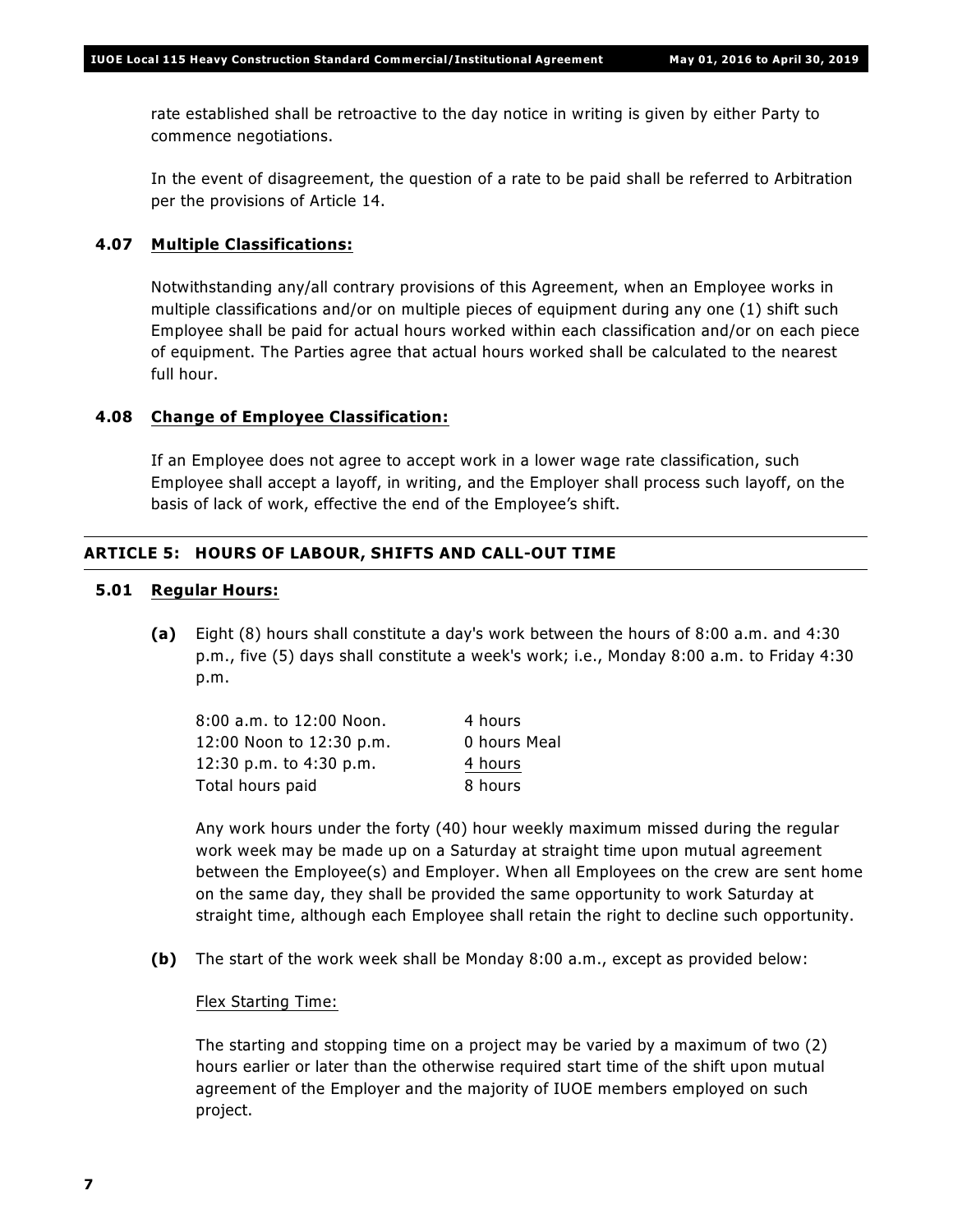The starting and stopping time of the Employees shall be from the designated lock-up at ground level or one (1) level either up or down from ground level.

When additional shifts are required, the hours of work shall be as outlined in Article 5.02.

**(c)** Adequate time will be allowed prior to quitting time for picking up tools.

# **5.02 Shifts:**

The Employer may schedule an afternoon and/or night shift if/as required. It shall not be necessary for there to be a day shift in order for there to be an afternoon and/or a night shift. Nor shall it be necessary to maintain an afternoon shift and/or night shift for consecutive days in order to constitute such a shift.

# **5.03 Shift Premium:**

The Employer shall pay a shift premium over and above the otherwise applicable minimum straight time hourly wage rate to any Employee who is employed on an afternoon or night shift. The minimum straight time hourly wage rate applicable for all Apprentice/Trainee Employee classifications shall be recalculated accordingly. Such shift premium shall be paid on straight time hours only in accordance with the following schedule. Second and subsequent meal breaks shall not be considered as hours worked. Overtime on afternoon and night shifts shall be payable for all hours of work performed in excess of eight (8) hours per shift.

- Day Shift No shift premium.
- Afternoon Shift The applicable minimum straight time hourly wage rate shall be increased by eight percent (8%) for each hour worked on any shift which commences at any time after 10:00 am but on or before 8:30 pm.
- Night Shift The applicable minimum straight time hourly wage rate shall be increased by seventeen percent (17%) for each hour worked on any shift which commences at any time after 8:30 pm but on or before 1:00 am.

# **5.04 Shift Rotation:**

Where two (2) or more shifts are required, they shall rotate every two (2) weeks where practical; i.e., it is not intended that rotation would apply where there is no counterpart or cross shift.

# **5.05 Compressed Work Week:**

A compressed work week may be established by the Employer. The terms and conditions of such compressed work week shall be as follows and shall supersede any/all contrary provisions of the Agreement.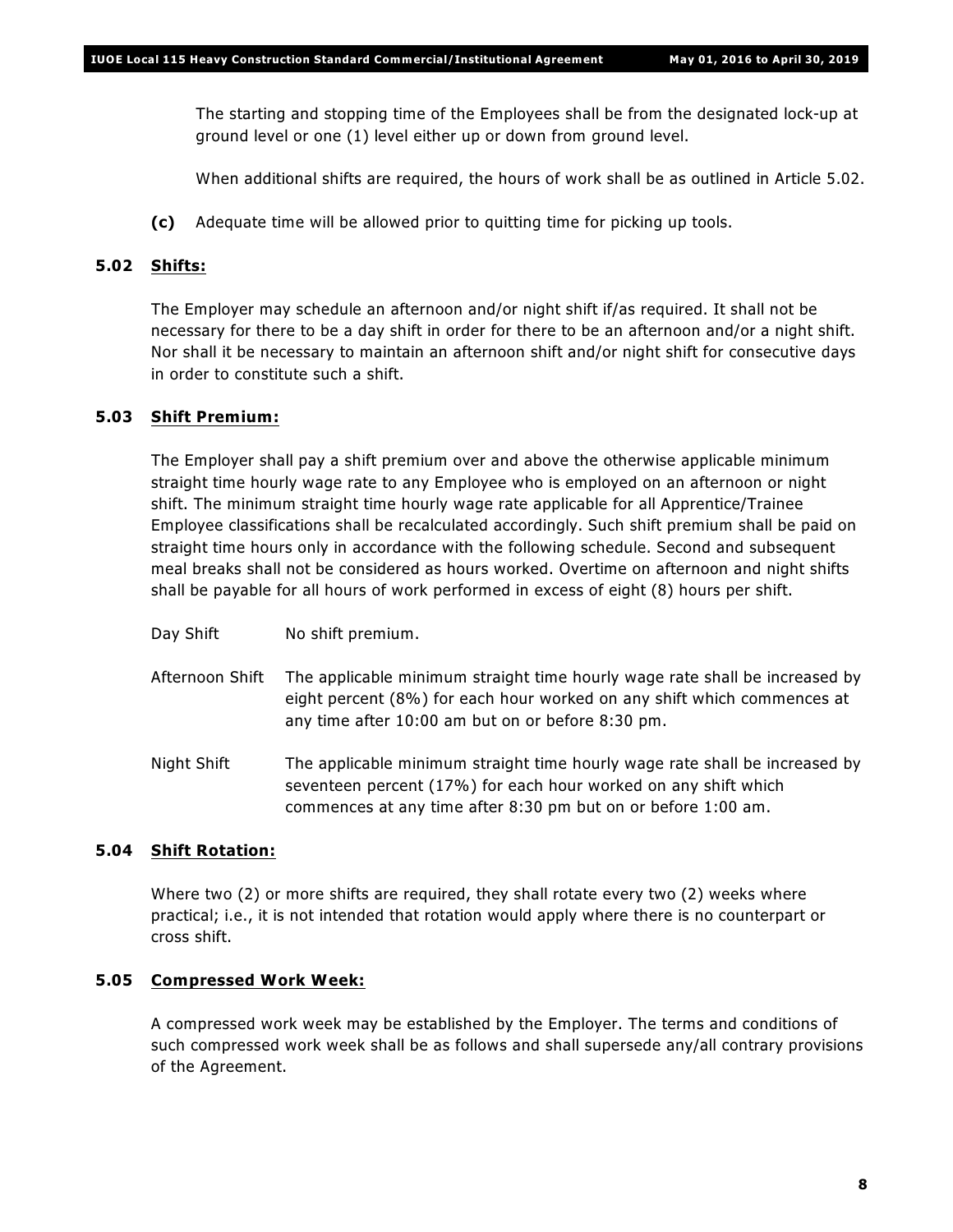#### **(a) Hours of Work:**

- **(i)** Ten (10) straight time hours (8:00 a.m. to 6:30 p.m., inclusive of a meal break) shall constitute the compressed work week day shift. Forty (40) straight time hours, Monday through Thursday inclusive, or Tuesday through Friday inclusive, shall constitute the regular work week.
- **(ii)** Ten (10) straight time hours (6:30 p.m. to 5:00 a.m., inclusive of a meal break) shall constitute the compressed work week afternoon shift. Forty (40) straight time hours, Monday through Thursday inclusive, or Tuesday through Friday inclusive, shall constitute the regular work week. The applicable shift premium shall apply.
- **(iii)** Notwithstanding (i) and (ii), the scheduled start time of the shift may be varied by up to one (1) hour earlier or later at the discretion of the Employer.

#### **(b) Overtime:**

- **(i)** The first ten (10) hours of overtime worked on the Friday of a Monday through Thursday compressed work week, or on the Monday of a Tuesday through Friday compressed work week, shall be payable at one and one-half  $(1<sup>1</sup>)<sub>2</sub>$ ) times the otherwise applicable minimum straight time hourly wage rate.
- **(ii)** The first eight (8) hours of overtime worked on a Saturday shall be payable at one and one-half  $(1\frac{1}{2})$  times the otherwise applicable minimum straight time hourly wage rate.
- **(iii)** All other overtime hours, including all hours worked in excess of ten (10) hours per day, all hours worked in excess of eight (8) hours on a Saturday, and all hours worked on Sundays and General Holidays, shall be payable at two (2) times the otherwise applicable minimum straight time hourly wage rate.

#### **(c) General Holidays:**

All General Holidays which occur during a compressed (or alternate) work week shall be observed on the actual day of the General Holiday, even if such day would otherwise have been a regularly scheduled day off (e.g. the Friday of a Monday to Thursday compressed work week, or a Saturday, or Sunday, etc.). When a General Holiday is observed in accordance with the foregoing, overtime rates shall not apply on a regular work day in lieu of the General Holiday. All General Holidays which occur on the second or third day of a compressed work week schedule may be rescheduled by prior mutual agreement of the Employer and the Union.

#### **5.06 Underground Shifts:**

**(a)** Refer to Article 8.12 for Special Conditions which apply to Underground work. In particular, Employers are reminded that Underground shifts are payable "portal to portal" (i.e. both rest breaks and meal breaks are considered time worked).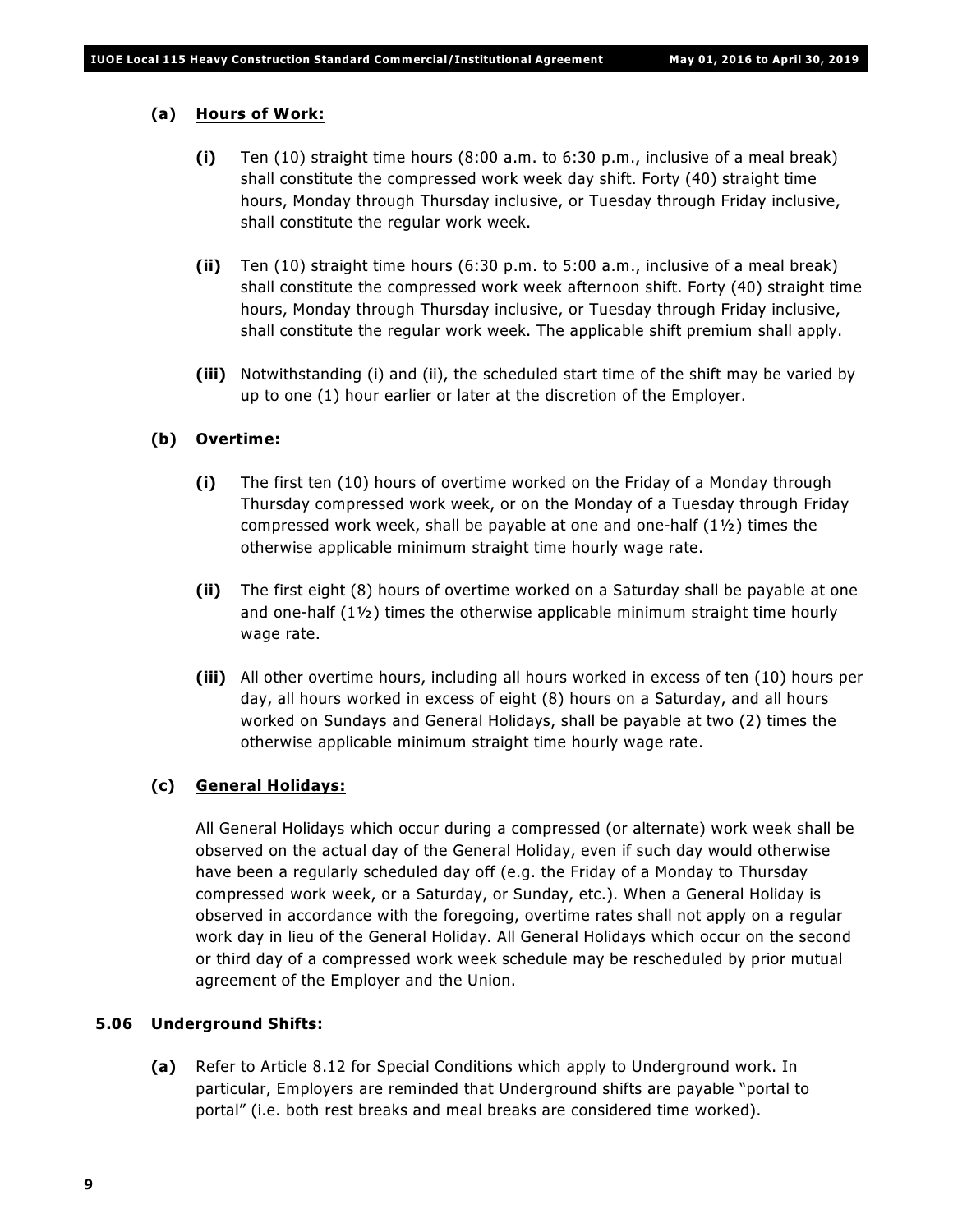- **(b)** A ten percent (10%) premium shall be paid for working underground. If an Employee works any part of a half-shift underground, he shall be paid for that half-shift at ten percent (10%) higher rate. The lunch break will be the end of the first half-shift.
- **5.07** All work done outside of the hours mentioned in Articles 5.01, 5.02, 5.03, 5.05 and 5.06 above shall be considered overtime, except when working hours are changed to obey fire prevention regulations made under the "Forest Act".

# **5.08 Call Out Time:**

Where an Employee is called out for work, and no work is performed, he shall be paid four (4) hours except in the case of inclement weather, then he shall be paid only two (2) hours:

- **(a)** on regular shifts at straight time;
- **(b)** on Saturdays, Sundays and General Holidays at the prevailing overtime rates;
- **(c)** where an Employee is called out for work at any time, and work is performed, he shall be paid a minimum of:
	- **(i)** on regular shifts four (4) hours at straight time;
	- **(ii)** on overtime days, four (4) hours at the prevailing overtime rates;
	- **(iii)** after the regular shift, Employees called to work shall receive a minimum of four (4) hours' pay at the prevailing overtime rates;

provided however, that the Employee has reported to the jobsite in person, in a competent condition to carry out his duties, and providing adequate notice has not been given not to report to work.

Adequate notice shall be construed as follows:

Employees accommodated in camp shall be given one (1) hour's notice prior to starting time. Employees accommodated other than in camp shall receive a minimum of two (2) hours' notice prior to starting time by telephone or pre-arranged radio broadcast or some other mutually acceptable means.

Each Employee shall provide the Employer with his telephone number where he may be reached, and the Employer shall fulfill the obligations of the above paragraph by contacting that telephone number.

The Employer shall only be required to pay an Employee covered by this Agreement in accordance with the following. Such payment shall be processed at the otherwise prevailing straight time or overtime rate.

- $>$  Worked in excess of 4 hours but less than 6 hours: pay for 6 hours  $*$
- > Worked in excess of 6 hours: pay for 8 hours \*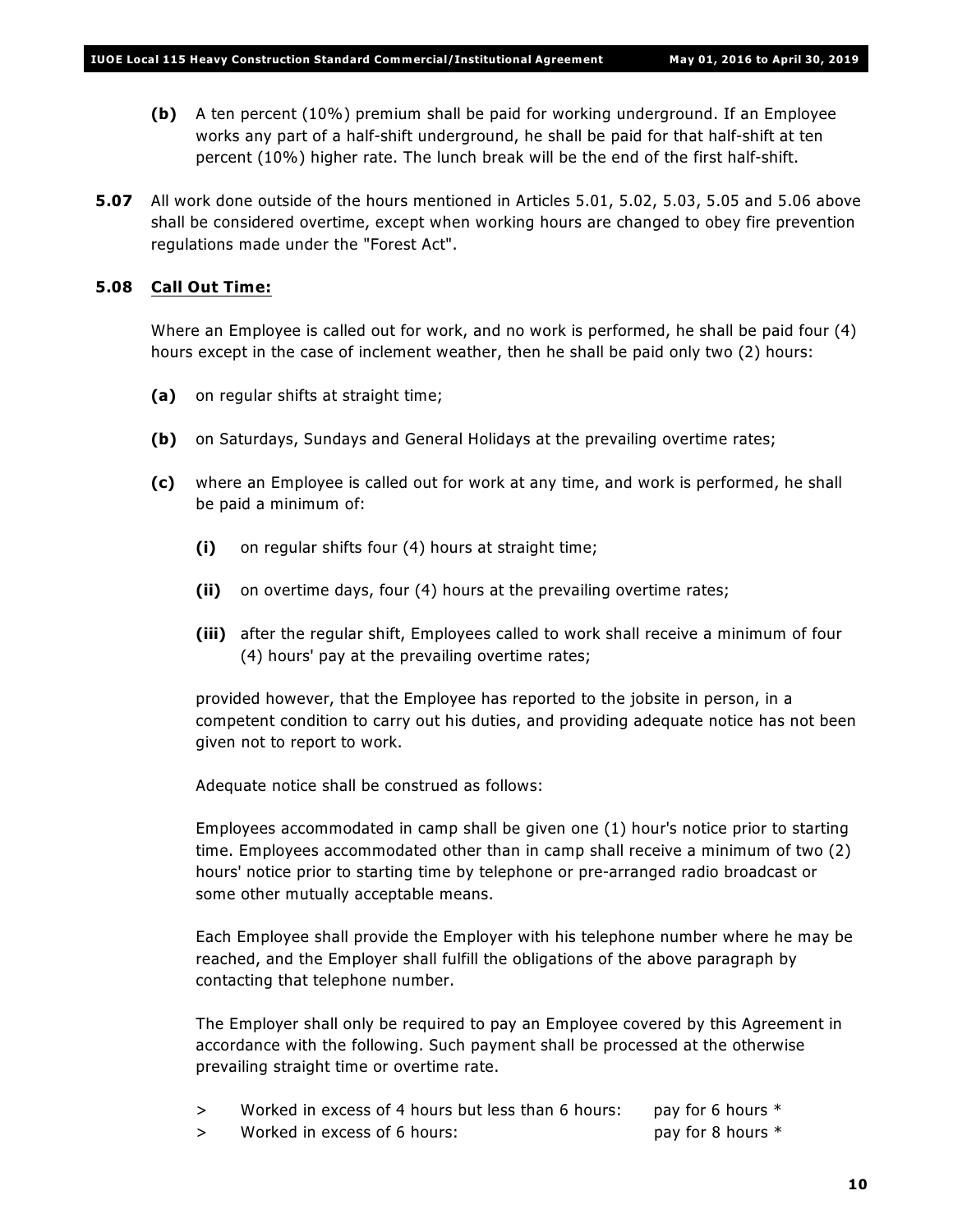> Work suspended due to inclement weather: pay for actual hours worked

\* In order to qualify for such payment the Employee must be available for work and in a competent condition to carry out his duties.

If the Employee works more than four (4) hours on a Saturday, Sunday, or General Holiday, he shall receive a minimum of eight (8) hours' pay at the prevailing overtime rates.

**5.09** Where an Employee reports at the request of his Employer, and performs work at overtime rates prior to his regular starting time, such time will be considered as overtime only, and not considered in calculating his daily minimums under this Article.

# **ARTICLE 6: OVERTIME**

**6.01** All hours worked outside the regular hours, or the accepted variations therefrom, and outside the established shift hours, shall be considered overtime until a break of eight (8) hours occurs, and shall be paid for at the applicable overtime rates.

The first two (2) hours of overtime, Monday through Friday, shall be paid at one and one-half  $(1\frac{1}{2})$  times the otherwise applicable straight time hourly wage rate. The first eight (8) hours of overtime on Saturdays shall also be paid at one and one-half  $(1\frac{1}{2})$  times the otherwise applicable straight time hourly wage rate. All other overtime hours, including all hours worked on Sundays and General Holidays, shall be payable at two (2) times the otherwise applicable straight time hourly wage rate.

Any work hours under the forty (40) hour weekly maximum missed during the regular work week may be made up on a Saturday at straight time upon mutual agreement between the Employee(s) and Employer. Refer to Article 5.01 (a) for details.

**6.02** Overtime worked shall be computed daily in units of not less than fifteen (15) minutes. For purposes of calculation, any portion of fifteen (15) minutes worked shall be considered as fifteen (15) minutes.

### **ARTICLE 7: TRANSPORTATION**

- **7.01 (a)** The terms of daily travel, initial and terminal travel, and periodic leave/turnaround which shall apply to a non local resident employee on an out-of-town project shall be established on a project by project basis.
	- **(b)** Such terms shall be mutually agreed upon, in writing, by the Employer and the non local resident employee prior to the commencement of travel.
	- **(c)** Employers are advised that if such mutual agreement, in writing, cannot be provided to the Union within one (1) week of request, the industrial standards, pursuant to the IUOE Local 115 Heavy Construction Standard Industrial Agreement, for daily travel and initial and terminal travel shall apply.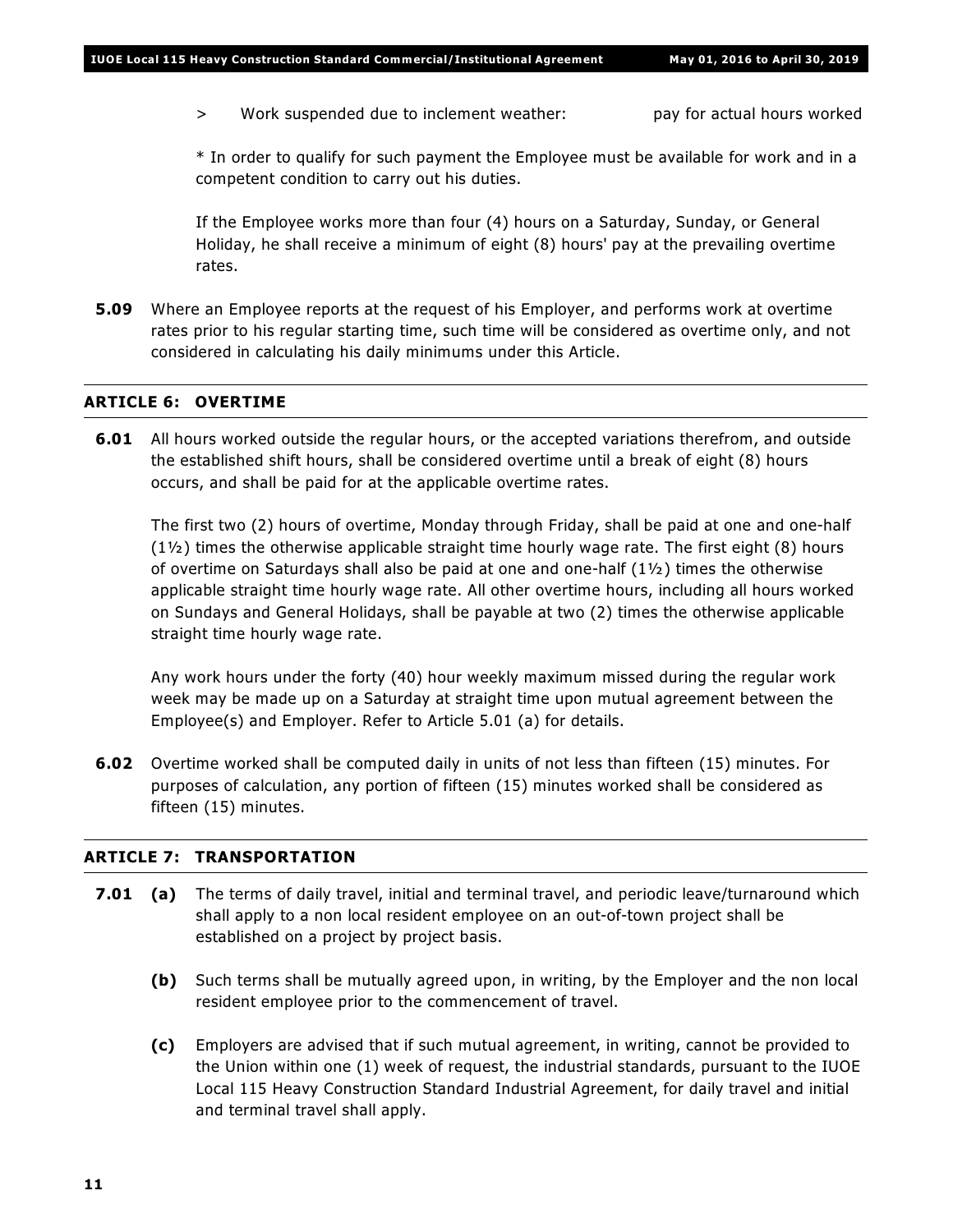**7.02 (a)** When an Employee is required to provide mechanic's tools, all cost of transporting such tools to and from the job shall be borne by the Employer.

The Employer shall reimburse the Employee subject to presentation of receipts.

Where such Employee transports his mechanic's tools in his own personal vehicle and there are no receipts, the following shall apply:

- $> 0$  to 500 km = one and one-half (1 $\frac{1}{2}$ ) hours of straight time pay.
- $>$  Over 500 km = three (3) hours of straight time pay.

This applies to hiring and termination only.

**(b)** When a mechanic leaves the employ of the Employer, tools shall be shipped within thirty-six (36) hours, (excluding weekends and General Holidays).

Where the Employer fails to comply with the above, unless proper reasons for the delay are forthcoming, the Employee shall be deemed to be still on the payroll of the Employer and shall receive his usual wages and all other conditions of this Agreement until there is compliance with these provisions.

**7.03** If the Employer fails to provide work and requires an Employee to stand by for more than two (2) consecutive shifts, the Employee, at his option, shall be deemed to have been laid off, and the cost of return transportation, meals, and a sleeper if night travel is necessary, shall be paid by the Employer.

Call-out time without work does not constitute work provided.

**7.04** When Employees are dispatched to jobs before jobs are ready, they will be paid waiting time at the regular rate until the job starts, or have their return transportation paid.

#### **7.05 Military Leave**

The Parties agree to cooperate to facilitate broad and liberal leaves for operations and training military leave for workers who serve as members of the Canadian Forces Reserves, in accordance with Provincial and Federal law and the "Declaration of Support for the Reserve Forces" signed by the Canadian Office of the Building and Construction Trades Department and the National Construction Labour Relations Alliance, dated May 12, 2010.

**7.06** When an indentured apprentice is required to fulfill the annual schooling portion of the Apprenticeship Program he shall receive fare as per Article 7 - Transportation.

# **7.07 Local Transportation:**

No daily travel allowance shall be payable to any local resident Employee on any project located inside the Lower Mainland/Fraser Valley. A daily travel allowance, pursuant to the following schedule, shall be paid to any local resident Employee who uses his/her own vehicle to travel daily from his/her residence to a project located outside of the Lower Mainland/Fraser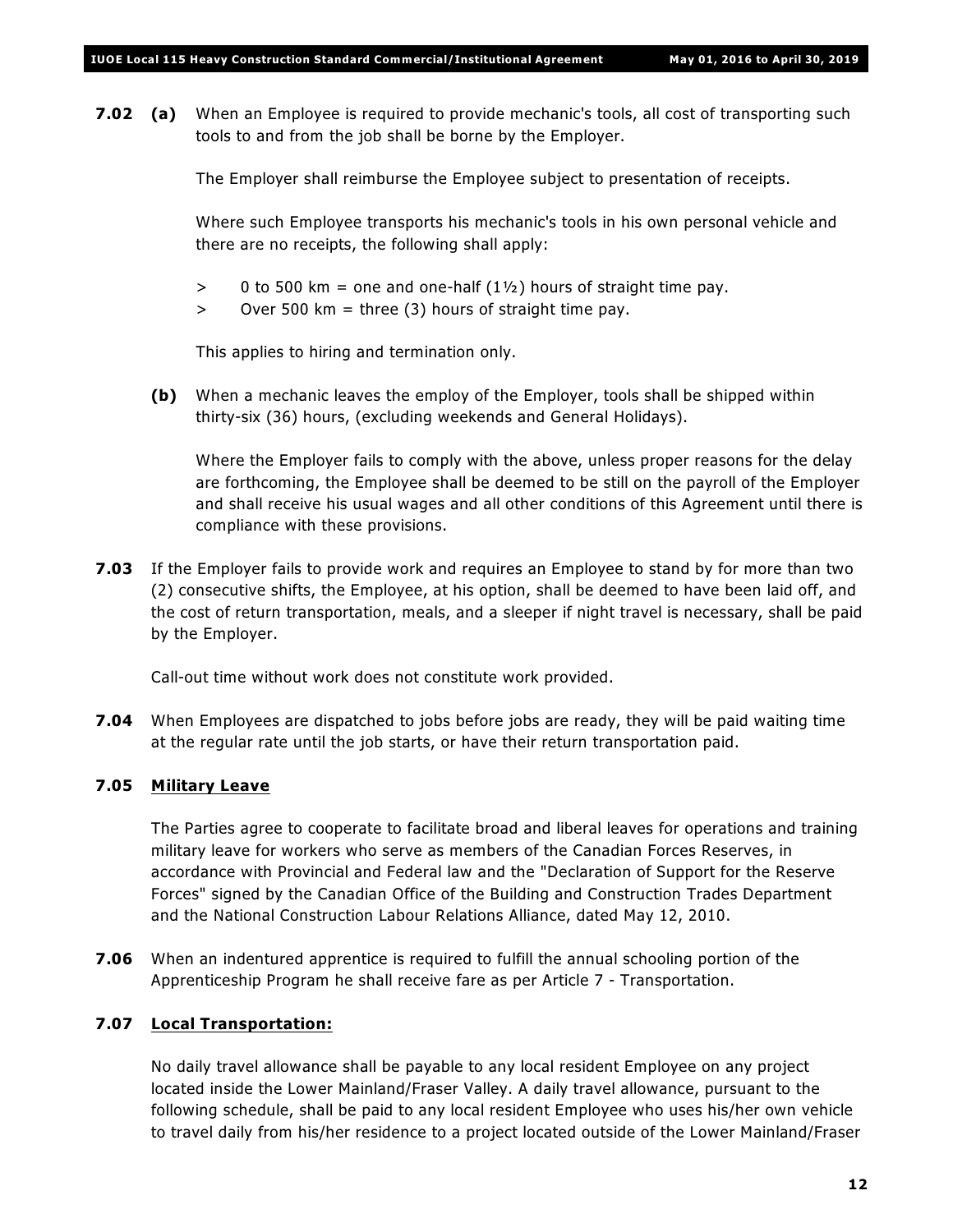Valley. A local resident shall be defined as any Employee who resides within one hundred (100) road kilometres of the project or, where ferry travel is involved, within seventy-five (75) minutes travel time, including ferry travel and road kilometres.

- > First forty (40) road kilometres, each way, each day not applicable
- > All additional road kilometres, each way, each day:
	- > 2016 Fifty-four cents (\$0.54) per road kilometer
	- > 2017 Fifty-four cents (\$0.54) per road kilometer
	- > 2018 As per Canada Revenue Agency

The "per road kilometre" amount payable is subject to annual adjustments throughout the duration of the Agreement. More specifically, the maximum allowable tax-free rate for mileage expense reimbursement as published annually by the Canada Revenue Agency shall be paid.

#### **ARTICLE 8: WORKING CONDITIONS**

#### **8.01 Rest Breaks and Meal Breaks:**

- **(a)** A one-half (½) hour unpaid meal break shall be at mid-shift.
- **(b)** Two (2) breaks of ten (10) minutes each shall be taken in a work shift at a location determined by mutual agreement between the Employer and the Union. Time of the first break shall be at one-quarter  $(4)$  of the work shift; the second break shall be at threequarters (¾) of the work shift or as near these periods as possible.
- **(c)** On scheduled shifts of ten (10) hours, the Employee will be given one (1) fifteen (15) minute rest break in the middle of the first five (5) hours of the shift, and one (1) fifteen (15) minute rest break in the middle of the second five (5) hours of the shift, unless workplace conditions require a variance in the timing of either rest break on one (1) or more days.
- **(d)** Where an Employee is required to work through the regular established lunch period, such Employee shall be paid the applicable overtime rate, and shall be given reasonable time of not less than fifteen (15) minutes, nor more than one-half ( $\frac{1}{2}$ ) hour to consume his lunch before or after the regular lunch period. Such time shall be paid for as part of the regular shift.
- **(e)** Where work is required beyond ten (10) hours, a second meal break of one-half (½) hour will be provided at the beginning of ten (10) hours, to be paid at straight time rates.

# **(f) Provision of Meals on Overtime:**

When Employees are required to work extended daily hours in excess of ten (10) hours, the Employer shall be required to provide a hot meal at no cost to the Employees, for those involved. If an Employer is unable to provide a hot meal as required on a shift in excess of ten (10) hours, the Employee shall be paid twenty-five dollars (\$25.00) in lieu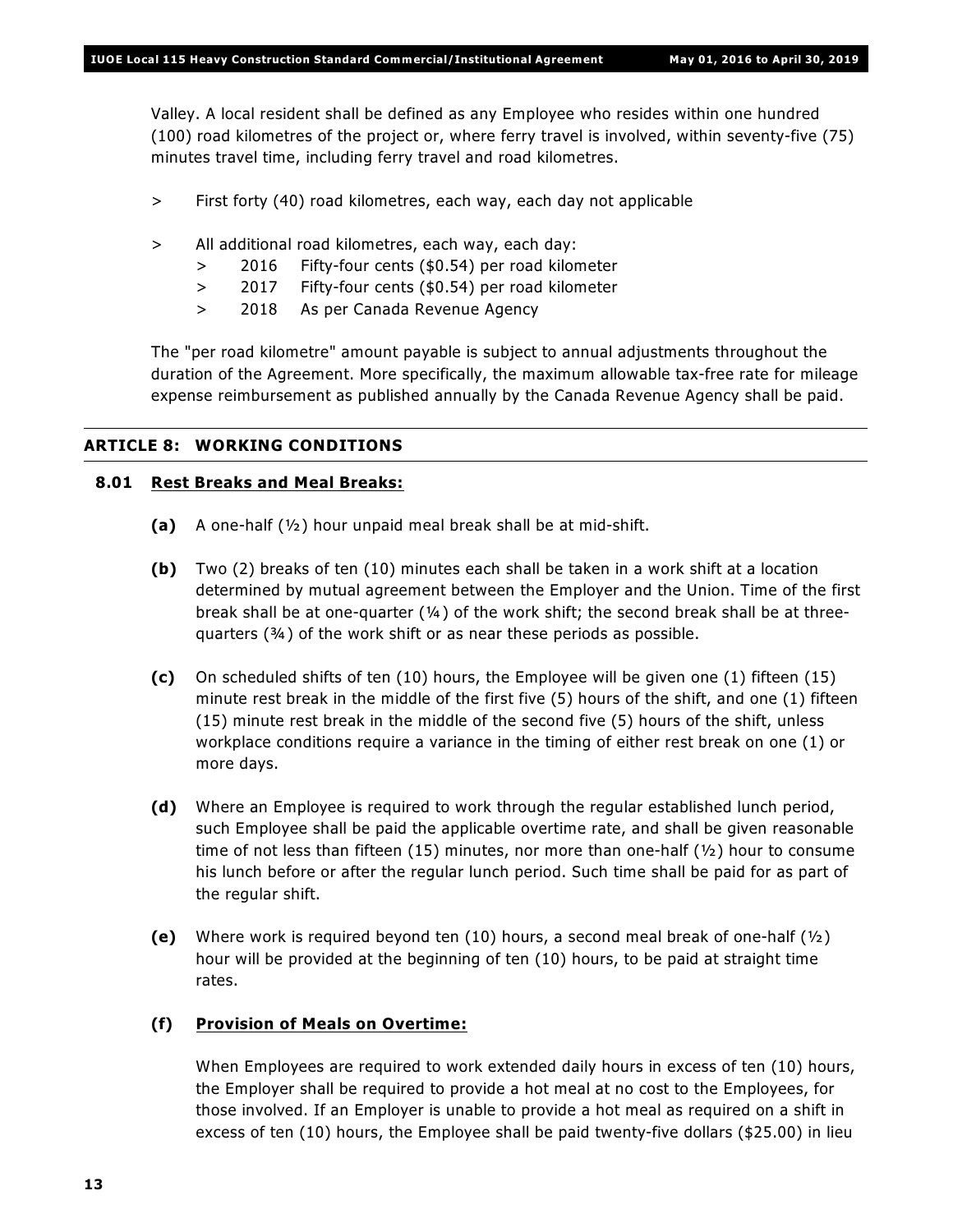thereof. The time required for the consumption of the meal shall be considered as time worked, and shall not be less than one-half  $(y_2)$  hour (payable at straight time) and this break shall occur not more than six (6) hours after the last meal time.

Should an Employee be requested to continue work, then an additional hot meal shall be supplied every four (4) hours under the same conditions as above.

- **(g)** It is agreed that no Employee shall be deprived of an overtime meal by reason of working overtime, where the Employer is providing room and board.
- **8.02** Essential protective clothing including welder's gloves, protective vests or leather jackets, noise abatement devices, and rainwear shall be supplied at no charge to the Employee. In the event that an Employee does not return the foregoing items supplied to him by the Employer, the Employer shall charge the cost of same to the Employee and deduct this cost from any money owing to the Employee.
- **8.03** Chemical or flush toilets shall be provided from the commencement of work on all jobs. Where the sewer or chemical toilets are not available, sanitary toilet facilities shall be provided as called for in local sanitary regulations. Toilet houses shall be painted, at least on the inside, and cleaned out daily. Toilet paper will be provided.
- **8.04** Where there is no running tap water available, drinking water in approved sanitary containers shall be provided. Paper cups will be supplied. Salt tablets shall be supplied during the summer months.
- **8.05** A lock-up shall be provided for Employees for drying clothes, and dressing room, as well as lunch room. The lock-up shall have tables, and benches with provision for drying clothes. Such lock-up shall have windows and venting with adequate lighting and provision for continuous heat twenty-four (24) hours a day. The Employer shall be responsible for having the lock-up cleaned out daily and kept cleared of building material and other construction paraphernalia. Additional shelters shall be provided for Employees to eat their lunch as may be required.
- **8.06** In case of fire or burglary the Employer shall protect the value of an Employee's work clothes up to a total of three hundred and fifty dollars (\$350.00), required tools up to the total value of the tools, (tool for tool, make for make) providing an inventory of tools and clothing is filed with the Employer. When commencing employment, the Employee shall submit to the Superintendent or his representative an inventory of the tools and work clothes brought on the job. Coverage will commence at the date of the filing of the inventory with the Employer. The Employee shall ensure that the inventory is current.
- **8.07** The Employer shall pay all costs of obtaining operators' licences required under the *Motor Vehicles Act* for Employees covered by this Agreement.
- **8.08** No Employee will be permitted to use his own motor vehicle in a manner which is unfair to other members or against the best interest of the Union.
- **8.09** Employees requiring off-site medical attention which necessitates no return to work on that day, or where a qualified Occupational First Aid Attendant recommends rest until the next day,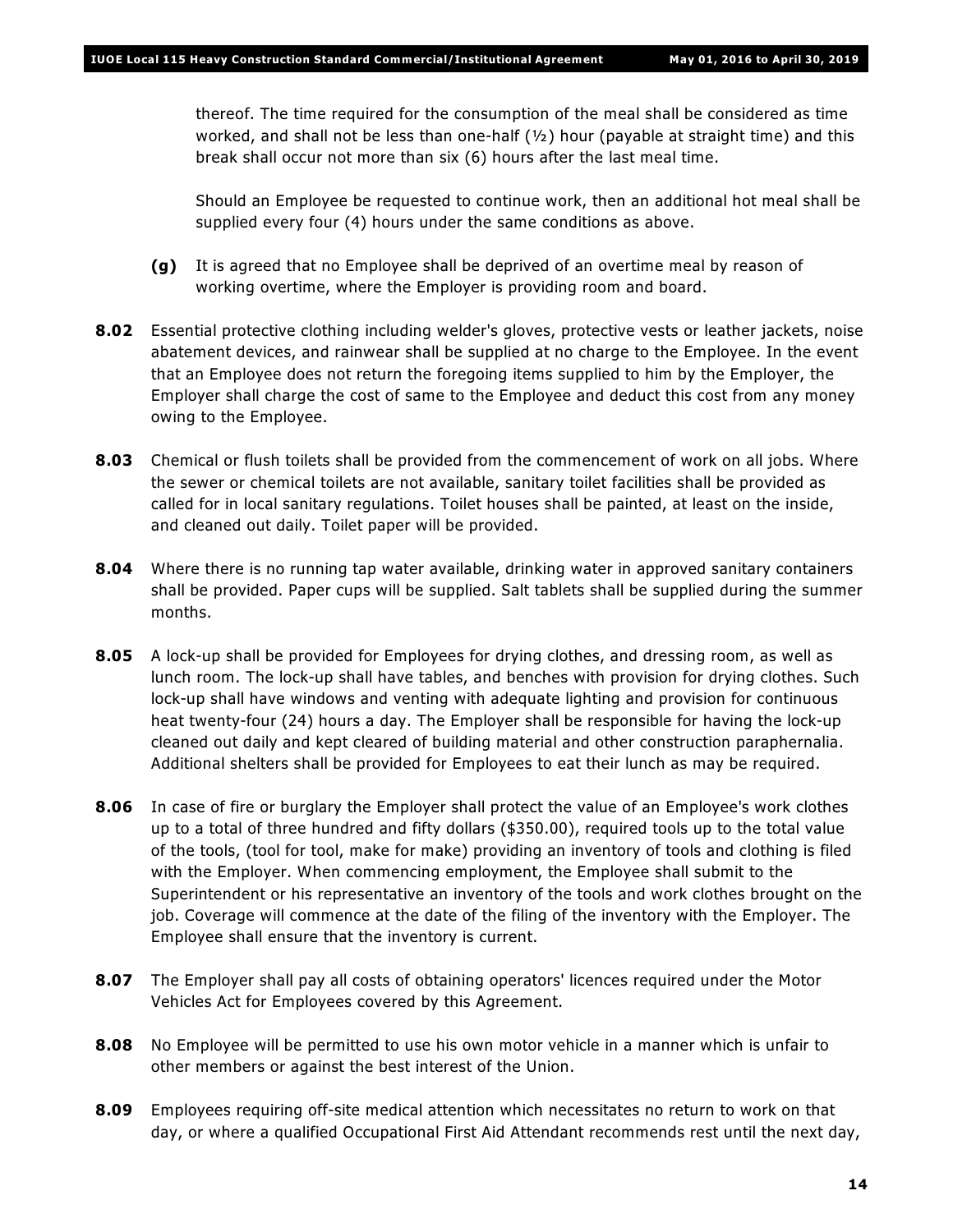then the injured Employee shall be paid for the full shift.

**8.10** All mechanics, welders, servicemen, tire servicemen, drill doctors, steel sharpeners, bodymen painters, and mechanic and welder apprentices who request coveralls shall have these supplied and cleaned by the Employer. Employees are expected to take reasonable care of coveralls supplied. The cost of the coveralls shall be borne by the Employer.

When requested, coveralls shall be supplied to Operating Engineers on a temporary basis when they are directed to assist those worker classifications in this Article.

**8.11** All shops shall provide adequate wash up facilities.

### **8.12 Special Conditions - Underground Work:**

- **(a)** A minimum of ten (10) minutes' smoke time will be determined by the conditions which exist at the particular time of blasting - weather, wind, ventilation, etc. After blasting operations, work will be resumed at the discretion of the Shift Boss. Any grievance arising from smoke clearing time will be referred to a Grievance Committee equally representative of labour and management. If necessary, consultation will be held with the person or committee responsible for safety.
- **(b)** Rubber boots, rubber clothing and rubber gloves will be issued by the Employer on a charge-out basis, and the cost of same will be deducted from the Employee's wages. When returned to the Employer's stores in reasonable condition on termination, the Employee will be refunded the amount of the original deduction.
- **(c)** When replacement of rubber clothing, rubber boots and rubber gloves are required due to excessive wear or accident, the Employer will supply same to Employees at no additional cost.
- **(d)** Safety headgear and suspensions will be issued to the Employee, the cost of which will be deducted from the Employee's first full pay cheque. If and when the hard hat is turned in, the cost of the hat will be refunded.
- **(e)** On underground operations, lunch will be eaten on the Employer's time.
- **(f)** Heated dry rooms complete with shower will be provided as close to the portal as possible.
- **(g)** All shifts shall consist of eight (8) hours portal to portal. Shift premiums shall apply pursuant to Article 5.03.
- **(h)** It is agreed that where more than one (1) shift is employed, they shall be rotated at intervals of at least every two (2) weeks, and not more than once a week.
- **(i)** Where camps are maintained on tunnels, shafts and raise work, the Employer agrees to supply hot soup at the lunch break.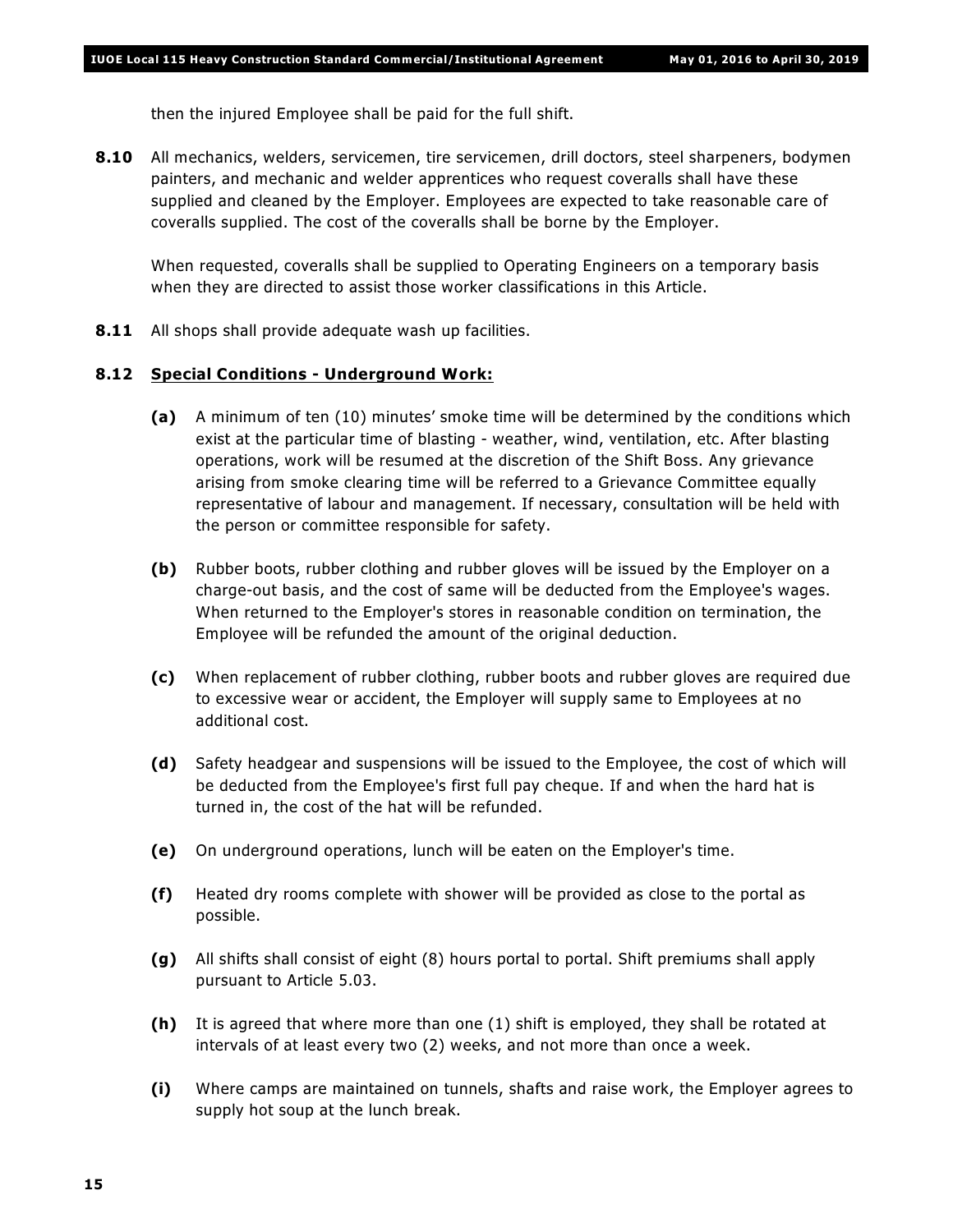- **(j)** The Employer agrees that it will not be considered a violation of working conditions for Employees to drink coffee no more than twice in a working shift at his own station. The Employer will supply sufficient coffee at the lunch break to allow a workman to fill his thermos at the lunch break, as well as receive lunch period coffee.
- **8.13** A telephone(s) shall be made available to all Employees at all times for incoming or outgoing emergency purposes, and incoming messages of an emergency nature shall be relayed immediately. No Employee shall be permitted to use a personal cell phone or smart phone during working hours, excluding rest and meal breaks, except in case of an emergency. Repeated violations of the foregoing shall constitute just cause for discipline, up to and including termination.

# **ARTICLE 9: UNION SHOP**

**9.01** Subject to the provisions of this Article, all Employees of the Employer engaged in and/or working at those classifications set out in Schedules "A1" and "A2" attached hereto shall be or shall become members in good standing of the Union.

# **9.02 Name Requests:**

- **(a)** There shall be no restrictions/limitations on the Employer's right to hire via name request, and the Employer shall retain the right to refuse employment to an individual if the Employer does not believe that such individual is suitable for the available work. Notwithstanding the foregoing, if such right is exercised, the Employer shall provide the Union with a letter or email outlining the reason(s) an individual was not suitable, upon receiving a written request from the Union to do so.
- **(b)** The Union shall process an Employer's "name request" hiring of a Union member provided the Union is first notified of the Employer's intention to name request such member and provided the member is "booked in" as available for work with the Union. Any Employee who subsequently quits working for an Employer after having been name requested by such Employer shall not be eligible to be re-employed on the same project. In order to qualify for a name request, a Union member must attend the nearest Union dispatch office prior to commencing work in order to receive a clearance upon dispatch.

# **9.03 Hiring:**

Notwithstanding any/all contrary application and/or interpretation of this Agreement, after there are two (2) operating engineers cleared through the dispatch system to a specific commercial/institutional project, the Employer may exercise the option to obtain employees elsewhere, it being understood that employees so hired shall meet the Union qualifications and shall posses the skills, ability and expertise to perform the available work.

- **(a)** When Employees, including Foremen, are required, only Union members having confirmation of dispatch from the Union shall be hired. Confirmation of dispatch to the member shall require either a clearance slip or a message from the Union.
- **(b)** When Employees are hired as provided above, they shall be considered an Employee of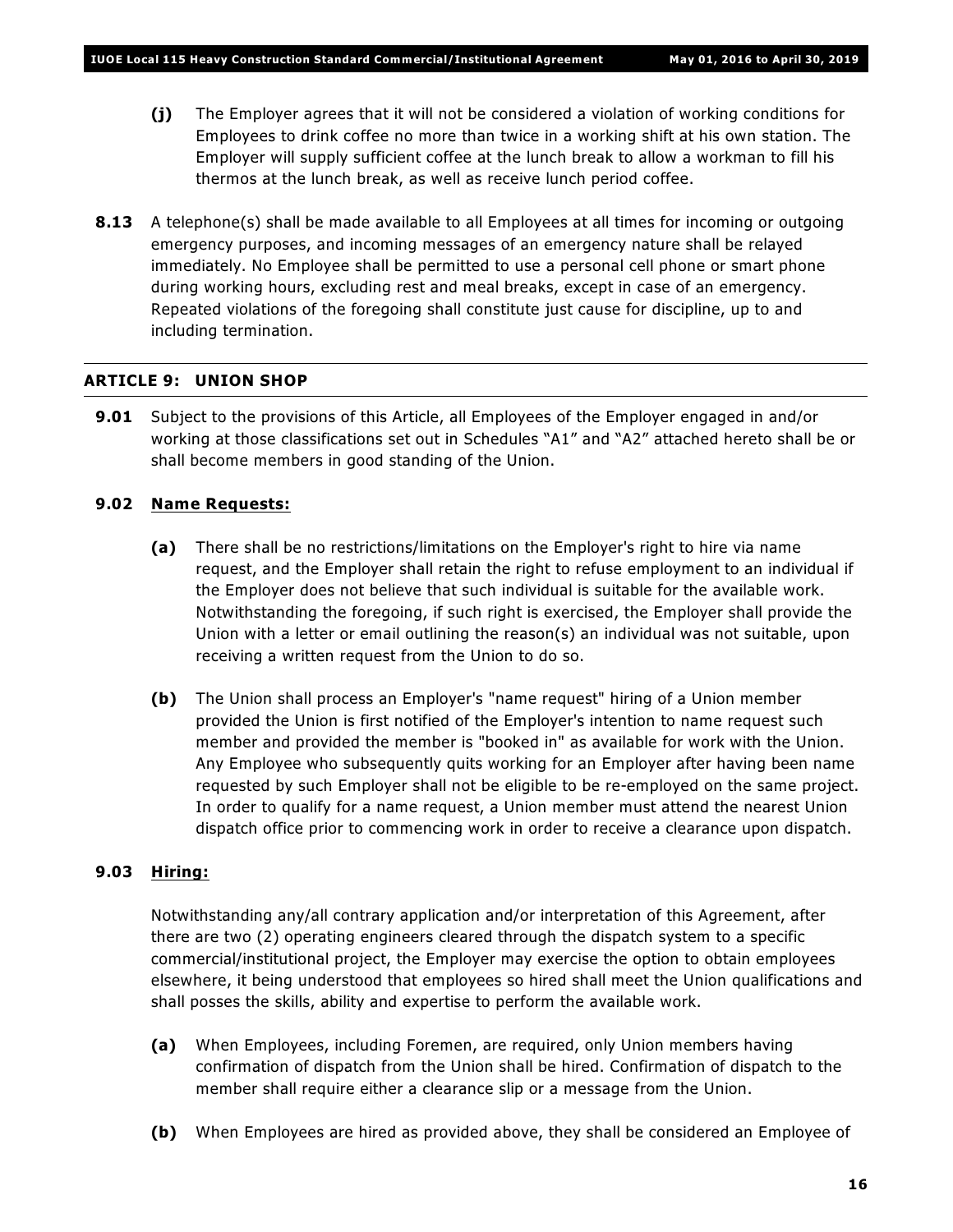the Employer and shall be entitled to all Employee benefits.

However, with specific reference to WorkSafeBC provisions and in the event of an accident and a claim by the Employee or the said Employees is denied by WorkSafeBC, there shall be no legal obligation upon the Employer to acknowledge or accept the claim as denied by WorkSafeBC.

**(c)** Owner-Operators shall be hired in accordance with Article 3.04 of this Agreement.

When the Employer rents equipment the operators of such rented equipment shall be members of the Union and hired in accordance with the provisions of this Article.

- **(d)** Apprentices and trainees as required shall be hired through and in accordance with the IUOETA as outlined in Article 18 of this Agreement.
- **(e)** The Union shall be given at least forty-eight (48) hours' notice between Monday, 8:00 a.m. and Friday, 5:00 p.m., to complete the dispatch, but notice shall be given to the Employer of any difficulty in completing the dispatch prior to the expiration of the fortyeight (48) hour period.

When Union members are not available within the jurisdiction of the Operating Engineers, Local 115, then the Employer may obtain Employees elsewhere, it being understood that Employees so hired shall meet Union and tradesmen's qualifications.

**(f)** Employees hired under this part shall have fourteen (14) days in which to make application for membership to the Union, or be replaced by a Union member when available.

Employees who have made application within the fourteen (14) days, but who are not accepted as a member of the Union, shall be the first to be laid off, providing there is a Union member on the project who is qualified and willing to do the job being done by the workman not yet a member of the Union.

- **(g)** When an Employee suffers a compensable injury, he shall be entitled to re-employment with the same Employer when he receives a clearance to return to work from his doctor or WorkSafeBC, providing the project is still in operation and there is work in his classification.
- **(h)** There shall be no restrictions/limitations on the Employer's right to transfer an Employee(s) from one (1) project to another throughout the province. When a non local resident Employee(s) is transferred between two (2) out-of-town projects, the rate per road kilometer will be as follows:
	- > 2016 Fifty-four cents (\$0.54) per road kilometer
	- > 2017 Fifty-four cents (\$0.54) per road kilometer
	- > 2018 As per Canada Revenue Agency

This shall be paid to the non local resident Employee from the point of dispatch to the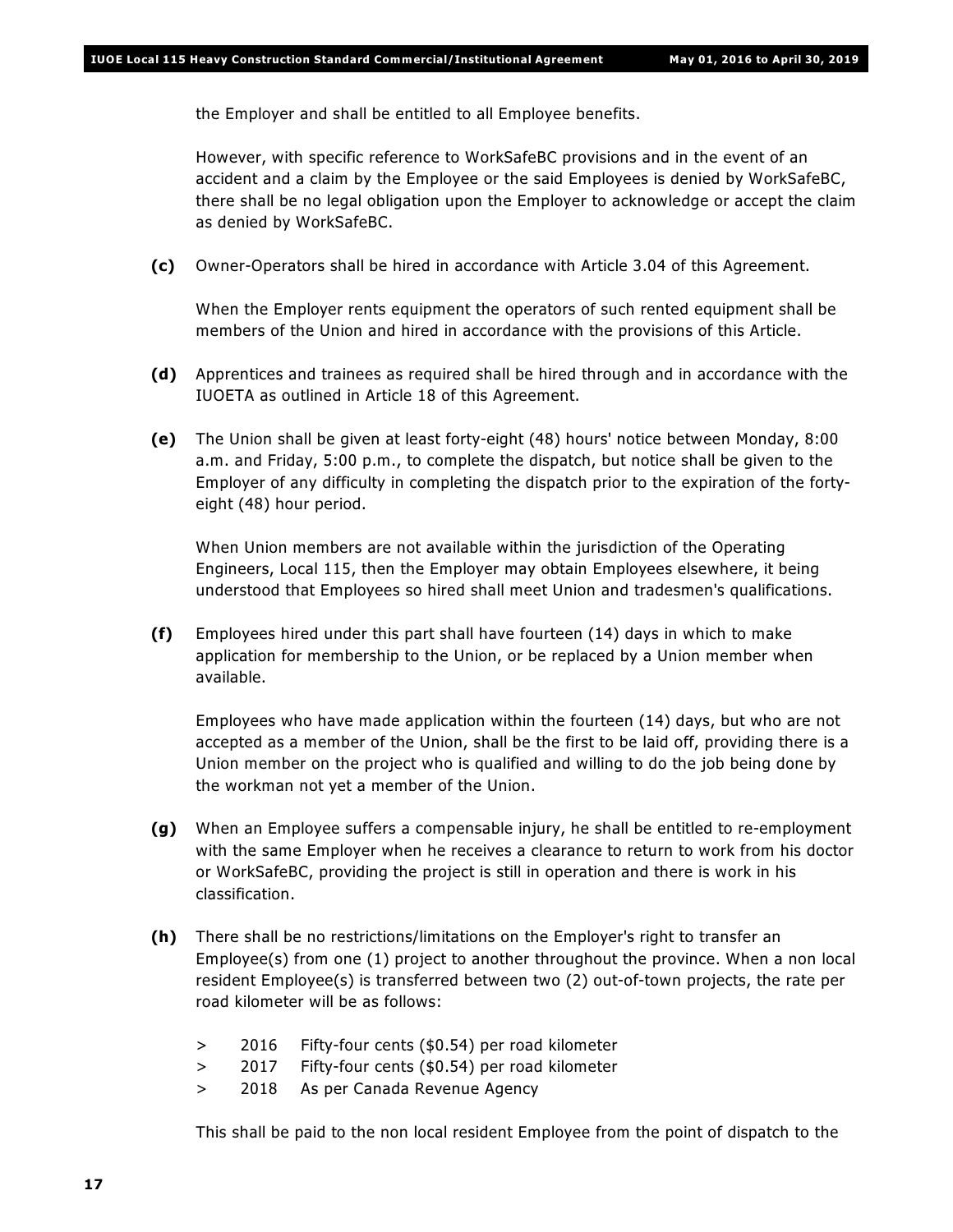first project as an initial travel allowance, and from the first project to the second project, one (1) way, and from the second project back to the point of dispatch as a terminal travel allowance.

The "per road kilometre" amount payable is subject to annual adjustments throughout the duration of the Agreement. More specifically, the maximum allowable tax-free rate for mileage expense reimbursement as published annually by the Canada Revenue Agency shall be paid.

**9.04** Should an Employee at any time cease to be a member in good standing of the Union, the Employer shall, upon notification from the Union, discharge him forthwith.

The Union shall have the exclusive right to determine who is a member in good standing.

**9.05** The Union reserves the right to render assistance to other labour organizations. Refusal on the part of Union members to work with non-Union workers or workers whose organization is not affiliated with the Building Trades Council shall not be deemed a breach of this Agreement.

Articles 9.05 (a) and (b) shall supercede any/all contrary application of this Agreement.

- **(a)** The Union shall not restrict/limit, in any way or for any reason, an Employer's right to contract for work on a project and to complete such work. The foregoing shall apply regardless of the union affiliation, or lack thereof, of any individual who may also be working on such project, and/or the work such individual(s) may be performing.
- **(b)** Where an Employer performs work on such a project site, regardless of whether the Employer is a subcontractor or merely working on the same site, the Union shall not exercise its non-affiliation clause or refuse to work on such project.
- **9.06** It shall not be a violation of this Agreement or cause for dismissal for an Employee to refuse to handle, receive, ship or transport any materials or equipment considered unfair by the Building Trades Councils of British Columbia, or to work with or to receive from any persons or firms who are considered unfair by any of the said Building Trades Councils.
- **9.07** It is agreed that the Parties to this specific Agreement including CLR, its member contractors and the specific Employer of this Agreement shall co-operate in the support in every way the institution at the initiative of the Union, of multi-employer certification in accordance with the *Labour Relations Code* of British Columbia.

It is further agreed that such multi-employer certification shall be instituted along traditional trade lines and shall not be used in any way to resolve jurisdiction or to affect the present (July, 1980) status quo between trades.

# **ARTICLE 10: JOB STEWARDS**

**10.01** Job Stewards shall be recognized on all jobs and shall not be discriminated against. All Job Stewards shall be appointed by the Business Representative of the Union, and the Employer shall be notified in writing. The Job Superintendent or Foreman shall be notified by the Union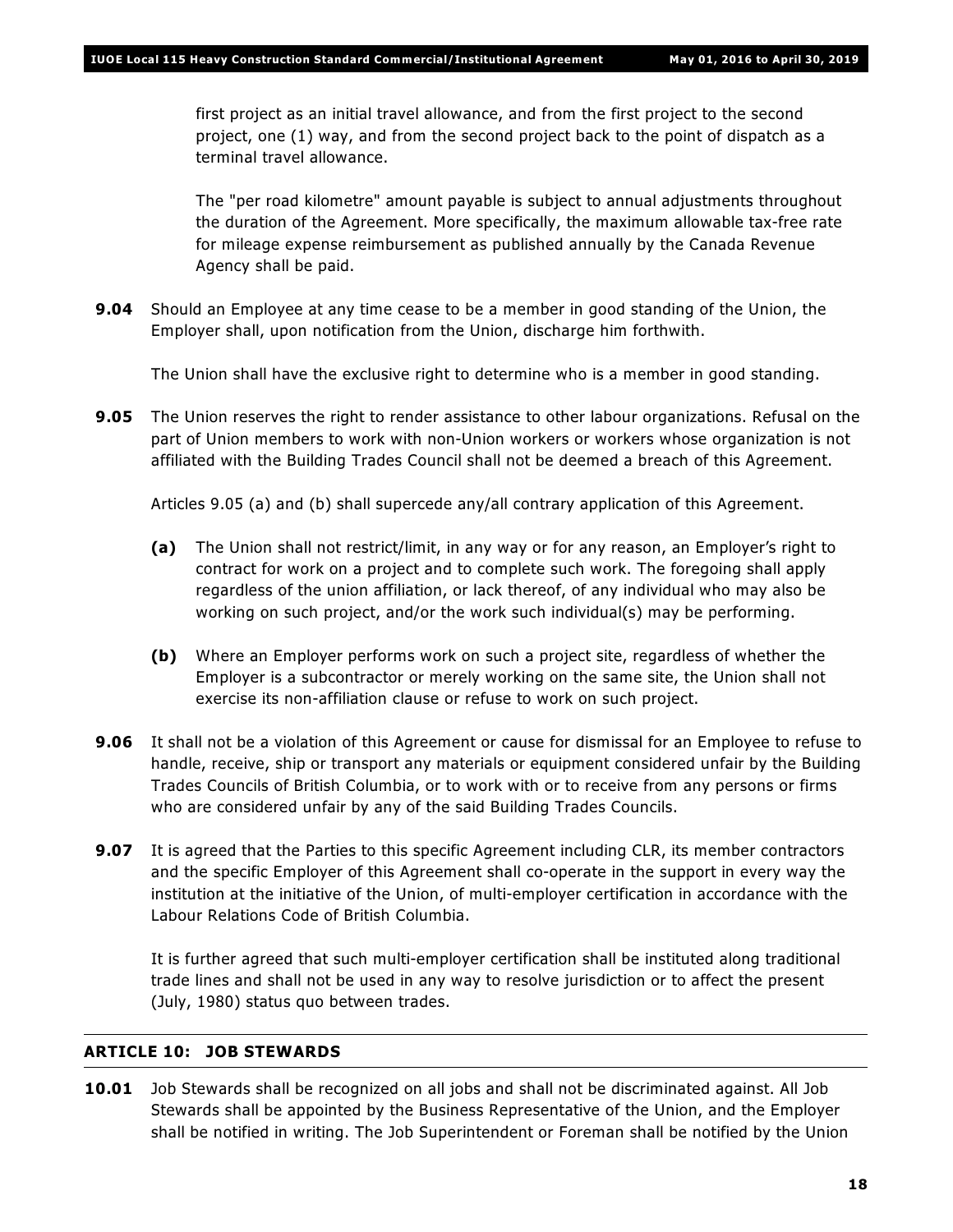of the name or names of such Job Stewards, and in the event of a layoff or reduction of the work force, such Job Stewards shall at all times be given preference of continued employment until completion of the work unless otherwise agreed between the Parties hereto. Time shall be given to the Job Steward to carry out his duties.

- **10.02** Where projects are interrupted, Job Stewards will not be discriminated against on the resumption of work on the project.
- **10.03** The Union shall be notified in writing within forty-eight (48) hours if a Job Steward is discharged for cause, and such cause shall be stated in the reasons.
- **10.04** Business Representatives shall have access to all jobs covered by this Agreement in the carrying out of their regular duties, after first notifying the Employer, Superintendent or Foreman; however, in no way will he interfere with the Employees during working hours unless permission is granted.
- **10.05** The Employer agrees to supply the Union, once a month, with a list of all Employees and Sub-Contractors on the request of the Business Representative.
- **10.06** The Employer shall allow time off work without pay for any Employee who is serving on a Union Committee, or for purpose of serving as a Union delegate to any conference or function provided that this can be done without cost to the Employer.

Any Employee who acts within the scope of the above paragraph shall not lose his job, or be discriminated against for so acting.

# **ARTICLE 11: ROOM AND BOARD**

When a non local resident employee is employed on an out-of-town project, the Employer shall supply an "employer supplied room plus daily meal allowance" or, with the mutual agreement of such employee, shall pay a daily "living out allowance" in lieu thereof.

Such terms shall be mutually agreed upon, in writing, by the Employer and the non local resident employee prior to the commencement of work.

Employers are advised that if such mutual agreement, in writing, cannot be provided to the Union within one (1) week of request, the industrial standards, pursuant to the IUOE Local 115 Heavy Construction Standard Industrial Agreement, for room and board shall apply.

A local resident is someone who has resided at a permanent address for a period of forty-five (45) calendar days in any city, town, village or district where the work is being performed.

#### **ARTICLE 12: ACCIDENT PREVENTION**

**12.01** It is understood and agreed that the Parties to this Agreement shall at all times comply with the accident prevention regulations of the *Workers Compensation Act*, and any refusal on the part of an Employee to work in contravention of such regulations shall not be deemed to be a breach of this Agreement. Further, no Employee will be discharged because he fails to work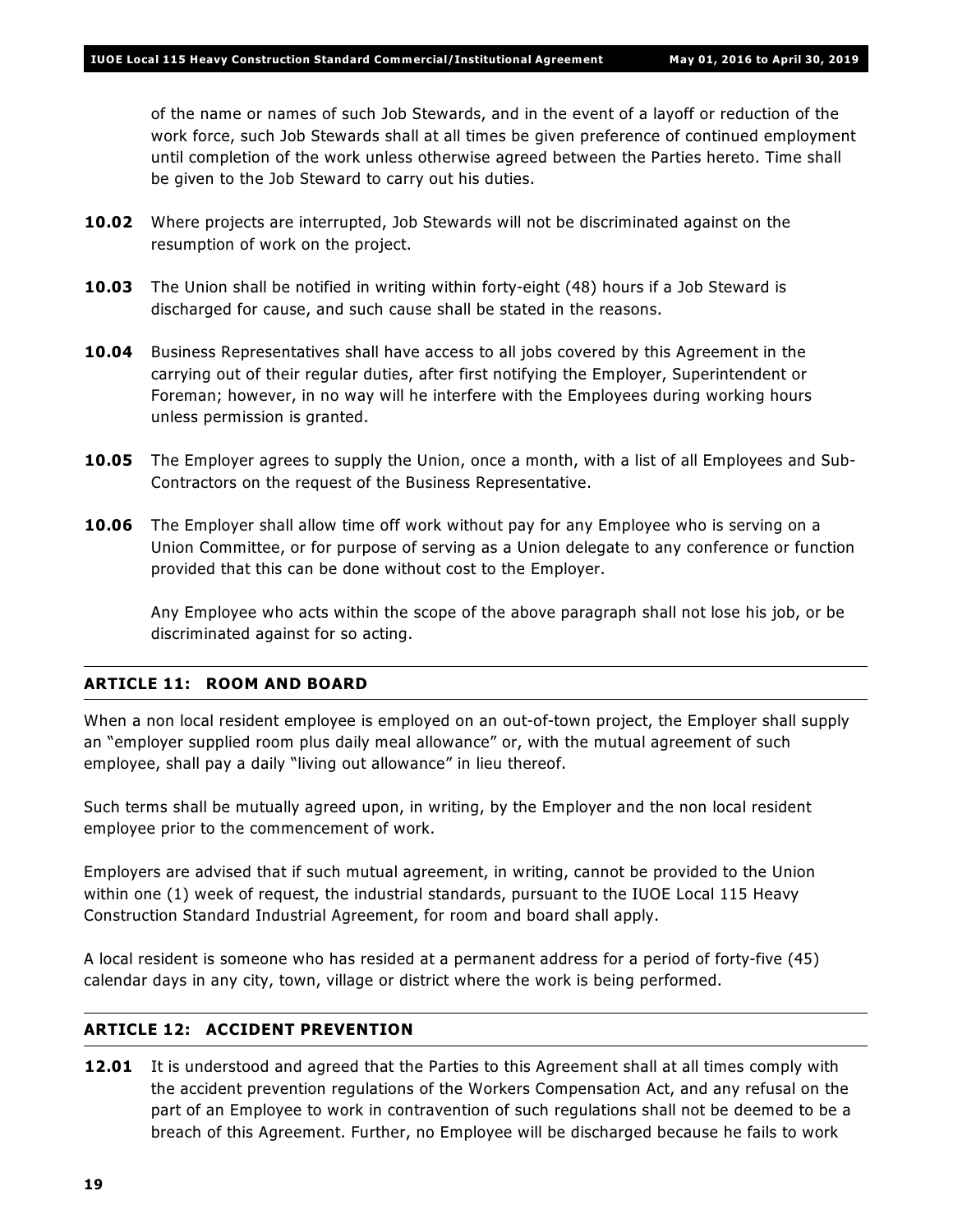under unsafe conditions as set out in the regulations. Any refusal of an Employee to abide by known WorkSafeBC regulations or posted Employer safety regulations, after being duly warned, will be sufficient cause for dismissal.

- **12.02** Any Employee may refuse to work where in his opinion adequate safety precautions have not been provided. The operator of a vehicle or piece of equipment may refuse to drive or operate such vehicle or equipment if, in his opinion, there is any reasonable doubt as to the safety of the unit, or if he feels it is improperly loaded. He may not be ordered to operate said vehicle or equipment until he has been satisfied any defects have been corrected.
- **12.03** The Employee is responsible for providing clothing needed for protection against the natural elements, general purpose work gloves and appropriate footwear, including safety footwear. The Employer shall provide, at no cost to the Employee, safety headgear and all other items of personal protective equipment required pursuant to WorkSafeBC regulations. The Employer may deduct the cost of Employer supplied personal protective equipment from an Employee's pay cheque if such equipment is not returned. Any refusal by an Employee to abide by known WorkSafeBC regulations or posted Employer safety regulations, after being duly warned, may be sufficient cause for discipline up to and including dismissal. Employees shall abide by any/all project site rules at all times. Failure to do so shall constitute just cause for discipline up to and including termination.
- **12.04** The Head Job Steward, or where there is a Safety Committee, a Union Representative of this Committee, shall accompany the WorkSafeBC Inspector on all project inspections.
- **12.05** Copies of the minutes of Safety Meetings shall be forwarded promptly each month to the Union Office.
- **12.06** The Employer shall notify the Union and shall endeavour to notify the Employee's family in the event of a fatality.

# **ARTICLE 13: JURISDICTIONAL ASSIGNMENT PLAN (JAPLAN)**

The Employer shall contribute one cent (\$0.01) per hour worked to the Jurisdictional Assignment Plan Fund (JAPlan) in the manner set forth in Article 24. The JAPlan, as agreed to between the BCBT and CLR, shall be binding upon the Parties. Notwithstanding the foregoing, where the Employer makes an assignment of work to another constituent union or local union of the BCBCBTU, which is challenged under the JAPlan, the Union shall not make any claim or bring any independent action for back pay or any other damages through the Umpire, arbitration, or the LRB, unless the Union has obtained a ruling from the Umpire in its favour, in which event the Union shall be entitled to claim damages through collective agreement arbitration for non-compliance with the Umpire's ruling for the period subsequent to the ruling.

#### **ARTICLE 14: GRIEVANCES**

It is the spirit and intent of this Agreement as contained in Article 1: Objects, to resolve all Employee or Employer grievances promptly and wherever possible, within the Industry.

If during the term of this Agreement, there should arise any difference between the Parties to, or the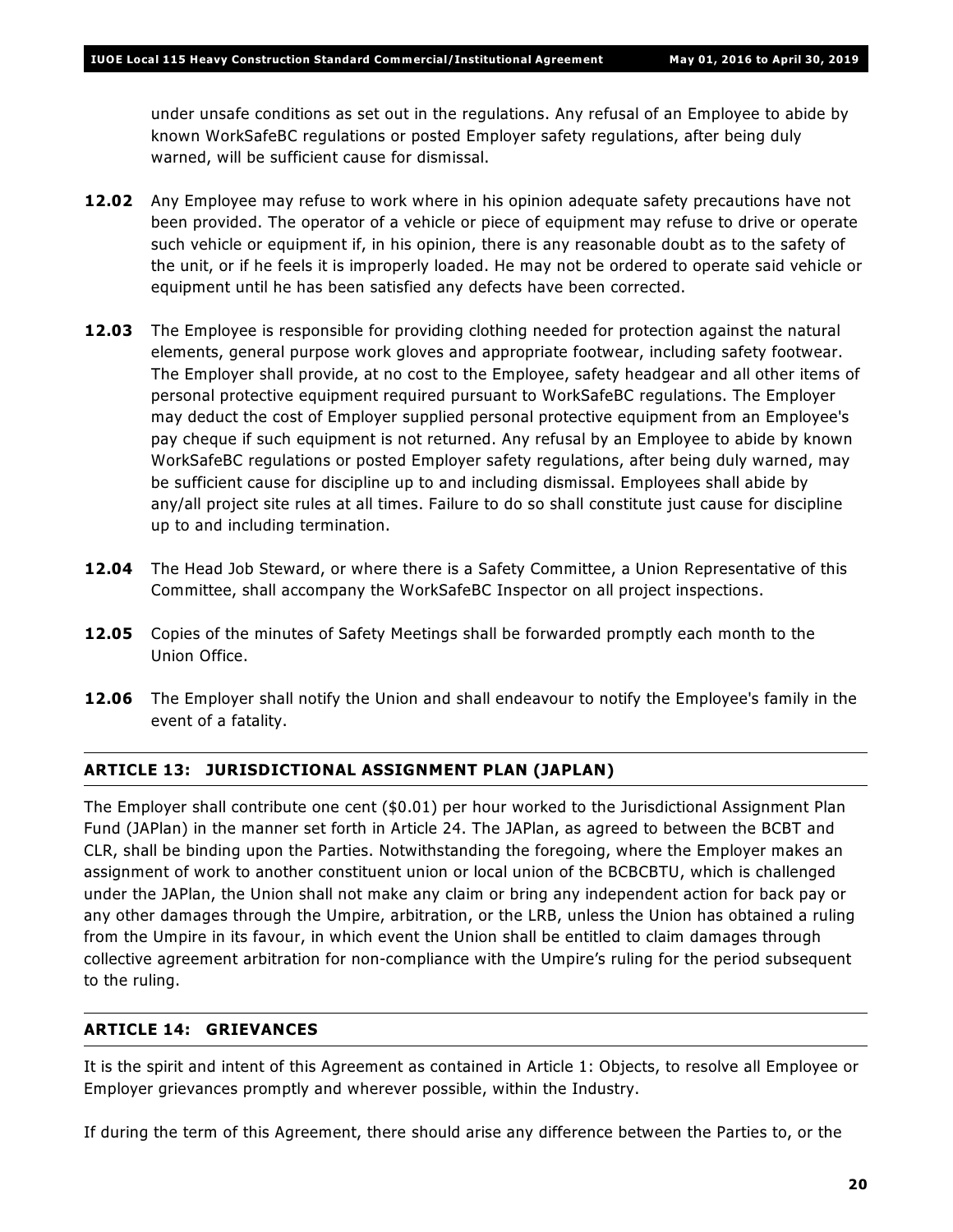persons bound by this Agreement concerning interpretation, application, operation or any alleged violation hereof, or concerning discharge of any Employee which may be alleged to be unjust, and including any question as to whether any matter is arbitrable, such difference shall be resolved without stoppage of work in the following manner:

**14.01** The Job Steward or Business Representative of the Union shall first discuss the difference with the Foreman, Superintendent, or the Employer, in that order, in an effort to resolve the matter on the job. If the difference is not resolved on the job, the aggrieved Party must submit the matter complained of, in writing to the other Party within thirty (30) days of its occurrence, excepting that in the matter of discharge, such grievance must be submitted in writing within ten (10) days of occurrence, or in every case, the matter shall be deemed to be waived.

However, the foregoing time limits will not apply where there has been a failure to pay fully amounts due to funds specified in this Agreement, or to remit deductions from Employees as provided for in this Agreement. It is intended that the failure of the Employer to make the requisite contributions to be made on behalf of the Employees as provided elsewhere in this Agreement, may be claimed by the Employee at any time.

The Employer shall only remain liable for Benefits and similar funds as provided for in this Agreement on behalf of the Sub-Contractor for a period of forty (40) days after completion of this sub-contract.

**14.02** In the event a grievance involving a question of discharge is not resolved within seven (7) calendar days and a grievance involving other matters is not resolved within twenty (20) calendar days, it may be referred to Arbitration. The Parties agree that a single Arbitrator who is acceptable to both Parties shall be used. The decision of the Arbitrator shall be final and binding. The Parties agree all expenses incurred by a single Arbitrator shall be paid equally by the Parties. Each Party shall pay its own cost of the Arbitration.

#### **14.03 Time Limits:**

The specified time limits in this Article shall be strictly construed and may be extended only with the mutual consent of the Parties to the grievance. The time limits shall be exclusive of Saturdays, Sundays, and General Holidays.

# **ARTICLE 15: PUBLIC RELATIONS**

The Parties to this Agreement mutually undertake to do all possible to ensure that in relationships with the general public every effort will be made toward the end that tactful associations are established and maintained particularly where temporary inconvenience may be caused due to construction in progress. Each Party hereto undertakes to mutually discuss and correct instances which may arise prejudicial to such good relations.

#### **ARTICLE 16: DUES**

#### **16.01 Dues Checkoff:**

The Employer will honour an Employee's written assignment of wages to the Union.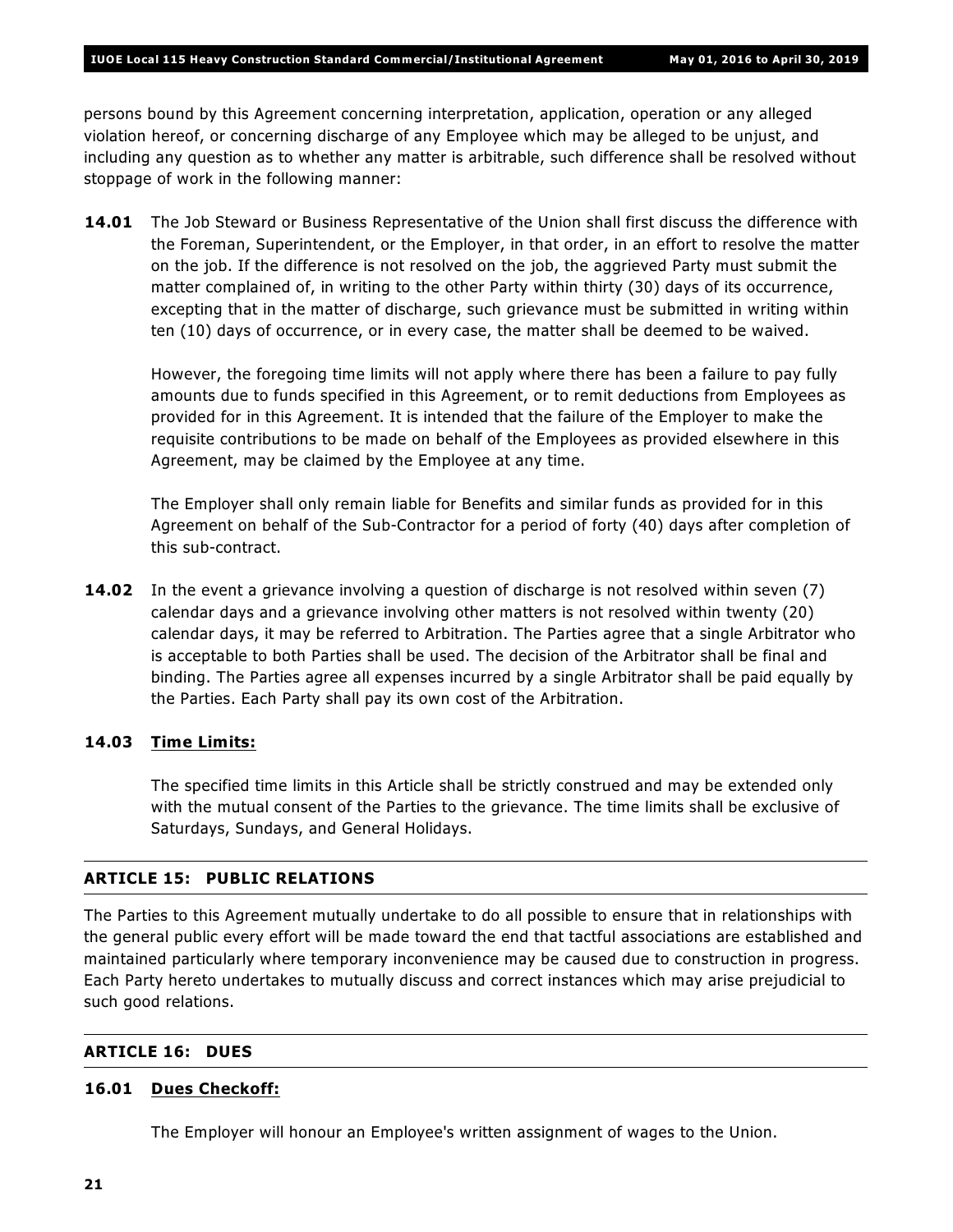The Employer will deduct any assigned amounts from the Employee's wages and pay the same to the Secretary of the Union by the fifteenth (15th) day of the month following such deductions.

# **16.02 Working Dues Checkoff:**

- **(a)** The hourly working dues shall be calculated at two percent (2.0%) of the Group 2 hourly wage rate, plus thirteen cents (\$0.13) per hour worked, and shall be deducted for each hour that wages are payable and remitted to the Union not later than the fifteenth (15th) day of each month following the month in which deductions were made (this amount to be calculated to the nearest penny). The thirteen cents (\$0.13) per hour worked shall consist of ten cents (\$0.10) per hour worked for the BCBT Fund, plus two cents (\$0.02) per hour worked for the Coalition of BC Building Trades Fund, plus one cent (\$0.01) per hour worked for the Canadian Building Trades Fund.
- **(b)** Effective April 01, 2019, the hourly working dues shall be calculated at two percent (2.0%) of the Group 2 hourly wage rate, plus thirty-six cents (\$0.36) per hour worked, and shall be deducted for each hour that wages are payable and remitted to the Union not later than the fifteenth (15th) day of each month following the month in which deductions were made (this amount to be calculated to the nearest penny). The thirtysix cents (\$0.36) per hour worked shall consist of ten cents (\$0.10) per hour worked for the BCBT Fund, plus two cents (\$0.02) per hour worked for the Coalition of BC Building Trades Fund, plus one cent (\$0.01) per hour worked for the Canadian Building Trades Fund, plus seventeen cents (\$0.17) per hour worked for the OE Advancement Fund, plus six cents (\$0.06) per hour worked for the Tool Allowance Fund.
- **(c)** Refer to Schedule "C": Employer Contributions and Employee Deductions for amounts and effective dates.

Each Employee shall submit a written authorization to his Employer as a condition of employment as may be required by his Employer.

Remittances shall be made in accordance with the forms provided by the Union.

# **ARTICLE 17: BARGAINING COUNCIL OF BRITISH COLUMBIA BUILDING TRADE UNIONS (BCBCBTU) FUNDING**

The Employer shall make contributions to the BCBCBTU of one cent (\$0.01) per hour worked. Effective November 26, 2017, such contributions shall be increased to five cents (\$0.05) per hour worked. This provision will continue as long as the Bargaining Council structure continues to exist pursuant to the *Labour Relations Code*.

# **ARTICLE 18: INTERNATIONAL UNION OF OPERATING ENGINEERS, LOCAL 115 TRAINING ASSOCIATION (IUOETA)**

The Employer shall make contributions at the rate of sixty-two cents (\$0.62) per hour worked by each Employee covered by this Agreement to the IUOETA.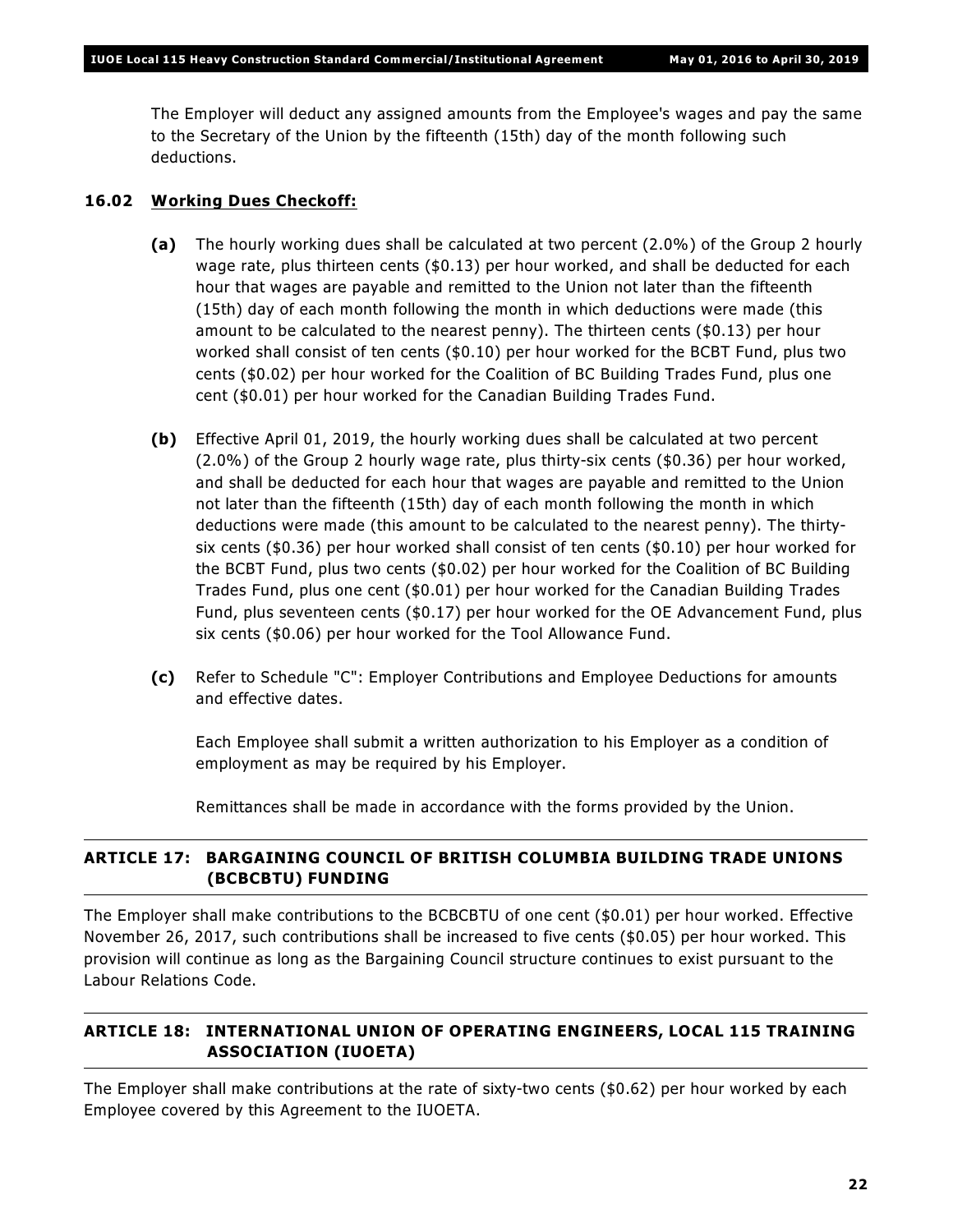Effective May 01, 2018, this contribution shall increase to sixty-seven cents (\$0.67) per hour worked.

The IUOETA shall provide workers with the opportunity to acquire and improve the skills required for the essential and safe operation and maintenance of construction and allied equipment and to provide for tradesmen's qualification test.

The IUOETA will be administered by the IUOETA Joint Board.

All Operating Engineer Apprentices shall be hired through the IUOETA.

In the event any dispute arises over the required hours as provided by the IUOETA for training trainees in non-designated trade classifications, the Employer shall have the right of appeal but the final decision shall be made by the IUOETA Joint Board.

The Employer shall notify the Administrator of the IUOETA Joint Board before he discharges an Apprentice or Trainee in any trade classification.

# **ARTICLE 19: TOOL ALLOWANCE FUND**

The Employer shall make contributions at the rate of six cents (\$0.06) per hour worked for each Employee covered by this Agreement to the Tool Allowance Fund.

Effective April 01, 2019 the Employer contribution to the to the Tool Allowance Fund will be converted to an Employee deduction. Refer to Article 16.02 (b) for details.

#### **ARTICLE 20: CONSTRUCTION INDUSTRY REHABILITATION FUND**

The Employer shall make contributions at the rate of two cents (\$0.02) per hour worked for each Employee covered by this Agreement to the Construction Industry Rehabilitation Fund.

# **ARTICLE 21: OE ADVANCEMENT FUND**

The Employer shall contribute the sum of seventeen cents (\$0.17) per hour worked for each Employee covered by this Agreement to the OE Advancement Fund.

Effective April 01, 2019 the Employer contribution to the to the OE Advancement Fund will be converted to an Employee deduction. Refer to Article 16.02 (b) for details.

#### **ARTICLE 22: CLR CONTRACT ADMINISTRATION FUND**

The Employer shall contribute eleven cents (\$0.11) per hour worked to the CLR Contract Administration Fund. Effective May 01, 2017, such contribution shall be increased to thirteen cents (\$0.13) per hour worked. CLR may alter this amount by providing sixty (60) calendar days' written notice to the Union.

The Union shall forward all monies received in accordance with the standard remittance form utilized by the Union to CLR. Such payments shall be made by the Union not later than the last day of the month in which such amount was received and shall be accompanied by a summary report that provides hours of work and fund remittances by each Employer under the Agreement.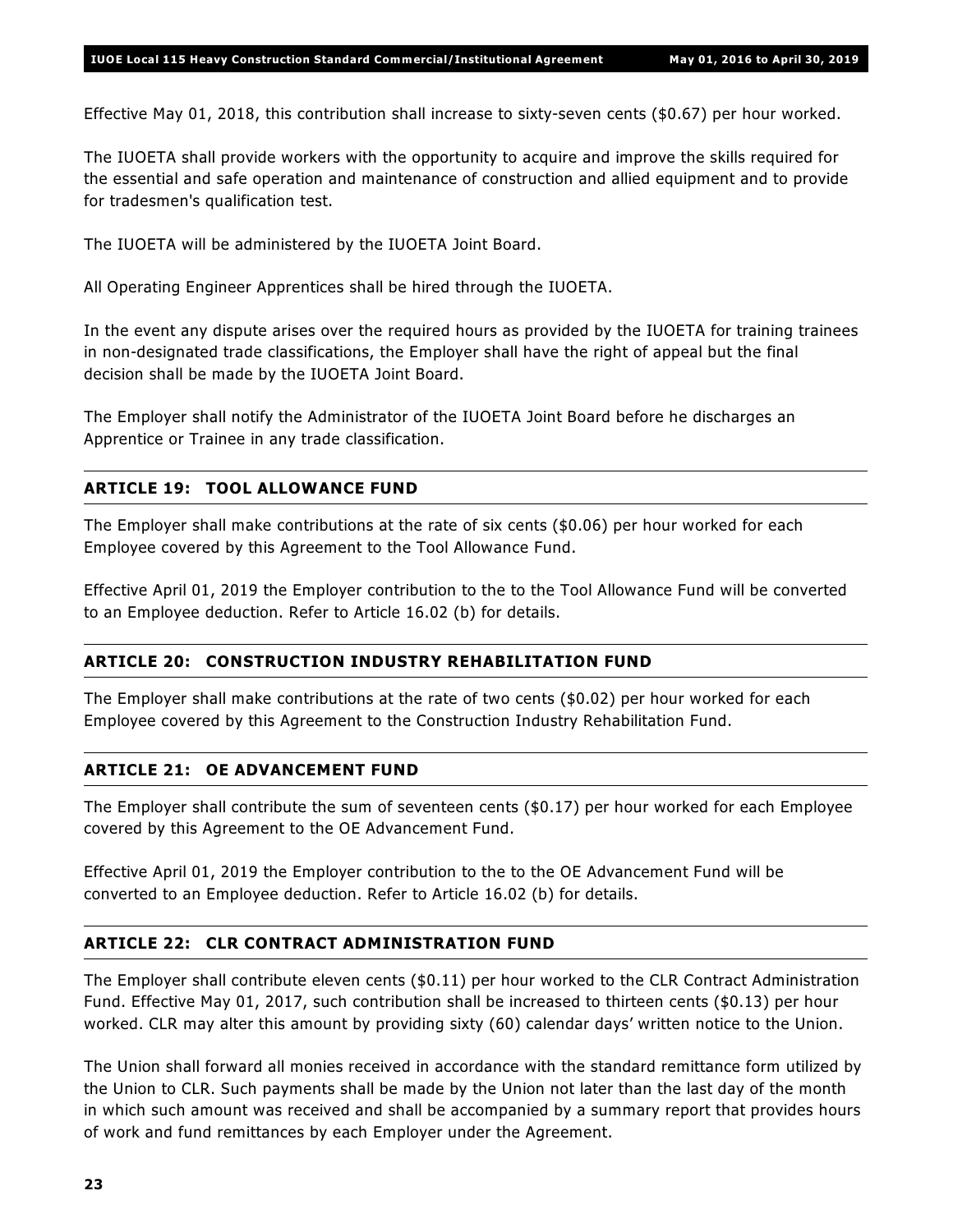Any cost incurred with respect to having to change the standard remittance form utilized by the Union as a direct result of a change in the contribution amount required pursuant to Article 22 shall be borne by CLR.

The Union shall not have any responsibility for delinquent monies from individual Employers.

# **ARTICLE 23: CONSTRUCTION INDUSTRY OF BC SUBSTANCE ABUSE TESTING AND TREATMENT PROGRAM (D&A POLICY)**

The D&A Policy, as agreed to between the BCBCBTU and CLR shall be binding upon the Parties.

Effective November 26, 2017, the Employer shall contribute one cent (\$0.01) per hour worked to the D&A Policy.

# **ARTICLE 24: SAVINGS ARTICLE**

- **24.01** If any Article or section of this Agreement should be held invalid by operation of law or by a tribunal of competent jurisdiction, or if compliance with or enforcement of any Article or section should be restrained by such tribunal, pending a final determination as to its validity, the remainder of this Agreement or the application of such Article or section to persons or circumstances other than those as to which it has been held invalid, or as to which compliance with or enforcement of has been restrained, shall not be affected thereby.
- **24.02** In the event that any Article or section is held invalid, or enforcement of, or compliance with which has been restrained, as above set forth, the Parties affected thereby shall enter into immediate collective bargaining negotiations upon the request of the Union for the purpose of arriving at a mutually satisfactory replacement for such Article or section during the period of invalidity or restraint. If the Parties do not agree on a mutually satisfactory replacement, they shall submit the dispute to the Grievance Procedure.

# **ARTICLE 25: METHOD OF PAYMENT OF CONTRIBUTIONS AND DEDUCTIONS**

- **25.01** The contributions and deductions referred to in Articles 3, 4, 13, 16, 17, 18, 19, 20, 21, 22, 23 and Schedule "C", shall be remitted monthly by cheque together with a form supplied to the Employers by the Union to the Operating Engineers' Benefits Plan. The said Operating Engineers' Benefits Plan shall remit monthly all such monies received to the IUOETA, the BCBCBTU Fund, the BCBT Fund, the Tool Allowance Fund, the JAPlan Fund, the Construction Industry Rehabilitation Fund, the OE Advancement Fund, the Contract Administration Fund, the D&A Policy, and the Union. The said Operating Engineers' Benefits Plan may make reasonable charge for administrative expenses as determined by the Trustees of the said Plan, and approved by the Trustees of the recipient Funds.
- **25.02** Timely payment of wages and contributions to the Trust Funds, provided for in this Agreement is essential for the protection of the beneficiaries. Delinquency and continued failure to pay wages and/or remit contributions to the Trust Funds shall be dealt with as follows:
	- **(a)** The Union will advise the Employer in writing of any delinquency.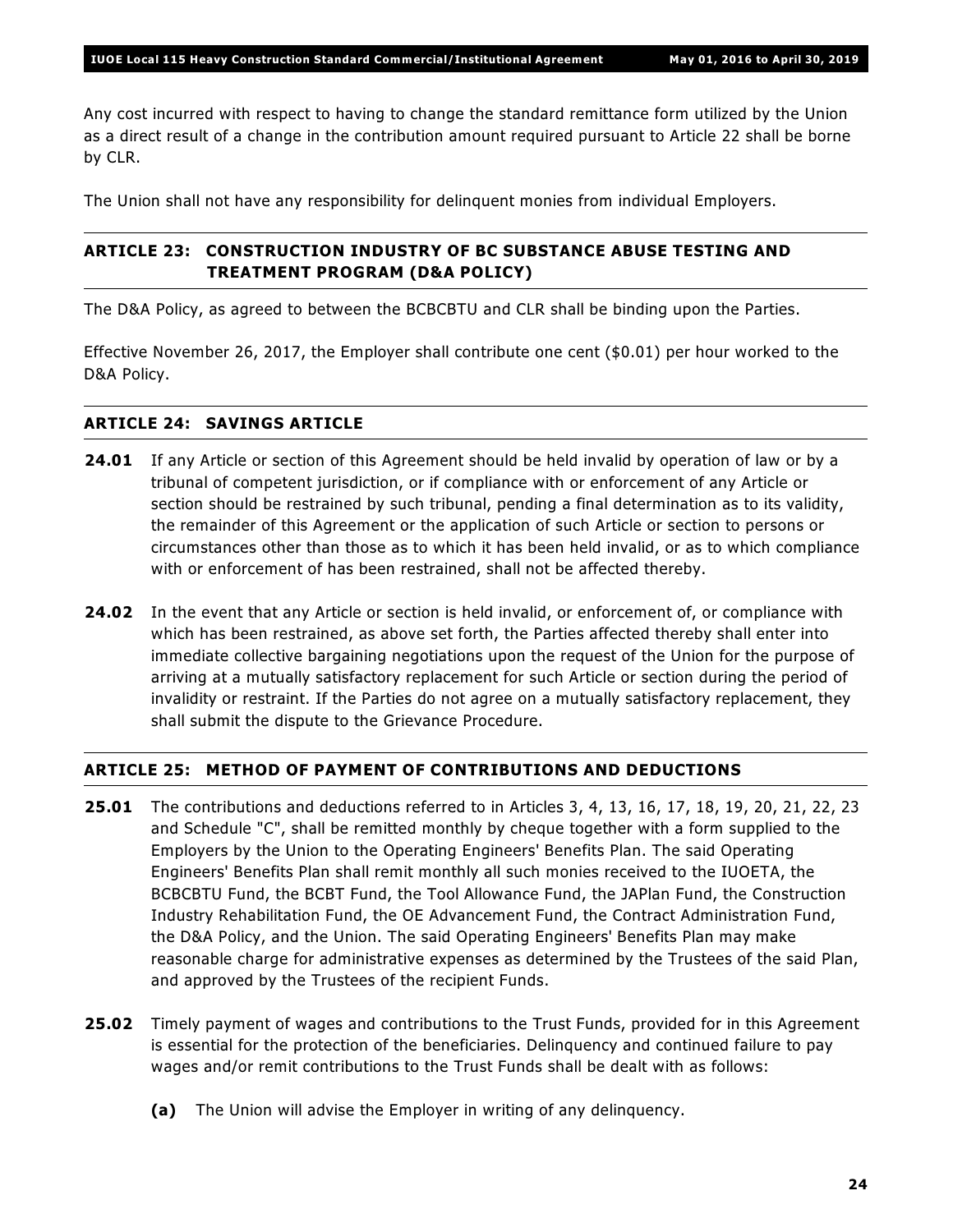**(b)** If within forty-eight (48) hours of receipt of notification, exclusive of Saturday, Sunday and General Holidays, the Employer has failed to pay delinquent contributions or the Employer or his CLR representative has failed to request a meeting with the Union to provide for the payment of delinquent contributions then the Employer agrees that all contributions/deductions due and payable in accordance with this Agreement, are in arrears and subject to an additional charge at the rate of ten percent (10%) on all contributions/deductions in arrears.

This is not to be construed that the above charges relieve the Employer of any further liabilities which may occur because of his failure to report and pay contributions/ deductions as provided.

**(c)** Should the matter not be resolved at the above-mentioned meeting the Union may demand payment of wages and contributions at the end of each day or at the end of each week, or upon twenty-four (24) hours' notice to the Employer, withdraw its members from the Employer without contravening the terms of this Agreement.

# **ARTICLE 26: COMPETITIVE CONSIDERATION ARTICLE**

The Union and CLR members may jointly agree to terms and conditions other than those contained in this Agreement in an effort to assure that certain projects or types of construction in designated areas, or for specific time periods, are maintained for the Unionized sector.

The Parties agree that there will be no reduction or elimination of any joint industry funds negotiated between BCBCBTU and CLR without prior written consent of the Parties.

The Union agrees to utilize the provisions of this Article, where practical, when signatory Employers are bidding against non signatory employers.

# **ARTICLE 27: TRAINEES/APPRENTICES**

The Parties agree that there is a need to ensure qualified Operators are available. To that end, a joint committee of management and the Union shall be formed to initiate discussions on the process of utilizing Trainees and Apprentices in order to achieve the objective. Such discussion shall include the ratio of Trainees to Journeypersons, rates of pay and other pertinent issues.

# **ARTICLE 28: HARASSMENT**

Employees shall have the right to work in an environment free from harassment. In addition, discrimination under the prohibited grounds of the *BC Human Rights Code* shall not be tolerated within the open and inclusive craft building trades construction industry.

# **ARTICLE 29: DISTRIBUTION OF MONETARY PACKAGE**

All rates and schedules contained within this Agreement shall not be changed during the life of this Agreement without the prior mutual agreement, in writing, of the Parties. Such mutual agreement shall not be unreasonably withheld.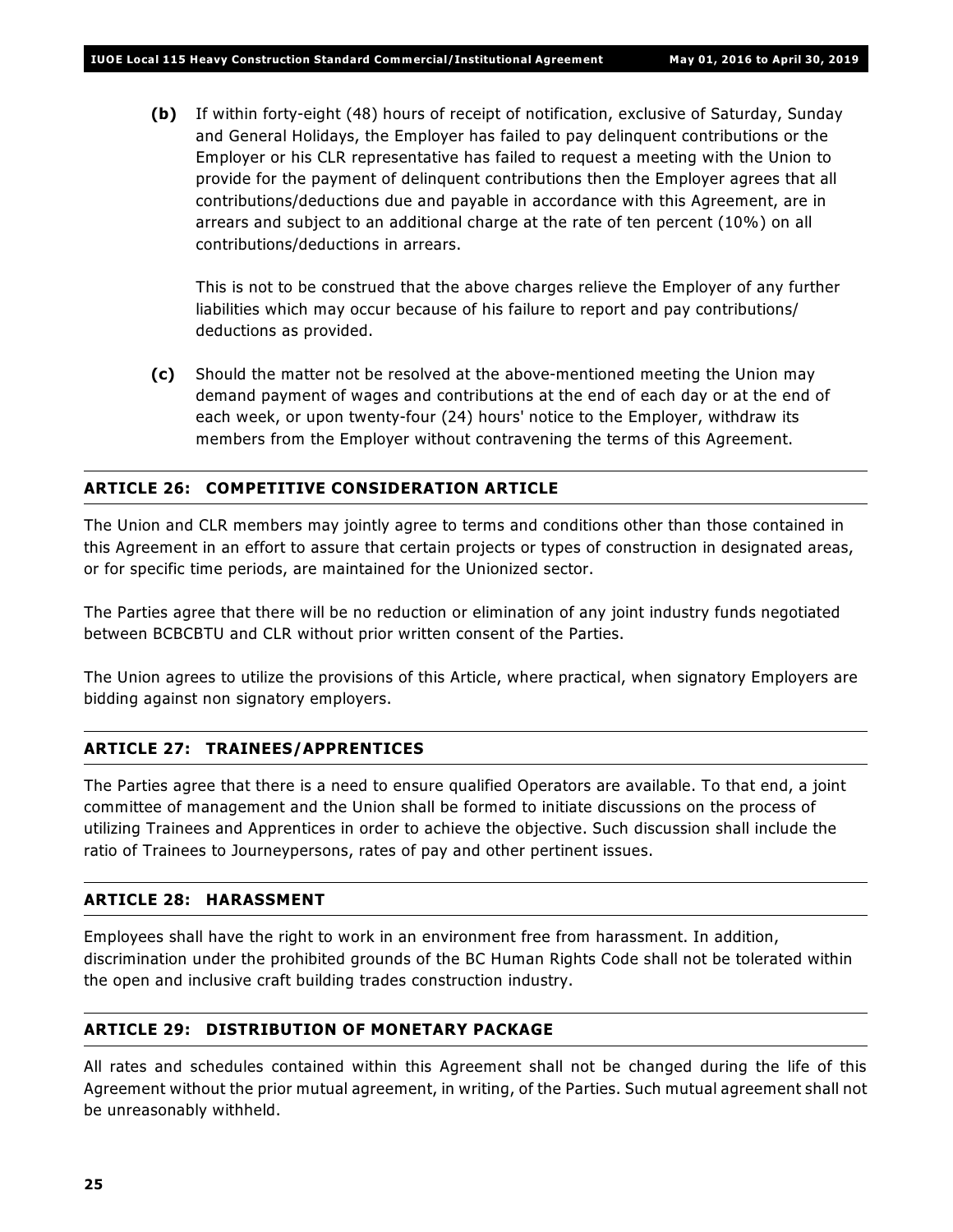# **ARTICLE 30: INDUSTRY BENEFIT FUND**

The Parties agree to participate in a joint CLR and BCBCBTU affiliate review of the potential benefits of establishing a multi-trade Industry Benefit Fund and to implement such a fund if the Parties mutually agree on the benefits and outcomes of establishing such a Plan and Fund.

# **SIGNATURE OF PARTIES**

Dated this  $5<sup>th</sup>$  day of December, 2017.  $Dated this 5<sup>th</sup> day of December, 2017.$ 

Signed on behalf of: Signed on behalf of: Association of BC **Engineers**, Local 115

Construction Labour Relations International Union of Operating

Clyde Scollan <u>Dian Cochrane</u>

Eric Akelaitis Wayne Mills

Josh Towsley

Frank Carr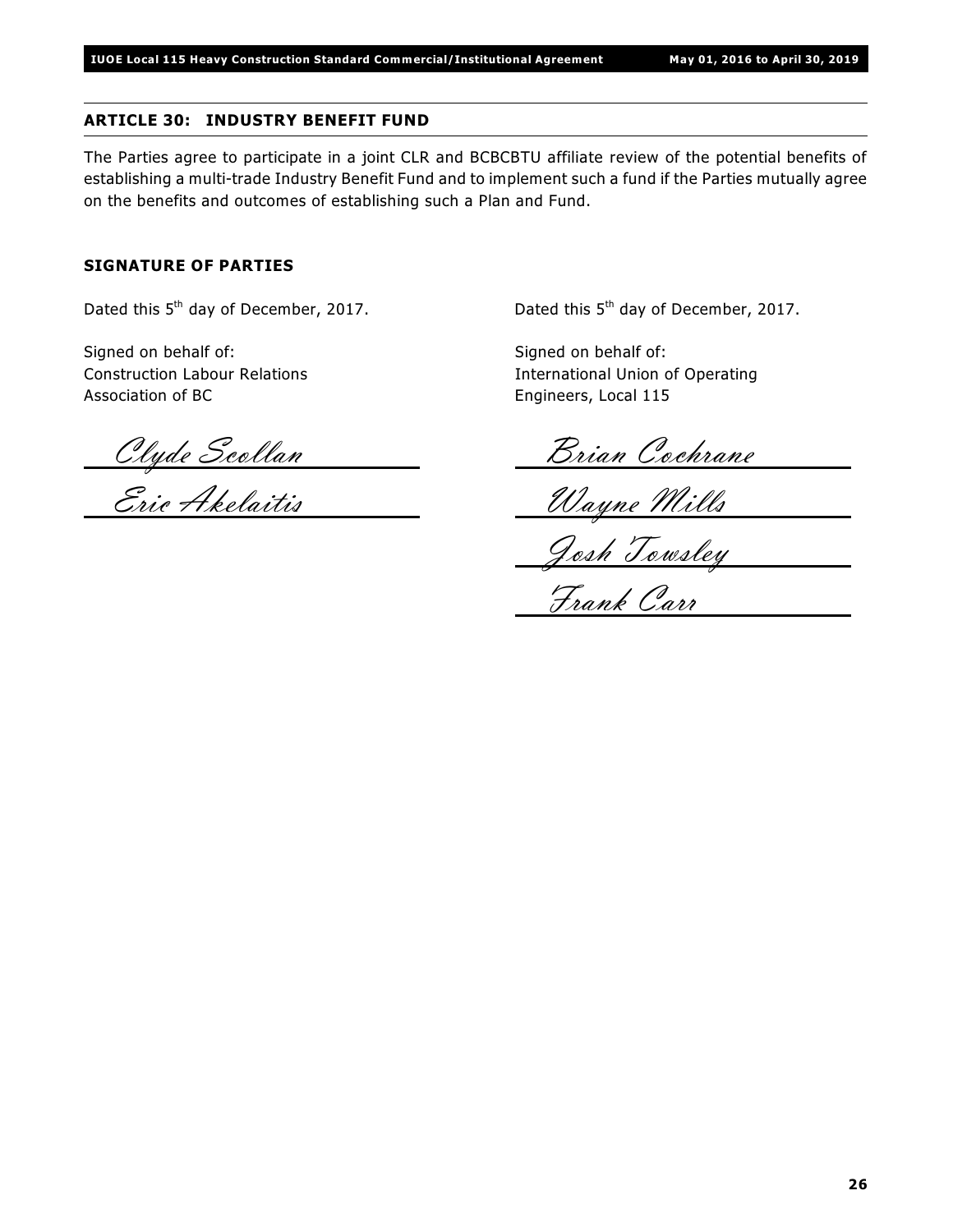Schedule "A1" shall apply to all commercial and/or institutional projects which are located inside the Lower Mainland/Fraser Valley.

| <b>GROUP 1</b>                         | April 01, 2016<br><b>EXPIRY</b> | May 01,<br>2017 | Nov. 26,<br>2017 | May 01,<br>2018 | April 01,<br>2019 |
|----------------------------------------|---------------------------------|-----------------|------------------|-----------------|-------------------|
| Minimum Straight Time Hourly Wage Rate | 34.35                           | 34.60           | 34.60            | 34.85           | 35.28             |
| Vacation and General Holiday Pay (8%)  | 2.75                            | 2.77            | 2.77             | 2.79            | 2.82              |
| <b>Employer Contributions:</b>         |                                 |                 |                  |                 |                   |
| Union Benefit Plan                     | 2.50                            | 2.55            | 2.55             | 2.60            | 2.70              |
| Union Pension Plan                     | 6.15                            | 6.15            | 6.15             | 6.15            | 6.15              |
| <b>CLR Dues</b>                        | 0.11                            | 0.13            | 0.13             | 0.13            | 0.13              |
| <b>Rehabilitation Fund</b>             | 0.02                            | 0.02            | 0.02             | 0.02            | 0.02              |
| <b>JAPlan</b>                          | 0.01                            | 0.01            | 0.01             | n/a             | n/a               |
| <b>BCBCBTU Fund</b>                    | 0.01                            | 0.01            | 0.05             | 0.05            | 0.05              |
| D&A Policy                             | n/a                             | n/a             | 0.01             | 0.01            | 0.01              |
| <b>IUOETA Fund</b>                     | 0.62                            | 0.62            | 0.62             | 0.67            | 0.67              |
| <b>Tool Allowance Fund</b>             | 0.06                            | 0.06            | 0.06             | 0.06            | n/a               |
| OE Advancement Fund                    | 0.17                            | 0.17            | 0.17             | 0.17            | n/a               |
| Total Package                          | 46.75                           | 47.09           | 47.14            | 47.50           | 47.83             |

> Track Excavator (7 yards and up to 10 yards)

> Shovels, all attachments (10 yards and up to 15 yards) (Apprentice/Trainee required)

> Kangaroo Model 1500 (Trainee Required)

> Operator required to operate with boom length over 130 feet shall have his regular hourly rate increased by twenty-five cents (\$0.25) per hour.

> Front End Loaders and Scoop Trams, all types (10 yards and up to 15 yards)

> Tower Cranes/Climbing Cranes (10 ton capacity and over)

> Heavy Duty Mechanics, Welders, Mechanic Electrician, Bodyman Painters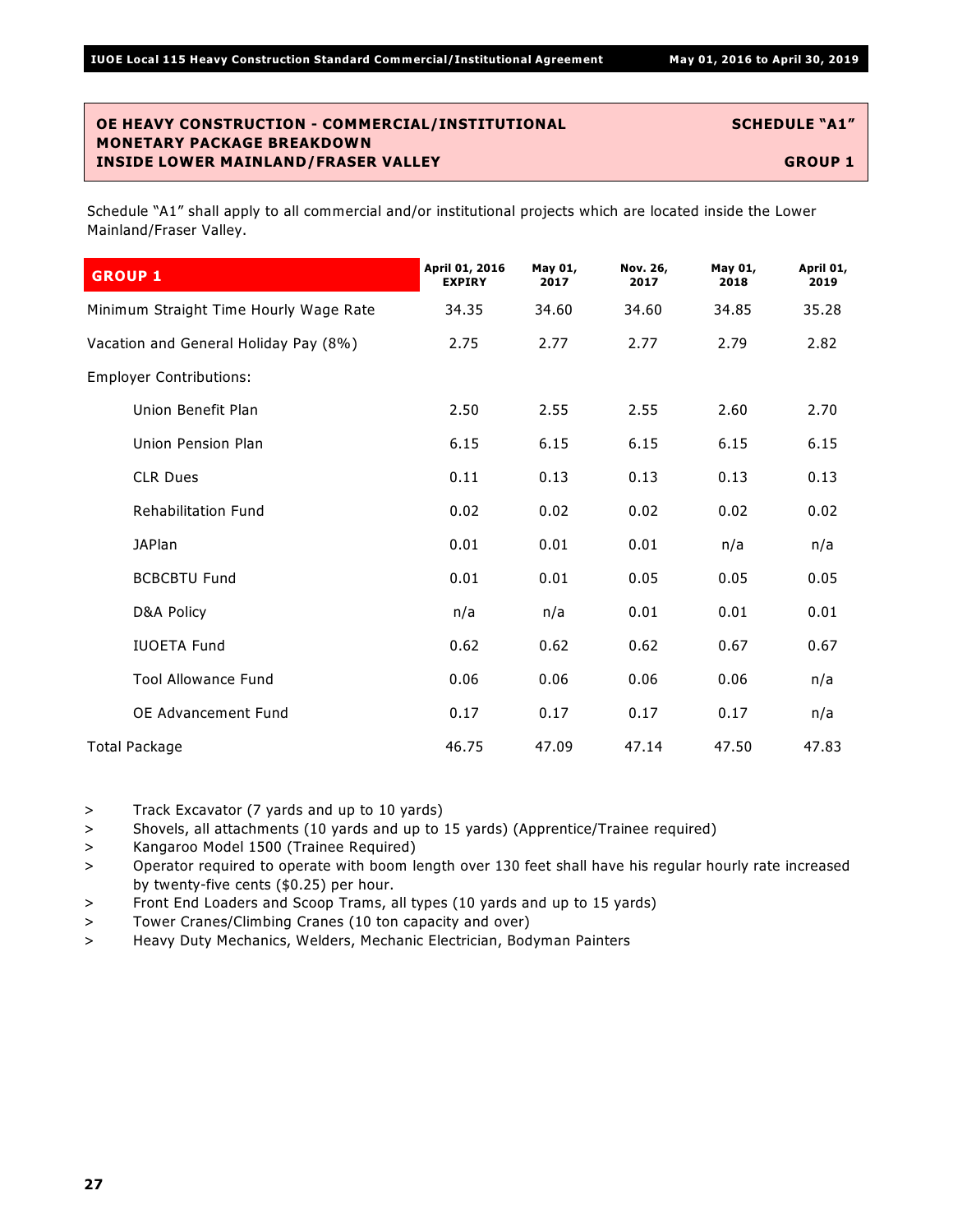| <b>GROUP 2</b>                         | April 01, 2016<br><b>EXPIRY</b> | May 01,<br>2017 | Nov. 26,<br>2017 | May 01,<br>2018 | April 01,<br>2019 |
|----------------------------------------|---------------------------------|-----------------|------------------|-----------------|-------------------|
| Minimum Straight Time Hourly Wage Rate | 34.00                           | 34.25           | 34.25            | 34.50           | 34.93             |
| Vacation and General Holiday Pay (8%)  | 2.72                            | 2.74            | 2.74             | 2.76            | 2.79              |
| <b>Employer Contributions:</b>         |                                 |                 |                  |                 |                   |
| Union Benefit Plan                     | 2.50                            | 2.55            | 2.55             | 2.60            | 2.70              |
| Union Pension Plan                     | 6.15                            | 6.15            | 6.15             | 6.15            | 6.15              |
| <b>CLR Dues</b>                        | 0.11                            | 0.13            | 0.13             | 0.13            | 0.13              |
| <b>Rehabilitation Fund</b>             | 0.02                            | 0.02            | 0.02             | 0.02            | 0.02              |
| <b>JAPlan</b>                          | 0.01                            | 0.01            | 0.01             | n/a             | n/a               |
| <b>BCBCBTU Fund</b>                    | 0.01                            | 0.01            | 0.05             | 0.05            | 0.05              |
| D&A Policy                             | n/a                             | n/a             | 0.01             | 0.01            | 0.01              |
| <b>IUOETA Fund</b>                     | 0.62                            | 0.62            | 0.62             | 0.67            | 0.67              |
| <b>Tool Allowance Fund</b>             | 0.06                            | 0.06            | 0.06             | 0.06            | n/a               |
| <b>OE Advancement Fund</b>             | 0.17                            | 0.17            | 0.17             | 0.17            | n/a               |
| <b>Total Package</b>                   | 46.37                           | 46.71           | 46.76            | 47.12           | 47.45             |

- > Track Excavator (5 yards and up to 7 yards)
- > Shovels, all attachments (7 yards and up to 10 yards) (Apprentice/Trainee required)
- > Kangaroo Model 750
- > Front End Loaders and Scoop Trams, all types (7 yards and up to 10 yards)
- > Aerial Cableways
- > Whirley Type Gantry Cranes
- > Operator required to operate with boom length over 130 ft. shall have his regular hourly rate increased by fifty cents (\$0.50) per hour.
- > Tower Cranes/Climbing Cranes (up to 10 ton capacity)
- > Concrete Mixing Batch Plants (up to 250 cubic yards per hour) (Apprentice/Trainee required)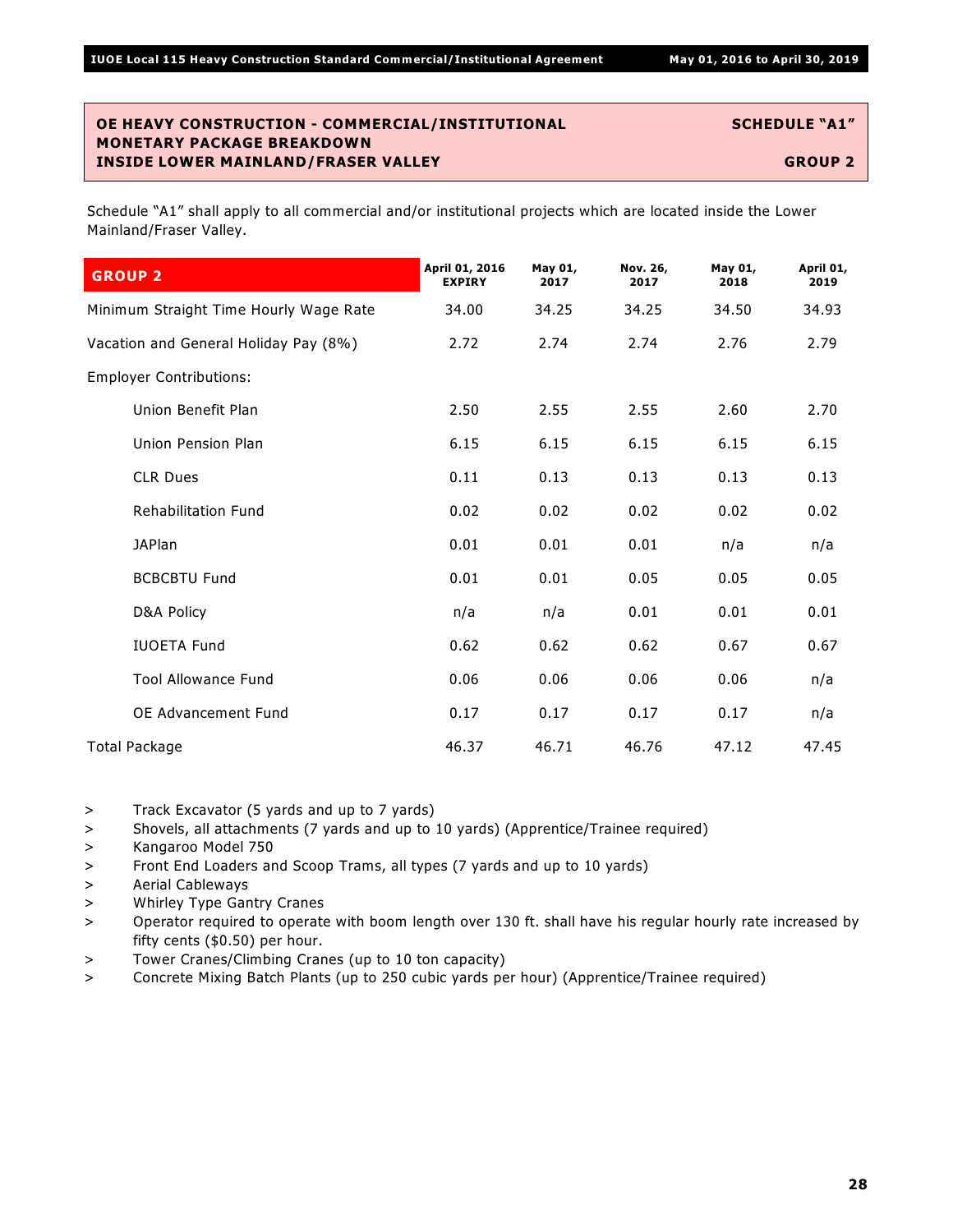Schedule "A1" shall apply to all commercial and/or institutional projects which are located inside the Lower Mainland/Fraser Valley.

| <b>GROUP 3</b>                         | April 01, 2016<br><b>EXPIRY</b> | May 01,<br>2017 | Nov. 26,<br>2017 | May 01,<br>2018 | April 01,<br>2019 |
|----------------------------------------|---------------------------------|-----------------|------------------|-----------------|-------------------|
| Minimum Straight Time Hourly Wage Rate | 33.26                           | 33.51           | 33.51            | 33.76           | 34.19             |
| Vacation and General Holiday Pay (8%)  | 2.66                            | 2.68            | 2.68             | 2.70            | 2.74              |
| <b>Employer Contributions:</b>         |                                 |                 |                  |                 |                   |
| Union Benefit Plan                     | 2.50                            | 2.55            | 2.55             | 2.60            | 2.70              |
| Union Pension Plan                     | 6.15                            | 6.15            | 6.15             | 6.15            | 6.15              |
| <b>CLR Dues</b>                        | 0.11                            | 0.13            | 0.13             | 0.13            | 0.13              |
| <b>Rehabilitation Fund</b>             | 0.02                            | 0.02            | 0.02             | 0.02            | 0.02              |
| <b>JAPlan</b>                          | 0.01                            | 0.01            | 0.01             | n/a             | n/a               |
| <b>BCBCBTU Fund</b>                    | 0.01                            | 0.01            | 0.05             | 0.05            | 0.05              |
| D&A Policy                             | n/a                             | n/a             | 0.01             | 0.01            | 0.01              |
| <b>IUOETA Fund</b>                     | 0.62                            | 0.62            | 0.62             | 0.67            | 0.67              |
| <b>Tool Allowance Fund</b>             | 0.06                            | 0.06            | 0.06             | 0.06            | n/a               |
| <b>OE Advancement Fund</b>             | 0.17                            | 0.17            | 0.17             | 0.17            | n/a               |
| Total Package                          | 45.57                           | 45.91           | 45.96            | 46.32           | 46.66             |

> Track Excavator (3 yards and up to 5 yards)

> Shovels, all attachments (up to 7 yards) (Apprentice/Trainee required)

> Drill Doctors and Steel Sharpeners

> Refrigeration Mechanics

> Overhead and Front End Loaders, all types (5 yards and up to 7 yards)

> Scoop Trams and similar equipment (under 7 yards)

> Crawler Tractor - D10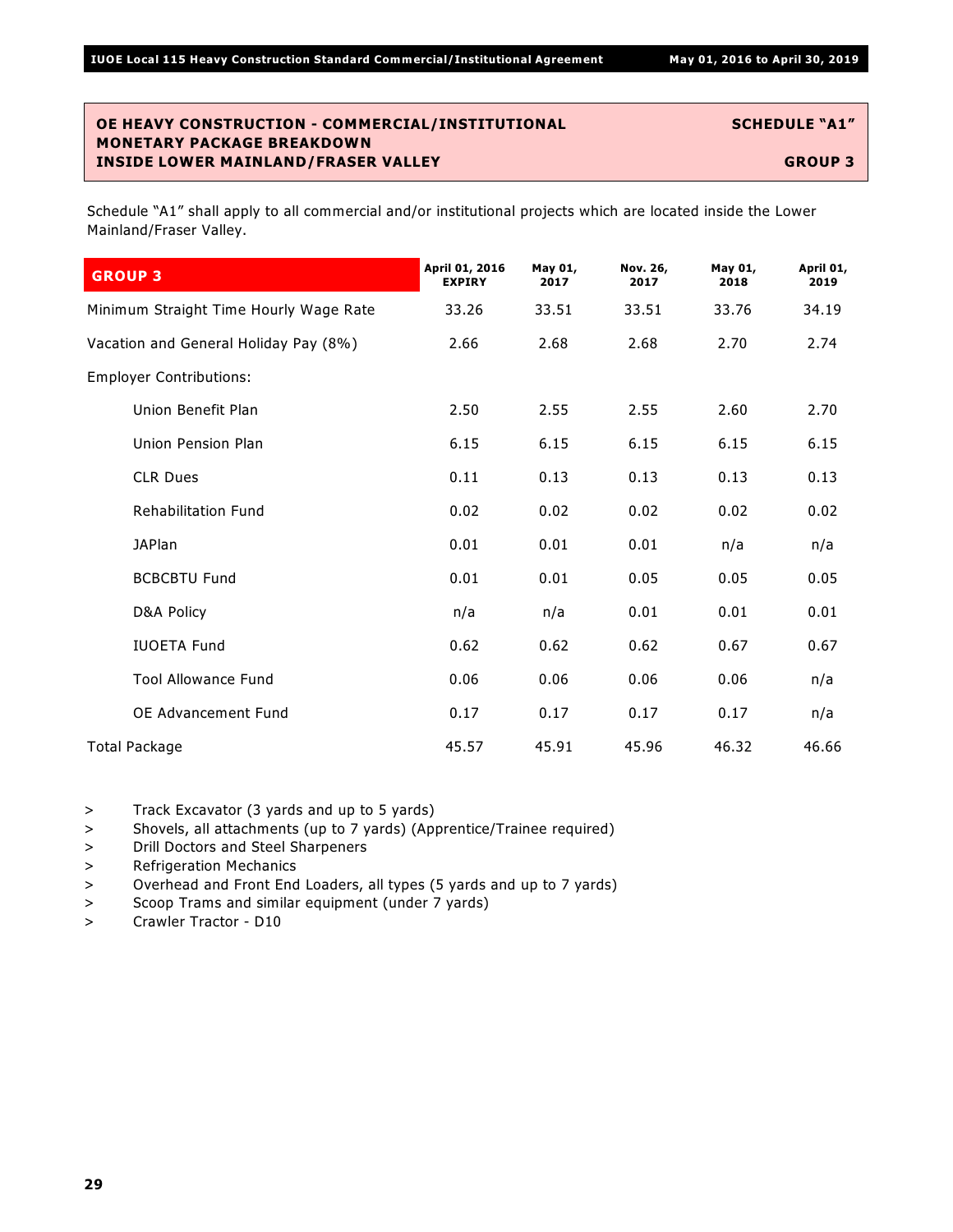| <b>GROUP 4</b>                         | April 01, 2016<br><b>EXPIRY</b> | May 01,<br>2017 | Nov. 26,<br>2017 | May 01,<br>2018 | April 01,<br>2019 |
|----------------------------------------|---------------------------------|-----------------|------------------|-----------------|-------------------|
| Minimum Straight Time Hourly Wage Rate | 33.02                           | 33.27           | 33.27            | 33.52           | 33.95             |
| Vacation and General Holiday Pay (8%)  | 2.64                            | 2.66            | 2.66             | 2.68            | 2.72              |
| <b>Employer Contributions:</b>         |                                 |                 |                  |                 |                   |
| Union Benefit Plan                     | 2.50                            | 2.55            | 2.55             | 2.60            | 2.70              |
| Union Pension Plan                     | 6.15                            | 6.15            | 6.15             | 6.15            | 6.15              |
| <b>CLR Dues</b>                        | 0.11                            | 0.13            | 0.13             | 0.13            | 0.13              |
| <b>Rehabilitation Fund</b>             | 0.02                            | 0.02            | 0.02             | 0.02            | 0.02              |
| <b>JAPlan</b>                          | 0.01                            | 0.01            | 0.01             | n/a             | n/a               |
| <b>BCBCBTU Fund</b>                    | 0.01                            | 0.01            | 0.05             | 0.05            | 0.05              |
| D&A Policy                             | n/a                             | n/a             | 0.01             | 0.01            | 0.01              |
| <b>IUOETA Fund</b>                     | 0.62                            | 0.62            | 0.62             | 0.67            | 0.67              |
| <b>Tool Allowance Fund</b>             | 0.06                            | 0.06            | 0.06             | 0.06            | n/a               |
| <b>OE Advancement Fund</b>             | 0.17                            | 0.17            | 0.17             | 0.17            | n/a               |
| Total Package                          | 45.31                           | 45.65           | 45.70            | 46.06           | 46.40             |

- > Overhead Cranes
- > Gantry Cranes
- > Travel Lift Drott 1000
- > Tireman (vulcanizing experience)
- > No Joint Concrete Casting Machines and similar types
- > Mixer Mobiles (Mixer and Hoist Combination)
- > Concrete Pumps with boom attachment (42 metres in length and over)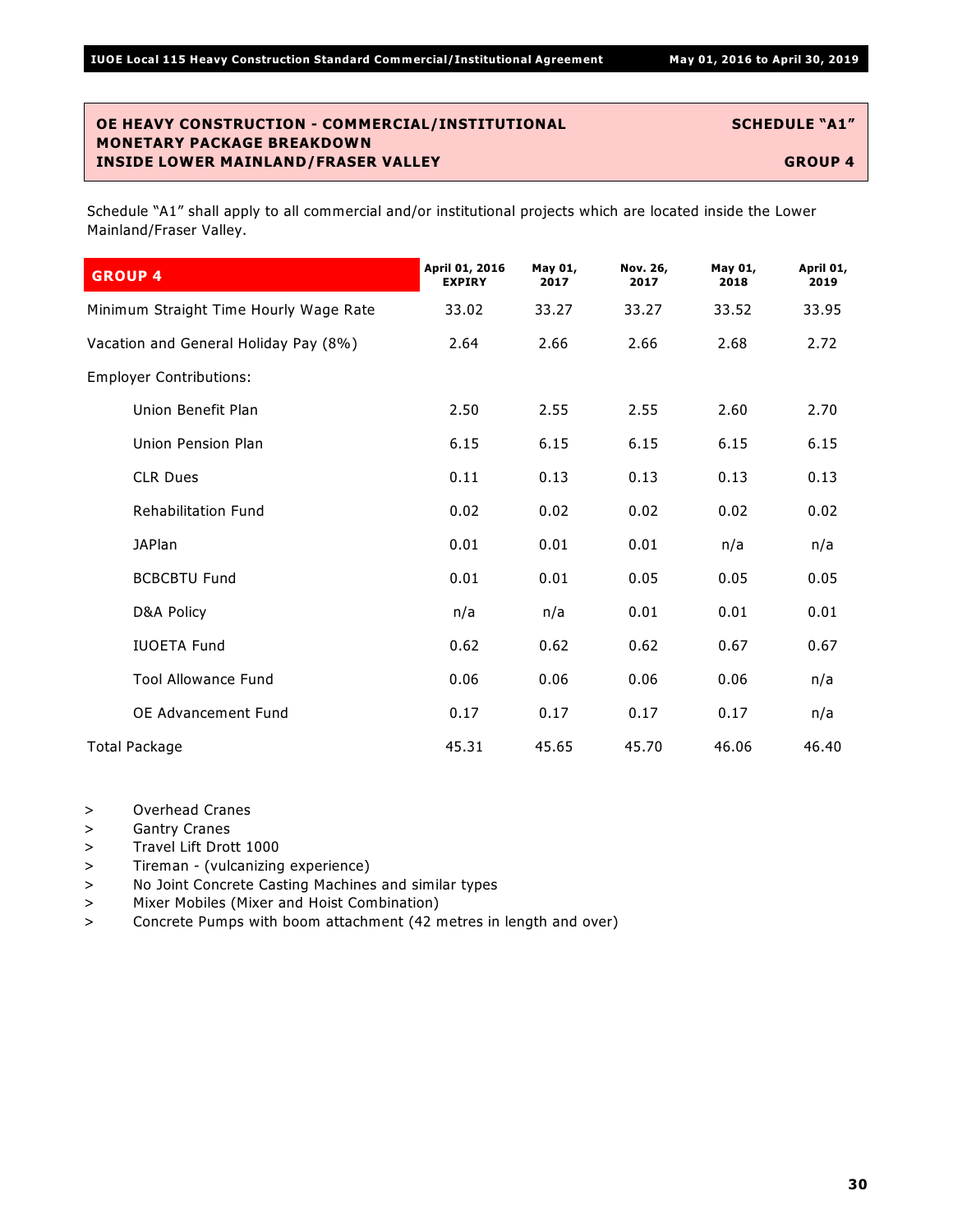| <b>GROUP 5</b>                         | April 01, 2016<br><b>EXPIRY</b> | May 01,<br>2017 | Nov. 26,<br>2017 | May 01,<br>2018 | April 01,<br>2019 |
|----------------------------------------|---------------------------------|-----------------|------------------|-----------------|-------------------|
| Minimum Straight Time Hourly Wage Rate | 32.69                           | 32.94           | 32.94            | 33.19           | 33.62             |
| Vacation and General Holiday Pay (8%)  | 2.62                            | 2.64            | 2.64             | 2.66            | 2.69              |
| <b>Employer Contributions:</b>         |                                 |                 |                  |                 |                   |
| Union Benefit Plan                     | 2.50                            | 2.55            | 2.55             | 2.60            | 2.70              |
| Union Pension Plan                     | 6.15                            | 6.15            | 6.15             | 6.15            | 6.15              |
| <b>CLR Dues</b>                        | 0.11                            | 0.13            | 0.13             | 0.13            | 0.13              |
| <b>Rehabilitation Fund</b>             | 0.02                            | 0.02            | 0.02             | 0.02            | 0.02              |
| <b>JAPlan</b>                          | 0.01                            | 0.01            | 0.01             | n/a             | n/a               |
| <b>BCBCBTU Fund</b>                    | 0.01                            | 0.01            | 0.05             | 0.05            | 0.05              |
| D&A Policy                             | n/a                             | n/a             | 0.01             | 0.01            | 0.01              |
| <b>IUOETA Fund</b>                     | 0.62                            | 0.62            | 0.62             | 0.67            | 0.67              |
| <b>Tool Allowance Fund</b>             | 0.06                            | 0.06            | 0.06             | 0.06            | n/a               |
| <b>OE Advancement Fund</b>             | 0.17                            | 0.17            | 0.17             | 0.17            | n/a               |
| Total Package                          | 44.96                           | 45.30           | 45.35            | 45.71           | 46.04             |

- > Ross Carrier
- > Gradalls
- > Crawler Tractors in Tandem (one operator)
- > Rubber Tire Scrapers, all types and sizes when used in tandem (one operator)
- > Rubber Tired Scrapers, all types (30 yards and over)
- > Track Excavator (under 3 yards)
- > Concrete Hopper Rail Car
- > Mobile Concrete Pump with Boom Attachment (under 42 metres in length)
- > Derricks
- > Overhead and Front End Loaders, all types (up to 5 yards)
- > Crawler Tractors D5, 6, 7, 8, 9 types
- > Graders and Motor Patrols
- > Rigger (Duties of the rigger are to include rigging, welding, and use of cutting torches, signal person and use of hand tools to unbolt or bolt machinery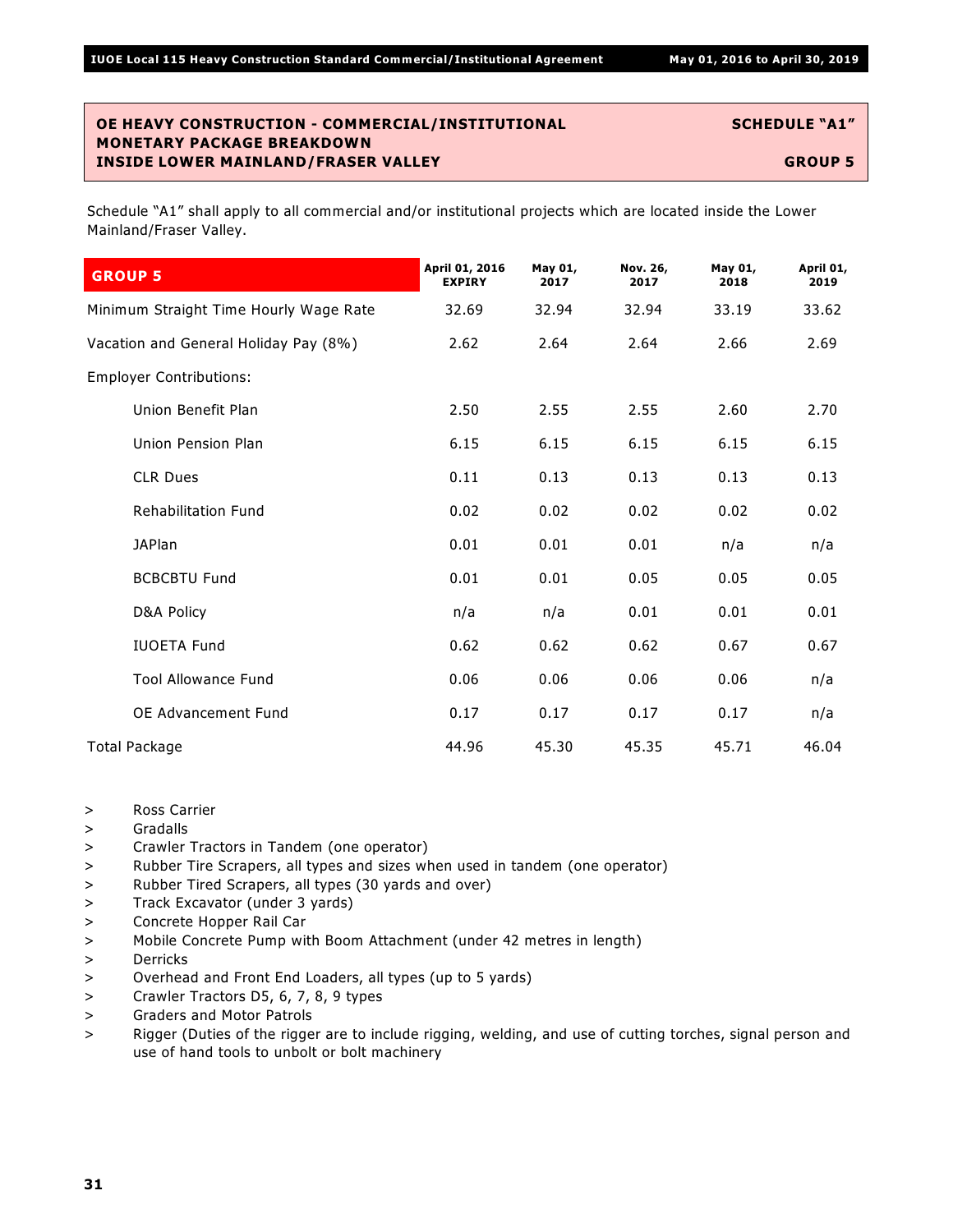| <b>GROUP 6</b>                         | April 01, 2016<br><b>EXPIRY</b> | May 01,<br>2017 | Nov. 26,<br>2017 | May 01,<br>2018 | April 01,<br>2019 |
|----------------------------------------|---------------------------------|-----------------|------------------|-----------------|-------------------|
| Minimum Straight Time Hourly Wage Rate | 32.22                           | 32.47           | 32.47            | 32.72           | 33.15             |
| Vacation and General Holiday Pay (8%)  | 2.58                            | 2.60            | 2.60             | 2.62            | 2.65              |
| <b>Employer Contributions:</b>         |                                 |                 |                  |                 |                   |
| Union Benefit Plan                     | 2.50                            | 2.55            | 2.55             | 2.60            | 2.70              |
| Union Pension Plan                     | 6.15                            | 6.15            | 6.15             | 6.15            | 6.15              |
| <b>CLR Dues</b>                        | 0.11                            | 0.13            | 0.13             | 0.13            | 0.13              |
| <b>Rehabilitation Fund</b>             | 0.02                            | 0.02            | 0.02             | 0.02            | 0.02              |
| <b>JAPlan</b>                          | 0.01                            | 0.01            | 0.01             | n/a             | n/a               |
| <b>BCBCBTU Fund</b>                    | 0.01                            | 0.01            | 0.05             | 0.05            | 0.05              |
| D&A Policy                             | n/a                             | n/a             | 0.01             | 0.01            | 0.01              |
| <b>IUOETA Fund</b>                     | 0.62                            | 0.62            | 0.62             | 0.67            | 0.67              |
| <b>Tool Allowance Fund</b>             | 0.06                            | 0.06            | 0.06             | 0.06            | n/a               |
| <b>OE Advancement Fund</b>             | 0.17                            | 0.17            | 0.17             | 0.17            | n/a               |
| <b>Total Package</b>                   | 44.45                           | 44.79           | 44.84            | 45.20           | 45.53             |

- > Dozer Compactor
- > Trenching Machines (Apprentice/Trainee required)
- > Rubber Tired Scrapers (under 30 yards)
- > Curbing Machine
- > Concrete Spreaders or Finishing Machine Operators (all types and sizes)
- > Drills Quarry Master, Reich, Bucyrus Erie, Benoto and similar types
- > Mechanical Excavator (Mole)
- > Screening and Washing Plants (75 yards per hour and over) (Apprentice/Trainee required)
- > Mucking Machines (Conway 101 types)
- > Drills Exploration (Cable, Core, Rotary, Churn and similar)
- > Stationary Engineer (Chief)
- > Hydraulic Backhoes (Tractor Mounted) (½ yard rated capacity and over)
- > Mechanical Tamping Machines, all types
- > Crusher Operator (Apprentice/Trainee required)
- > Jumbo Form Setter (power driven)
- > Air Tugger
- > Placo Operator
- > Ditch Witch
- > 4, 3, 2, 1 Drum Hoists
- > Construction Material and Man Hoist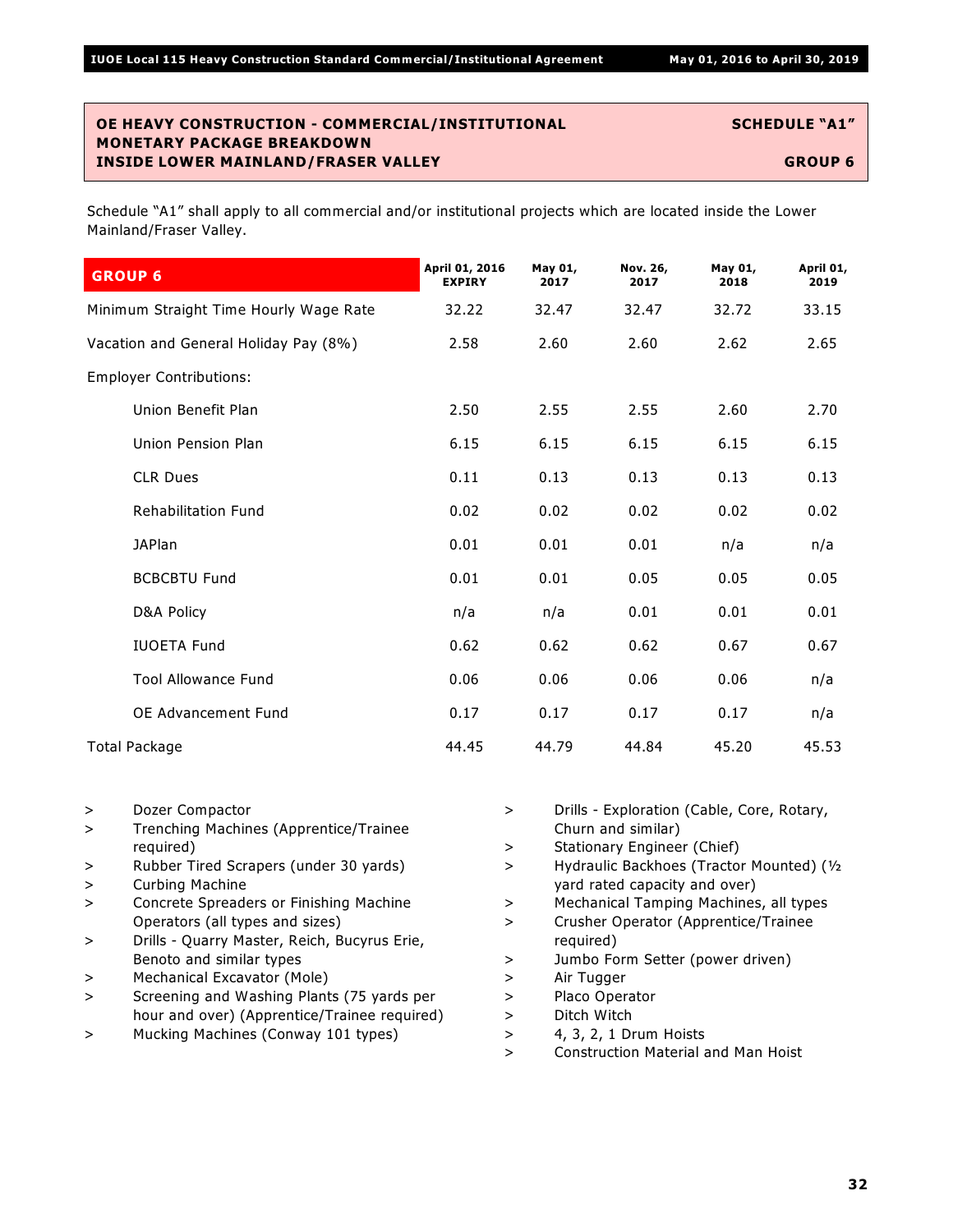| <b>GROUP 7</b>                         | April 01, 2016<br><b>EXPIRY</b> | May 01,<br>2017 | Nov. 26,<br>2017 | May 01,<br>2018 | April 01,<br>2019 |
|----------------------------------------|---------------------------------|-----------------|------------------|-----------------|-------------------|
| Minimum Straight Time Hourly Wage Rate | 31.79                           | 32.04           | 32.04            | 32.29           | 32.72             |
| Vacation and General Holiday Pay (8%)  | 2.54                            | 2.56            | 2.56             | 2.58            | 2.62              |
| <b>Employer Contributions:</b>         |                                 |                 |                  |                 |                   |
| Union Benefit Plan                     | 2.50                            | 2.55            | 2.55             | 2.60            | 2.70              |
| Union Pension Plan                     | 6.15                            | 6.15            | 6.15             | 6.15            | 6.15              |
| <b>CLR Dues</b>                        | 0.11                            | 0.13            | 0.13             | 0.13            | 0.13              |
| <b>Rehabilitation Fund</b>             | 0.02                            | 0.02            | 0.02             | 0.02            | 0.02              |
| <b>JAPlan</b>                          | 0.01                            | 0.01            | 0.01             | n/a             | n/a               |
| <b>BCBCBTU Fund</b>                    | 0.01                            | 0.01            | 0.05             | 0.05            | 0.05              |
| D&A Policy                             | n/a                             | n/a             | 0.01             | 0.01            | 0.01              |
| <b>IUOETA Fund</b>                     | 0.62                            | 0.62            | 0.62             | 0.67            | 0.67              |
| <b>Tool Allowance Fund</b>             | 0.06                            | 0.06            | 0.06             | 0.06            | n/a               |
| <b>OE Advancement Fund</b>             | 0.17                            | 0.17            | 0.17             | 0.17            | n/a               |
| Total Package                          | 43.98                           | 44.32           | 44.37            | 44.73           | 45.07             |

- > Tree Farmer and similar type skidders
- > Concrete Paving Machines (Jaeger and Koehring and similar types)
- > Service Truck Operator
- > Cement Hogs
- > Heavy Duty Greaser and Serviceman
- > Fuller Kenyon
- > Mucking Machines (Eimco over Model 40)
- > Conveyor Belt and Conveyor Type Loaders (Barber Greene, Kolman and similar types)
- > Tire Serviceman
- > Hydraulic Slip Form Operator
- > Locomotives (Diesel, Gas, Steam, Electric)
- > Crawler Tractors D2, D3 and D4 types
- > Compressors (1000 cubic feet and over)
- > Hydra Hammers > Pumps (6" and over) > Compactors - self propelled (other than on Asphalt Paving) (15 tons and over) > Stationary Engineers (Shift) > Crusher Topman > Concrete Mixer (1 yard and over) > Hydraulic Backhoe (Tractor Mounted) (under  $1/2$  yard rating) > Screening and Washing Plants (portable types) (Apprentice/Trainee required) > Hiab and A-Frame Trucks and similar folding boom types
- > Line Concrete Pumps
- > Stinger and similar flat deck boom crane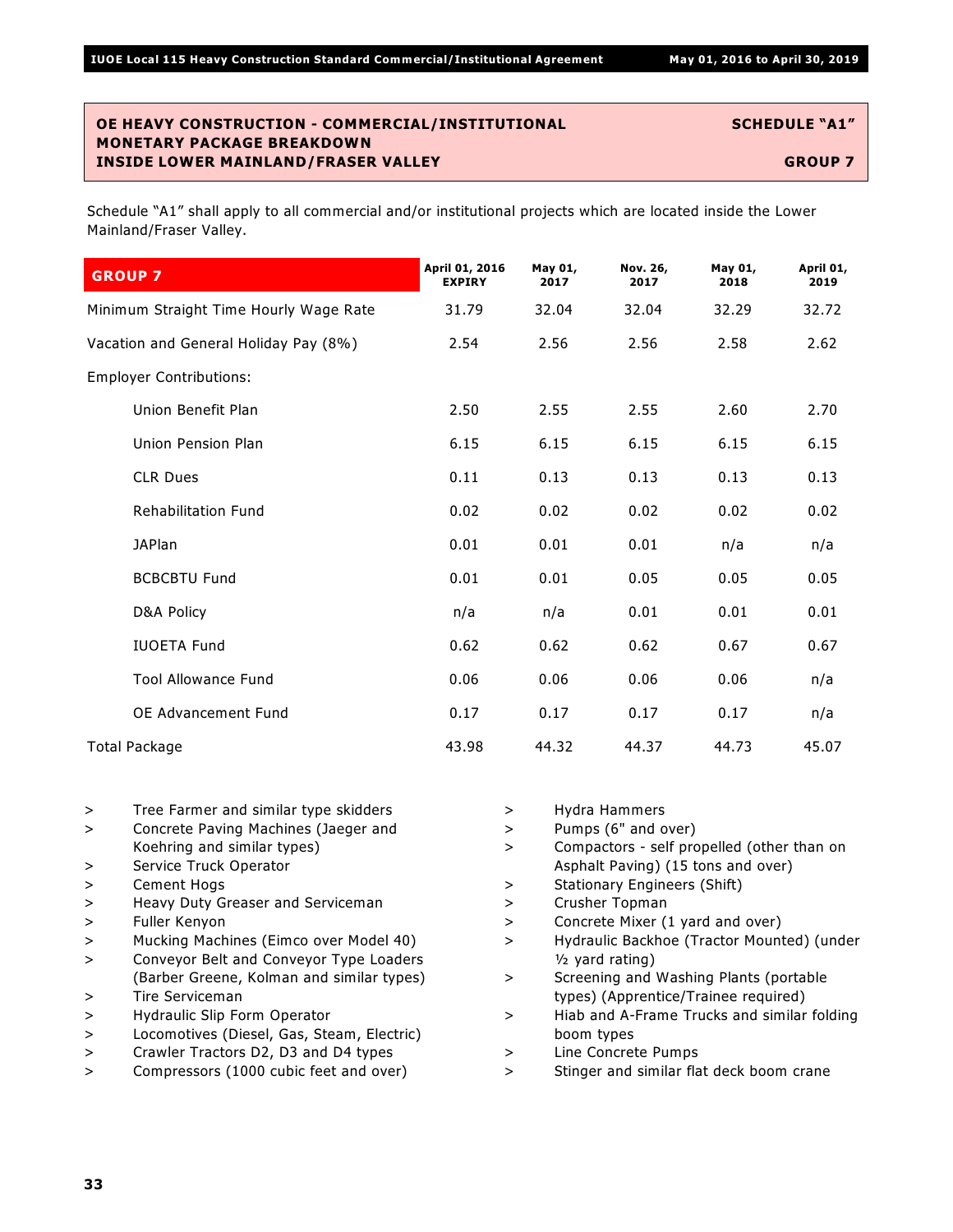| <b>GROUP 8</b>                         | April 01, 2016<br><b>EXPIRY</b> | May 01,<br>2017 | Nov. 26,<br>2017 | May 01,<br>2018 | April 01,<br>2019 |
|----------------------------------------|---------------------------------|-----------------|------------------|-----------------|-------------------|
| Minimum Straight Time Hourly Wage Rate | 27.87                           | 28.12           | 28.12            | 28.37           | 28.80             |
| Vacation and General Holiday Pay (8%)  | 2.23                            | 2.25            | 2.25             | 2.27            | 2.30              |
| <b>Employer Contributions:</b>         |                                 |                 |                  |                 |                   |
| Union Benefit Plan                     | 2.50                            | 2.55            | 2.55             | 2.60            | 2.70              |
| Union Pension Plan                     | 6.15                            | 6.15            | 6.15             | 6.15            | 6.15              |
| <b>CLR Dues</b>                        | 0.11                            | 0.13            | 0.13             | 0.13            | 0.13              |
| <b>Rehabilitation Fund</b>             | 0.02                            | 0.02            | 0.02             | 0.02            | 0.02              |
| <b>JAPlan</b>                          | 0.01                            | 0.01            | 0.01             | n/a             | n/a               |
| <b>BCBCBTU Fund</b>                    | 0.01                            | 0.01            | 0.05             | 0.05            | 0.05              |
| D&A Policy                             | n/a                             | n/a             | 0.01             | 0.01            | 0.01              |
| <b>IUOETA Fund</b>                     | 0.62                            | 0.62            | 0.62             | 0.67            | 0.67              |
| <b>Tool Allowance Fund</b>             | 0.06                            | 0.06            | 0.06             | 0.06            | n/a               |
| OE Advancement Fund                    | 0.17                            | 0.17            | 0.17             | 0.17            | n/a               |
| Total Package                          | 39.75                           | 40.09           | 40.14            | 40.50           | 40.83             |

- > Forklifts, Bullmoose, Hysters, similar type equipment
- > Elevator Operator
- > Skid Steer Loaders Bobcat and similar type (under 1 yards)
- > Mechanic Electrician Helper
- > Crawler Tractors D2 types, Oliver, Cletrac, Farm Tractors (26 h.p. and under)
- > Oiler
- > Padman
- > Fireman
- > Mechanic's Helper
- > Compressor under 1,000 cubic feet
- > Compactors self propelled (other than on Asphalt Paving) (under 15 tons)
- > Pumps (under 6")
- > Sheep Foot, Wobbly Wheel and similar compactors: Rate to be governed by type of towing equipment
- > Assistant Driller
- > Telehandler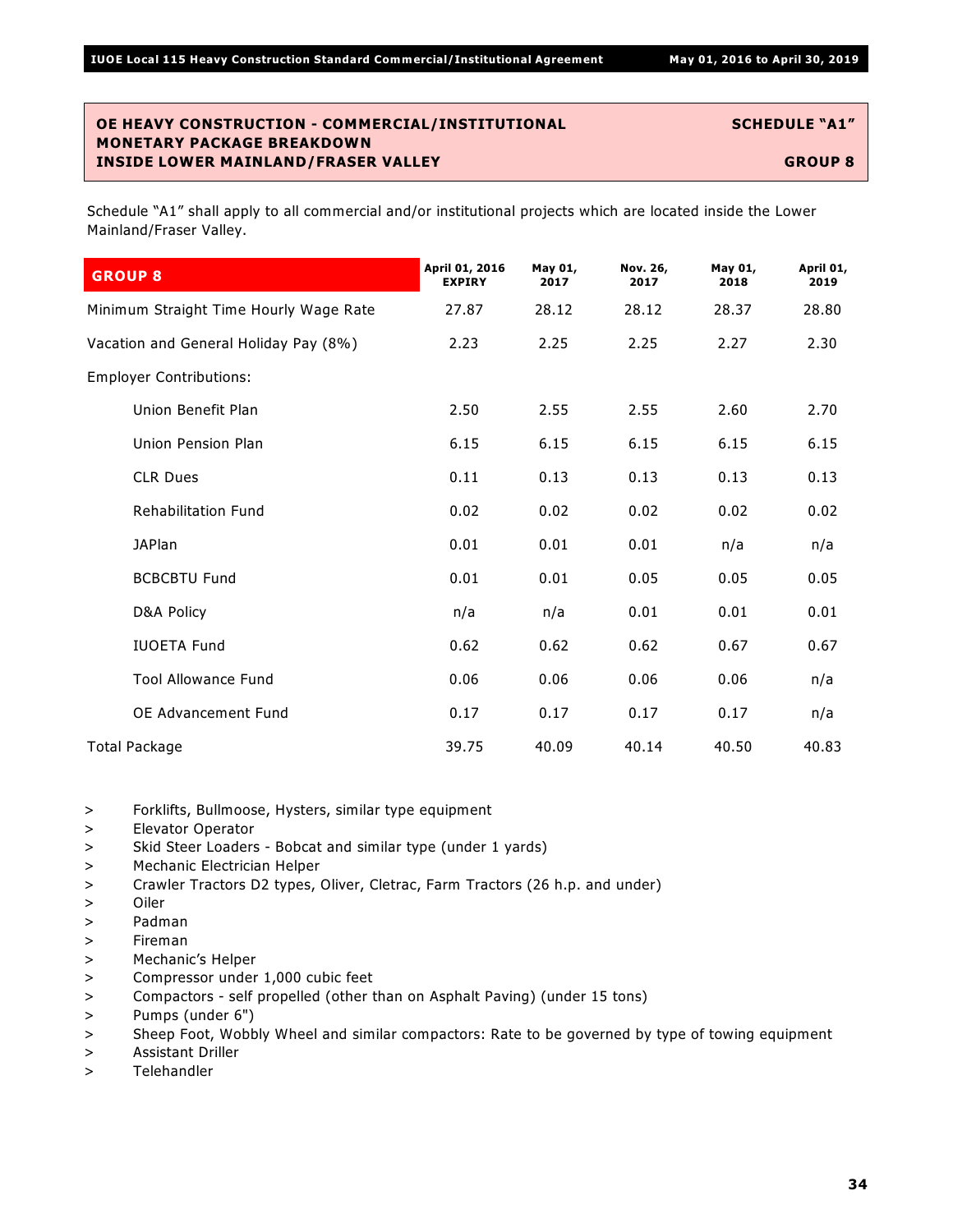Schedule "A2" shall apply to all commercial and/or institutional projects which are located outside the Lower Mainland/Fraser Valley.

| <b>GROUP 1</b>                         | April 01, 2016<br><b>EXPIRY</b> | May 01,<br>2017 | Nov. 26,<br>2017 | May 01,<br>2018 | April 01,<br>2019 |
|----------------------------------------|---------------------------------|-----------------|------------------|-----------------|-------------------|
| Minimum Straight Time Hourly Wage Rate | 33.35                           | 33.60           | 33.60            | 33.85           | 34.28             |
| Vacation and General Holiday Pay (8%)  | 2.67                            | 2.69            | 2.69             | 2.71            | 2.74              |
| <b>Employer Contributions:</b>         |                                 |                 |                  |                 |                   |
| Union Benefit Plan                     | 2.50                            | 2.55            | 2.55             | 2.60            | 2.70              |
| Union Pension Plan                     | 6.15                            | 6.15            | 6.15             | 6.15            | 6.15              |
| <b>CLR Dues</b>                        | 0.11                            | 0.13            | 0.13             | 0.13            | 0.13              |
| <b>Rehabilitation Fund</b>             | 0.02                            | 0.02            | 0.02             | 0.02            | 0.02              |
| <b>JAPlan</b>                          | 0.01                            | 0.01            | 0.01             | n/a             | n/a               |
| <b>BCBCBTU Fund</b>                    | 0.01                            | 0.01            | 0.05             | 0.05            | 0.05              |
| D&A Policy                             | n/a                             | n/a             | 0.01             | 0.01            | 0.01              |
| <b>IUOETA Fund</b>                     | 0.62                            | 0.62            | 0.62             | 0.67            | 0.67              |
| <b>Tool Allowance Fund</b>             | 0.06                            | 0.06            | 0.06             | 0.06            | n/a               |
| OE Advancement Fund                    | 0.17                            | 0.17            | 0.17             | 0.17            | n/a               |
| Total Package                          | 45.67                           | 46.01           | 46.06            | 46.42           | 46.75             |

> Track Excavator (7 yards and up to 10 yards)

> Shovels, all attachments (10 yards and up to 15 yards) (Apprentice/Trainee required)

> Kangaroo Model 1500 (Trainee Required)

> Operator required to operate with boom length over 130 feet shall have his regular hourly rate increased by twenty-five cents (\$0.25) per hour.

> Front End Loaders and Scoop Trams, all types (10 yards and up to 15 yards)

> Tower Cranes/Climbing Cranes (10 ton capacity and over)

> Heavy Duty Mechanics, Welders, Mechanic Electrician, Bodyman Painters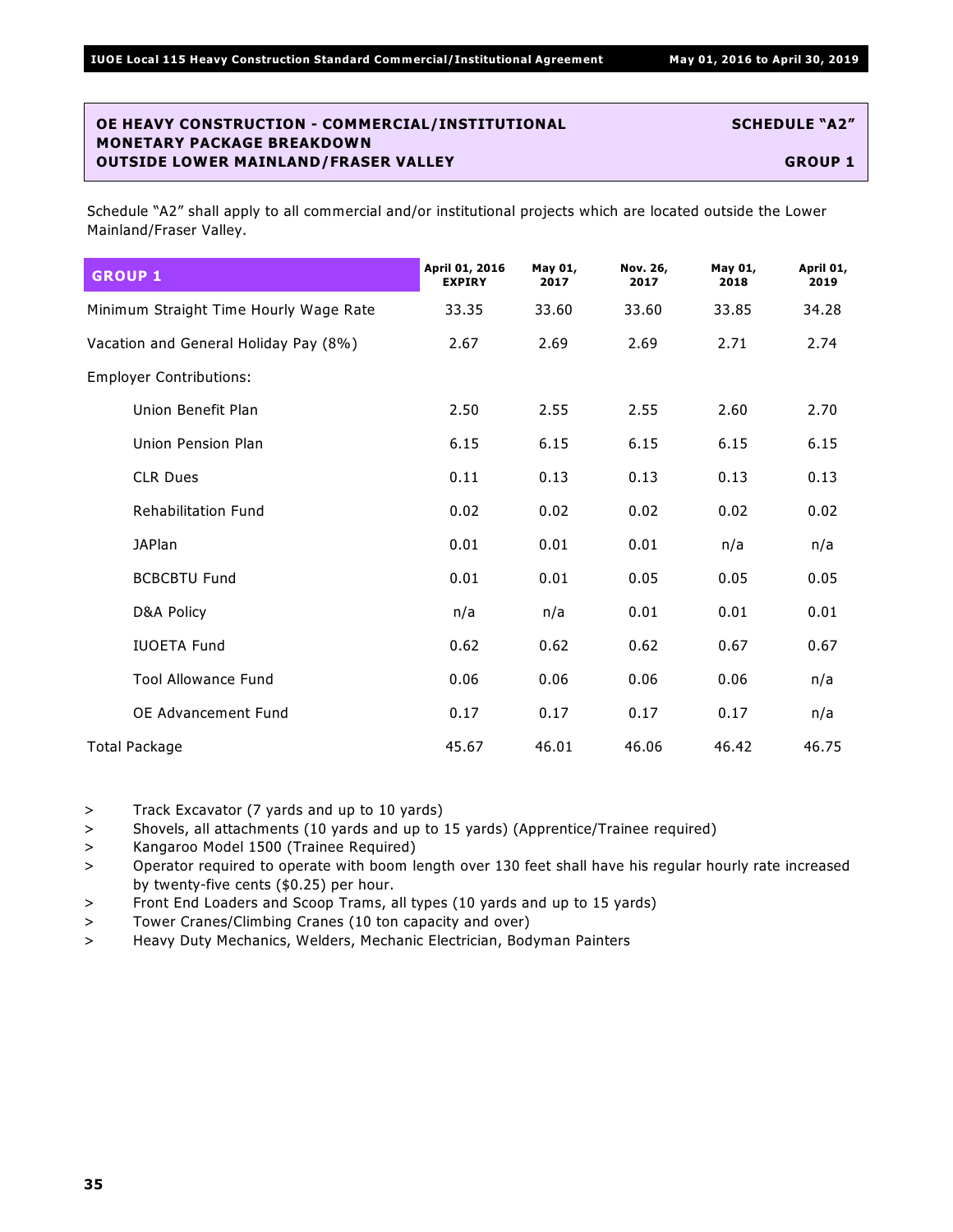| <b>GROUP 2</b>                         | April 01, 2016<br><b>EXPIRY</b> | May 01,<br>2017 | Nov. 26,<br>2017 | May 01,<br>2018 | April 01,<br>2019 |
|----------------------------------------|---------------------------------|-----------------|------------------|-----------------|-------------------|
| Minimum Straight Time Hourly Wage Rate | 33.00                           | 33.25           | 33.25            | 33.50           | 33.93             |
| Vacation and General Holiday Pay (8%)  | 2.64                            | 2.66            | 2.66             | 2.68            | 2.71              |
| <b>Employer Contributions:</b>         |                                 |                 |                  |                 |                   |
| Union Benefit Plan                     | 2.50                            | 2.55            | 2.55             | 2.60            | 2.70              |
| Union Pension Plan                     | 6.15                            | 6.15            | 6.15             | 6.15            | 6.15              |
| <b>CLR Dues</b>                        | 0.11                            | 0.13            | 0.13             | 0.13            | 0.13              |
| <b>Rehabilitation Fund</b>             | 0.02                            | 0.02            | 0.02             | 0.02            | 0.02              |
| <b>JAPlan</b>                          | 0.01                            | 0.01            | 0.01             | n/a             | n/a               |
| <b>BCBCBTU Fund</b>                    | 0.01                            | 0.01            | 0.05             | 0.05            | 0.05              |
| D&A Policy                             | n/a                             | n/a             | 0.01             | 0.01            | 0.01              |
| <b>IUOETA Fund</b>                     | 0.62                            | 0.62            | 0.62             | 0.67            | 0.67              |
| <b>Tool Allowance Fund</b>             | 0.06                            | 0.06            | 0.06             | 0.06            | n/a               |
| OE Advancement Fund                    | 0.17                            | 0.17            | 0.17             | 0.17            | n/a               |
| Total Package                          | 45.29                           | 45.63           | 45.68            | 46.04           | 46.37             |

- > Track Excavator (5 yards and up to 7 yards)
- > Shovels, all attachments (7 yards and up to 10 yards) (Apprentice/Trainee required)
- > Kangaroo Model 750
- > Front End Loaders and Scoop Trams, all types (7 yards and up to 10 yards)
- > Aerial Cableways
- > Whirley Type Gantry Cranes
- > Operator required to operate with boom length over 130 ft. shall have his regular hourly rate increased by fifty cents (\$0.50) per hour.
- > Tower Cranes/Climbing Cranes (up to 10 ton capacity)
- > Concrete Mixing Batch Plants (up to 250 cubic yards per hour) (Apprentice/Trainee required)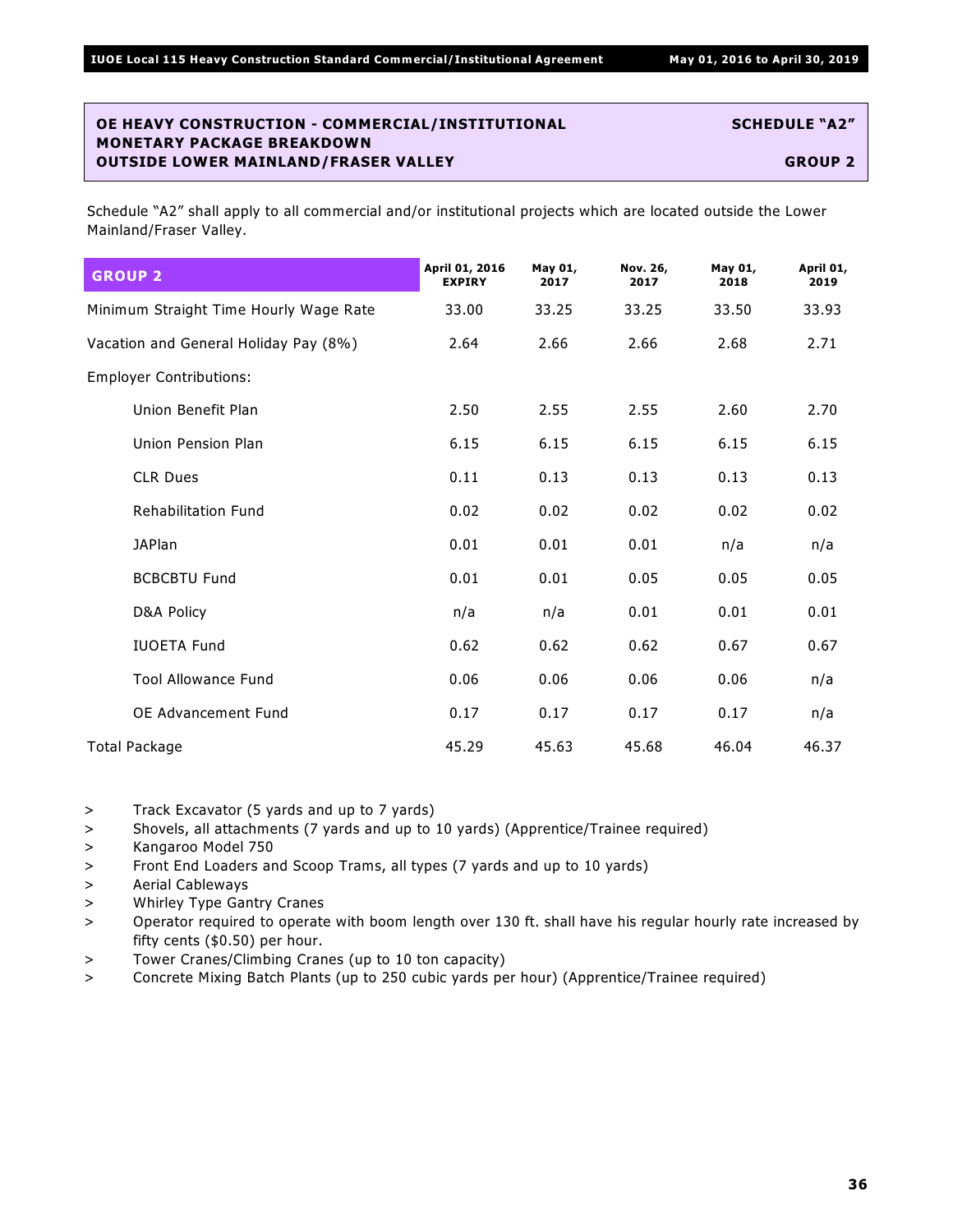Schedule "A2" shall apply to all commercial and/or institutional projects which are located outside the Lower Mainland/Fraser Valley.

| <b>GROUP 3</b>                         | April 01, 2016<br><b>EXPIRY</b> | May 01,<br>2017 | Nov. 26,<br>2017 | May 01,<br>2018 | April 01,<br>2019 |
|----------------------------------------|---------------------------------|-----------------|------------------|-----------------|-------------------|
| Minimum Straight Time Hourly Wage Rate | 32.26                           | 32.51           | 32.51            | 32.76           | 33.19             |
| Vacation and General Holiday Pay (8%)  | 2.58                            | 2.60            | 2.60             | 2.62            | 2.66              |
| <b>Employer Contributions:</b>         |                                 |                 |                  |                 |                   |
| Union Benefit Plan                     | 2.50                            | 2.55            | 2.55             | 2.60            | 2.70              |
| Union Pension Plan                     | 6.15                            | 6.15            | 6.15             | 6.15            | 6.15              |
| <b>CLR Dues</b>                        | 0.11                            | 0.13            | 0.13             | 0.13            | 0.13              |
| <b>Rehabilitation Fund</b>             | 0.02                            | 0.02            | 0.02             | 0.02            | 0.02              |
| <b>JAPlan</b>                          | 0.01                            | 0.01            | 0.01             | n/a             | n/a               |
| <b>BCBCBTU Fund</b>                    | 0.01                            | 0.01            | 0.05             | 0.05            | 0.05              |
| D&A Policy                             | n/a                             | n/a             | 0.01             | 0.01            | 0.01              |
| <b>IUOETA Fund</b>                     | 0.62                            | 0.62            | 0.62             | 0.67            | 0.67              |
| <b>Tool Allowance Fund</b>             | 0.06                            | 0.06            | 0.06             | 0.06            | n/a               |
| OE Advancement Fund                    | 0.17                            | 0.17            | 0.17             | 0.17            | n/a               |
| Total Package                          | 44.49                           | 44.83           | 44.88            | 45.24           | 45.58             |

> Track Excavator (3 yards and up to 5 yards)

> Shovels, all attachments (up to 7 yards) (Apprentice/Trainee required)

> Drill Doctors and Steel Sharpeners

> Refrigeration Mechanics

> Overhead and Front End Loaders, all types (5 yards and up to 7 yards)

> Scoop Trams and similar equipment (under 7 yards)

> Crawler Tractor - D10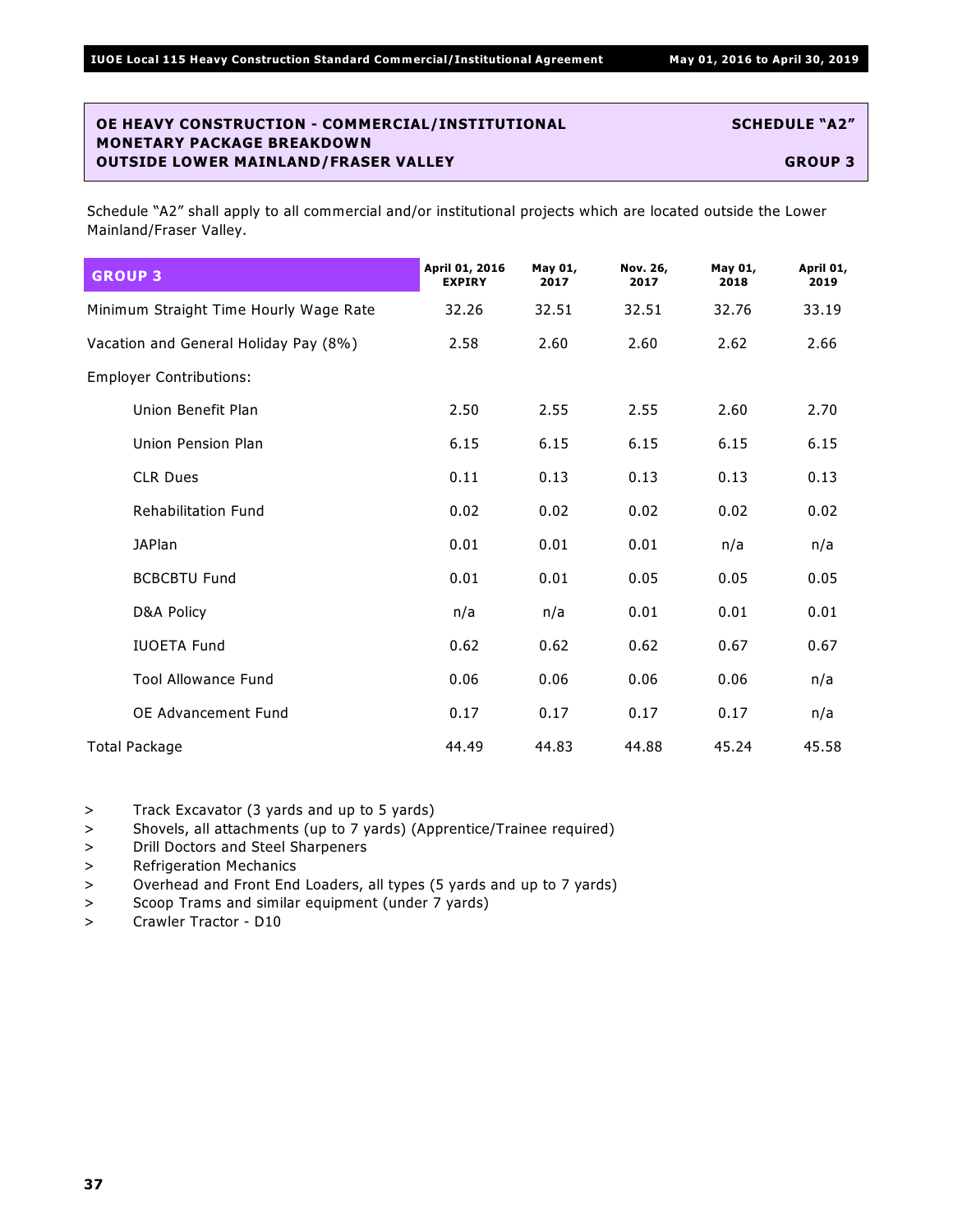| <b>GROUP 4</b>                         | April 01, 2016<br><b>EXPIRY</b> | May 01,<br>2017 | Nov. 26,<br>2017 | May 01,<br>2018 | April 01,<br>2019 |
|----------------------------------------|---------------------------------|-----------------|------------------|-----------------|-------------------|
| Minimum Straight Time Hourly Wage Rate | 32.02                           | 32.27           | 32.27            | 32.52           | 32.95             |
| Vacation and General Holiday Pay (8%)  | 2.56                            | 2.58            | 2.58             | 2.60            | 2.64              |
| <b>Employer Contributions:</b>         |                                 |                 |                  |                 |                   |
| Union Benefit Plan                     | 2.50                            | 2.55            | 2.55             | 2.60            | 2.70              |
| Union Pension Plan                     | 6.15                            | 6.15            | 6.15             | 6.15            | 6.15              |
| <b>CLR Dues</b>                        | 0.11                            | 0.13            | 0.13             | 0.13            | 0.13              |
| <b>Rehabilitation Fund</b>             | 0.02                            | 0.02            | 0.02             | 0.02            | 0.02              |
| <b>JAPlan</b>                          | 0.01                            | 0.01            | 0.01             | n/a             | n/a               |
| <b>BCBCBTU Fund</b>                    | 0.01                            | 0.01            | 0.05             | 0.05            | 0.05              |
| D&A Policy                             | n/a                             | n/a             | 0.01             | 0.01            | 0.01              |
| <b>IUOETA Fund</b>                     | 0.62                            | 0.62            | 0.62             | 0.67            | 0.67              |
| <b>Tool Allowance Fund</b>             | 0.06                            | 0.06            | 0.06             | 0.06            | n/a               |
| OE Advancement Fund                    | 0.17                            | 0.17            | 0.17             | 0.17            | n/a               |
| Total Package                          | 44.23                           | 44.57           | 44.62            | 44.98           | 45.32             |

- > Overhead Cranes
- > Gantry Cranes
- > Travel Lift Drott 1000
- > Tireman (vulcanizing experience)
- > No Joint Concrete Casting Machines and similar types
- > Mixer Mobiles (Mixer and Hoist Combination)
- > Concrete Pumps with boom attachment (42 metres in length and over)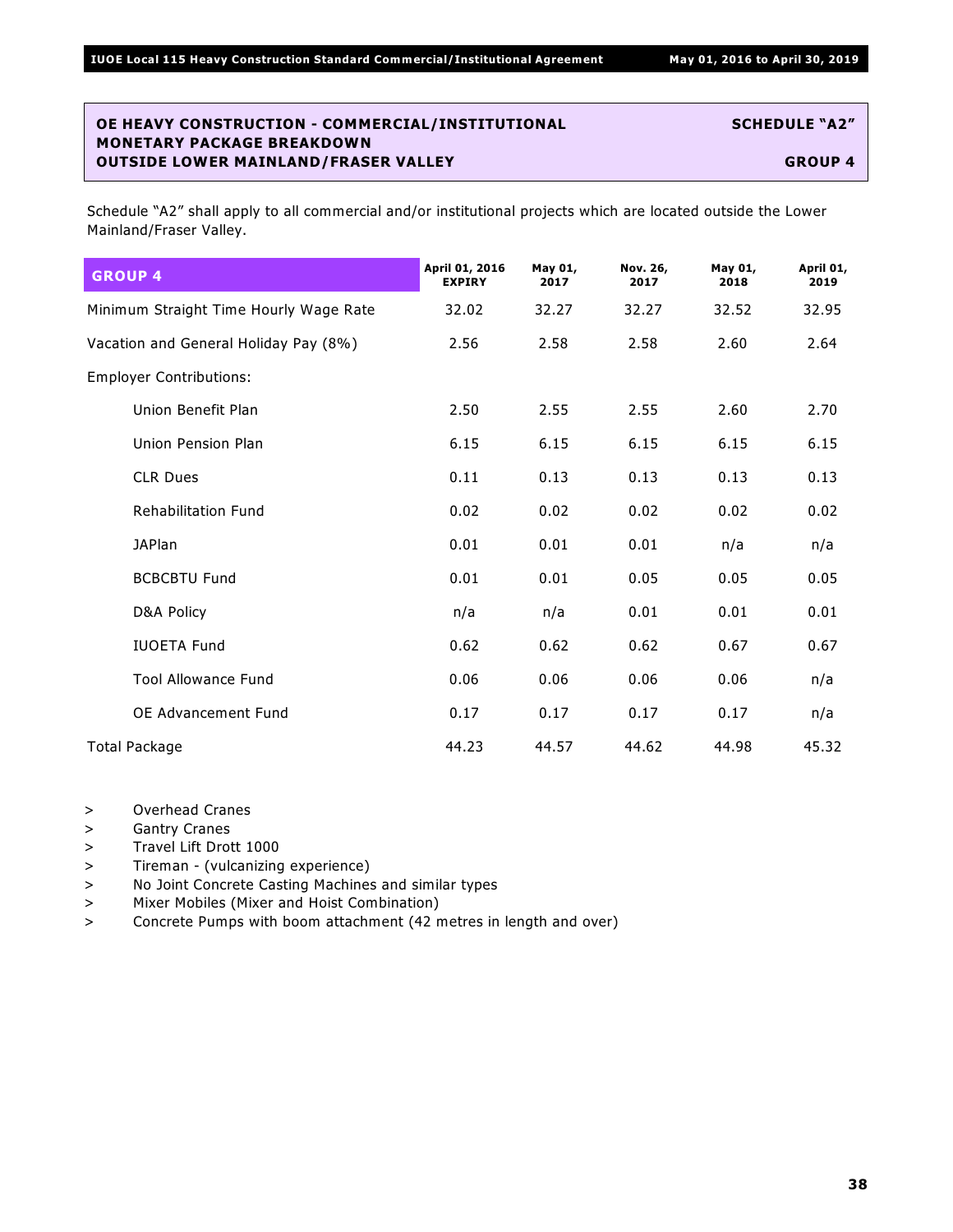| <b>GROUP 5</b>                         | April 01, 2016<br><b>EXPIRY</b> | May 01,<br>2017 | Nov. 26,<br>2017 | May 01,<br>2018 | April 01,<br>2019 |
|----------------------------------------|---------------------------------|-----------------|------------------|-----------------|-------------------|
| Minimum Straight Time Hourly Wage Rate | 31.69                           | 31.94           | 31.94            | 32.19           | 32.62             |
| Vacation and General Holiday Pay (8%)  | 2.54                            | 2.56            | 2.56             | 2.58            | 2.61              |
| <b>Employer Contributions:</b>         |                                 |                 |                  |                 |                   |
| Union Benefit Plan                     | 2.50                            | 2.55            | 2.55             | 2.60            | 2.70              |
| Union Pension Plan                     | 6.15                            | 6.15            | 6.15             | 6.15            | 6.15              |
| <b>CLR Dues</b>                        | 0.11                            | 0.13            | 0.13             | 0.13            | 0.13              |
| <b>Rehabilitation Fund</b>             | 0.02                            | 0.02            | 0.02             | 0.02            | 0.02              |
| <b>JAPlan</b>                          | 0.01                            | 0.01            | 0.01             | n/a             | n/a               |
| <b>BCBCBTU Fund</b>                    | 0.01                            | 0.01            | 0.05             | 0.05            | 0.05              |
| D&A Policy                             | n/a                             | n/a             | 0.01             | 0.01            | 0.01              |
| <b>IUOETA Fund</b>                     | 0.62                            | 0.62            | 0.62             | 0.67            | 0.67              |
| <b>Tool Allowance Fund</b>             | 0.06                            | 0.06            | 0.06             | 0.06            | n/a               |
| <b>OE Advancement Fund</b>             | 0.17                            | 0.17            | 0.17             | 0.17            | n/a               |
| <b>Total Package</b>                   | 43.88                           | 44.22           | 44.27            | 44.63           | 44.96             |

- > Ross Carrier
- > Gradalls
- > Crawler Tractors in Tandem (one operator)
- > Rubber Tire Scrapers, all types and sizes when used in tandem (one operator)
- > Rubber Tired Scrapers, all types (30 yards and over)
- > Track Excavator (under 3 yards)
- > Concrete Hopper Rail Car
- > Mobile Concrete Pump with Boom Attachment (under 42 metres in length)
- > Derricks
- > Overhead and Front End Loaders, all types (up to 5 yards)
- > Crawler Tractors D5, 6, 7, 8, 9 types
- > Graders and Motor Patrols
- > Rigger (Duties of the rigger are to include rigging, welding, and use of cutting torches, signal person and use of hand tools to unbolt or bolt machinery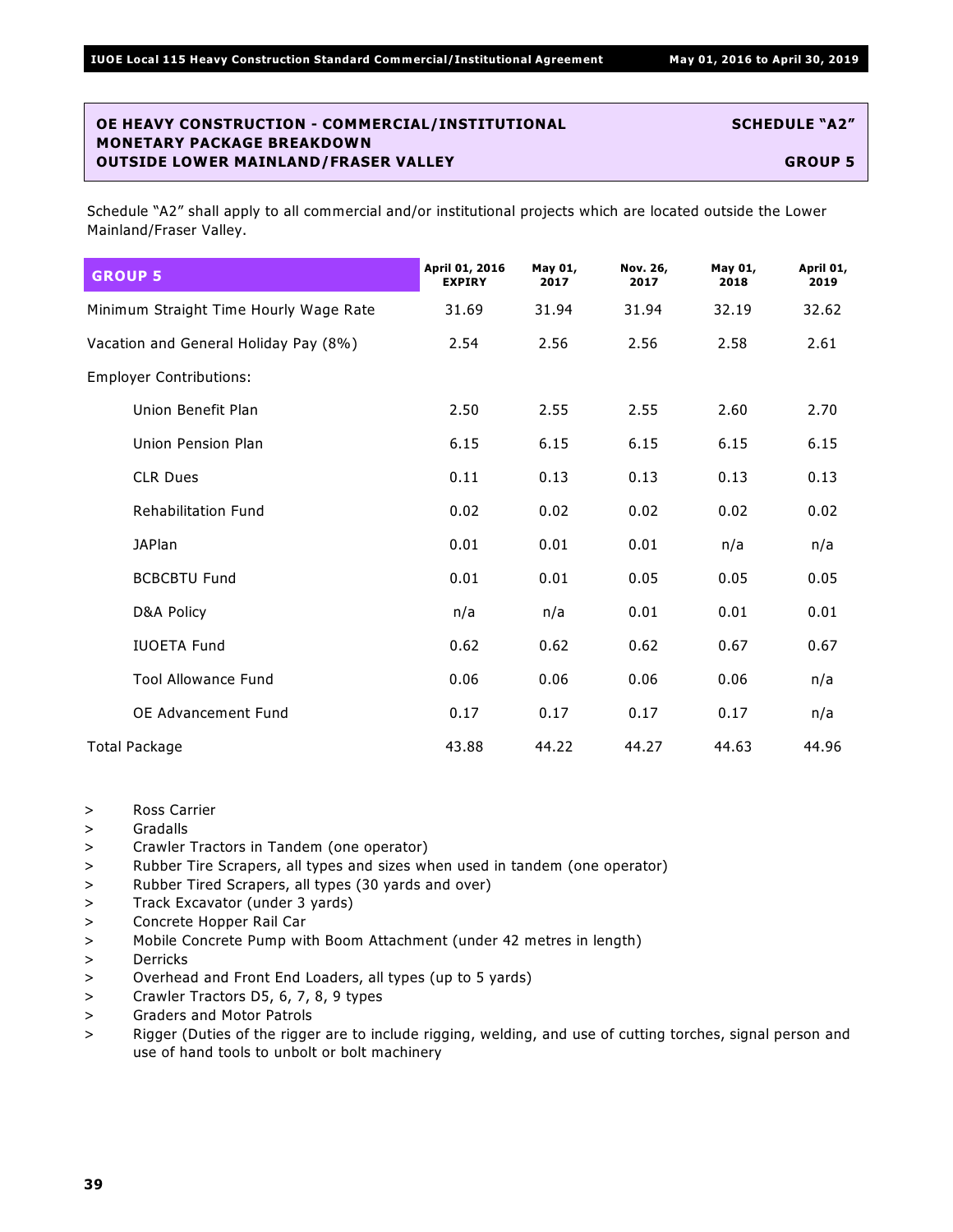| <b>GROUP 6</b>                         | April 01, 2016<br><b>EXPIRY</b> | May 01,<br>2017 | Nov. 26,<br>2017 | May 01,<br>2018 | April 01,<br>2019 |
|----------------------------------------|---------------------------------|-----------------|------------------|-----------------|-------------------|
| Minimum Straight Time Hourly Wage Rate | 31.22                           | 31.47           | 31.47            | 31.72           | 32.15             |
| Vacation and General Holiday Pay (8%)  | 2.50                            | 2.52            | 2.52             | 2.54            | 2.57              |
| <b>Employer Contributions:</b>         |                                 |                 |                  |                 |                   |
| Union Benefit Plan                     | 2.50                            | 2.55            | 2.55             | 2.60            | 2.70              |
| Union Pension Plan                     | 6.15                            | 6.15            | 6.15             | 6.15            | 6.15              |
| <b>CLR Dues</b>                        | 0.11                            | 0.13            | 0.13             | 0.13            | 0.13              |
| <b>Rehabilitation Fund</b>             | 0.02                            | 0.02            | 0.02             | 0.02            | 0.02              |
| <b>JAPlan</b>                          | 0.01                            | 0.01            | 0.01             | n/a             | n/a               |
| <b>BCBCBTU Fund</b>                    | 0.01                            | 0.01            | 0.05             | 0.05            | 0.05              |
| D&A Policy                             | n/a                             | n/a             | 0.01             | 0.01            | 0.01              |
| <b>IUOETA Fund</b>                     | 0.62                            | 0.62            | 0.62             | 0.67            | 0.67              |
| <b>Tool Allowance Fund</b>             | 0.06                            | 0.06            | 0.06             | 0.06            | n/a               |
| OE Advancement Fund                    | 0.17                            | 0.17            | 0.17             | 0.17            | n/a               |
| <b>Total Package</b>                   | 43.37                           | 43.71           | 43.76            | 44.12           | 44.45             |

- > Dozer Compactor
- > Trenching Machines (Apprentice/Trainee required)
- > Rubber Tired Scrapers (under 30 yards)
- > Curbing Machine
- > Concrete Spreaders or Finishing Machine Operators (all types and sizes)
- > Drills Quarry Master, Reich, Bucyrus Erie, Benoto and similar types
- > Mechanical Excavator (Mole)
- > Screening and Washing Plants (75 yards per hour and over) (Apprentice/Trainee required)
- > Mucking Machines (Conway 101 types)
- > Drills Exploration (Cable, Core, Rotary, Churn and similar)
- > Stationary Engineer (Chief)
- > Hydraulic Backhoes (Tractor Mounted) (½ yard rated capacity and over)
- > Mechanical Tamping Machines, all types
- > Crusher Operator (Apprentice/Trainee required)
- > Jumbo Form Setter (power driven)
- > Air Tugger
- > Placo Operator
- > Ditch Witch
- > 4, 3, 2, 1 Drum Hoists
- > Construction Material and Man Hoist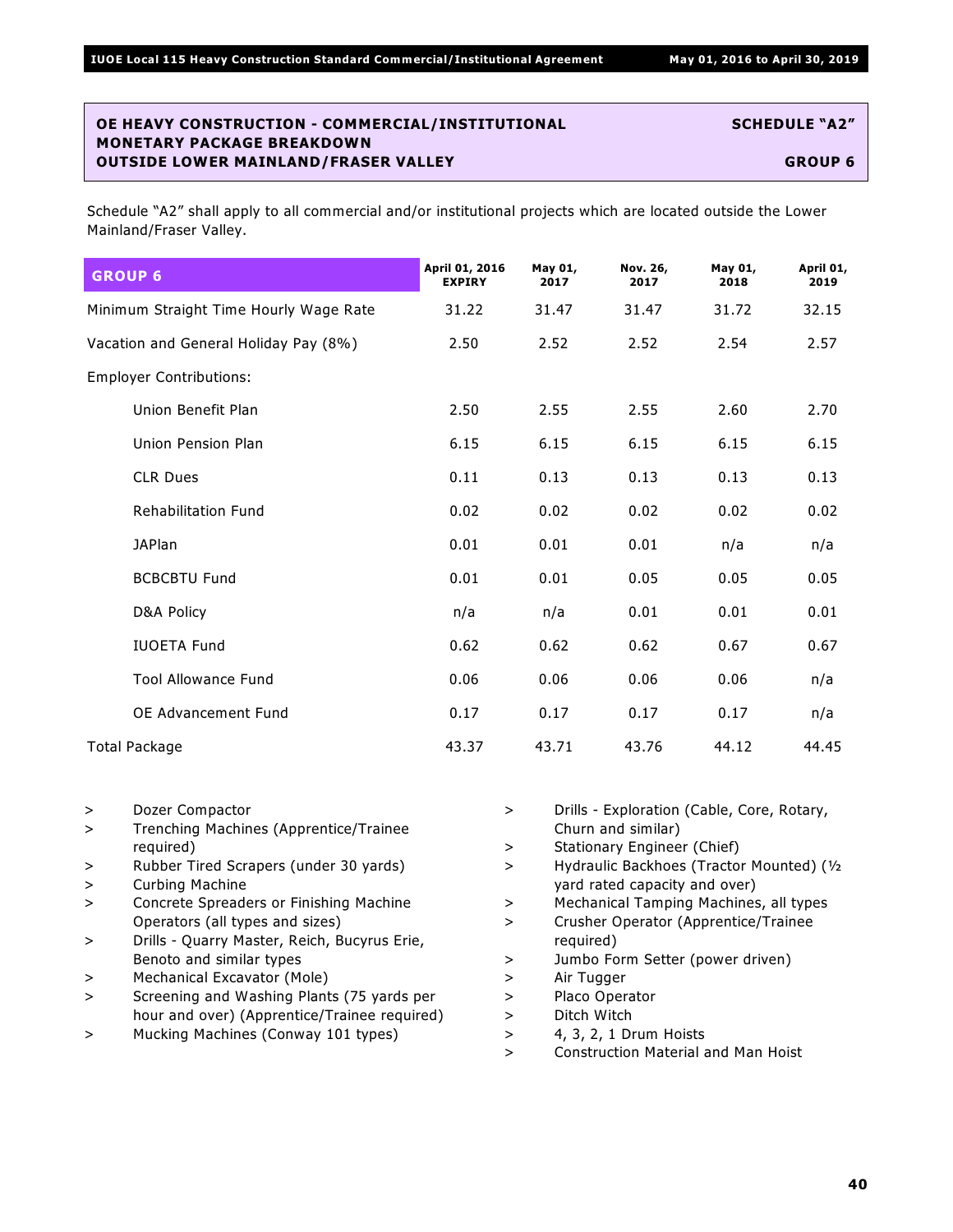| <b>GROUP 7</b>                         | April 01, 2016<br><b>EXPIRY</b> | May 01,<br>2017 | Nov. 26,<br>2017 | May 01,<br>2018 | April 01,<br>2019 |
|----------------------------------------|---------------------------------|-----------------|------------------|-----------------|-------------------|
| Minimum Straight Time Hourly Wage Rate | 30.79                           | 31.04           | 31.04            | 31.29           | 31.72             |
| Vacation and General Holiday Pay (8%)  | 2.46                            | 2.48            | 2.48             | 2.50            | 2.54              |
| <b>Employer Contributions:</b>         |                                 |                 |                  |                 |                   |
| Union Benefit Plan                     | 2.50                            | 2.55            | 2.55             | 2.60            | 2.70              |
| Union Pension Plan                     | 6.15                            | 6.15            | 6.15             | 6.15            | 6.15              |
| <b>CLR Dues</b>                        | 0.11                            | 0.13            | 0.13             | 0.13            | 0.13              |
| <b>Rehabilitation Fund</b>             | 0.02                            | 0.02            | 0.02             | 0.02            | 0.02              |
| <b>JAPlan</b>                          | 0.01                            | 0.01            | 0.01             | n/a             | n/a               |
| <b>BCBCBTU Fund</b>                    | 0.01                            | 0.01            | 0.05             | 0.05            | 0.05              |
| D&A Policy                             | n/a                             | n/a             | 0.01             | 0.01            | 0.01              |
| <b>IUOETA Fund</b>                     | 0.62                            | 0.62            | 0.62             | 0.67            | 0.67              |
| <b>Tool Allowance Fund</b>             | 0.06                            | 0.06            | 0.06             | 0.06            | n/a               |
| <b>OE Advancement Fund</b>             | 0.17                            | 0.17            | 0.17             | 0.17            | n/a               |
| Total Package                          | 42.90                           | 43.24           | 43.29            | 43.65           | 43.99             |

- > Tree Farmer and similar type skidders
- > Concrete Paving Machines (Jaeger and Koehring and similar types)
- > Service Truck Operator
- > Cement Hogs
- > Heavy Duty Greaser and Serviceman
- > Fuller Kenyon
- > Mucking Machines (Eimco over Model 40)
- > Conveyor Belt and Conveyor Type Loaders (Barber Greene, Kolman and similar types)
- > Tire Serviceman
- > Hydraulic Slip Form Operator
- > Locomotives (Diesel, Gas, Steam, Electric)
- > Crawler Tractors D2, D3 and D4 types
- > Compressors (1000 cubic feet and over)
- > Hydra Hammers > Pumps (6" and over) > Compactors - self propelled (other than on Asphalt Paving) (15 tons and over) > Stationary Engineers (Shift) > Crusher Topman > Concrete Mixer (1 yard and over) > Hydraulic Backhoe (Tractor Mounted) (under  $1/2$  yard rating) > Screening and Washing Plants (portable types) (Apprentice/Trainee required) > Hiab and A-Frame Trucks and similar folding boom types
- > Line Concrete Pumps
- > Stinger and similar flat deck boom crane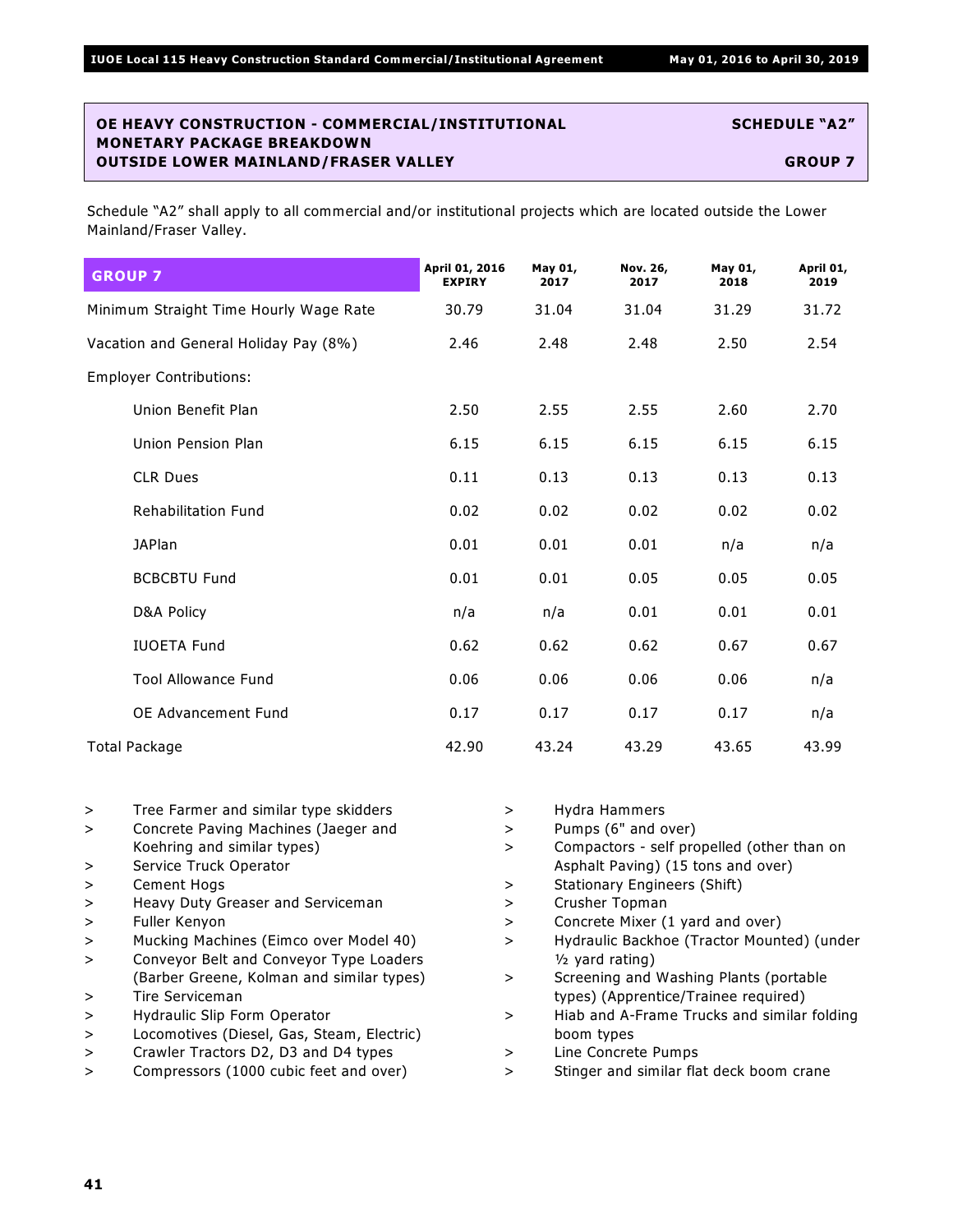| <b>GROUP 8</b>                         | April 01, 2016<br><b>EXPIRY</b> | May 01,<br>2017 | Nov. 26,<br>2017 | May 01,<br>2018 | April 01,<br>2019 |
|----------------------------------------|---------------------------------|-----------------|------------------|-----------------|-------------------|
| Minimum Straight Time Hourly Wage Rate | 26.87                           | 27.12           | 27.12            | 27.37           | 27.80             |
| Vacation and General Holiday Pay (8%)  | 2.15                            | 2.17            | 2.17             | 2.19            | 2.22              |
| <b>Employer Contributions:</b>         |                                 |                 |                  |                 |                   |
| Union Benefit Plan                     | 2.50                            | 2.55            | 2.55             | 2.60            | 2.70              |
| Union Pension Plan                     | 6.15                            | 6.15            | 6.15             | 6.15            | 6.15              |
| <b>CLR Dues</b>                        | 0.11                            | 0.13            | 0.13             | 0.13            | 0.13              |
| <b>Rehabilitation Fund</b>             | 0.02                            | 0.02            | 0.02             | 0.02            | 0.02              |
| <b>JAPlan</b>                          | 0.01                            | 0.01            | 0.01             | n/a             | n/a               |
| <b>BCBCBTU Fund</b>                    | 0.01                            | 0.01            | 0.05             | 0.05            | 0.05              |
| D&A Policy                             | n/a                             | n/a             | 0.01             | 0.01            | 0.01              |
| <b>IUOETA Fund</b>                     | 0.62                            | 0.62            | 0.62             | 0.67            | 0.67              |
| <b>Tool Allowance Fund</b>             | 0.06                            | 0.06            | 0.06             | 0.06            | n/a               |
| OE Advancement Fund                    | 0.17                            | 0.17            | 0.17             | 0.17            | n/a               |
| Total Package                          | 38.67                           | 39.01           | 39.06            | 39.42           | 39.75             |

- > Forklifts, Bullmoose, Hysters, similar type equipment
- > Elevator Operator
- > Skid Steer Loaders Bobcat and similar type (under 1 yards)
- > Mechanic Electrician Helper
- > Crawler Tractors D2 types, Oliver, Cletrac, Farm Tractors (26 h.p. and under)
- > Oiler
- > Padman
- > Fireman
- > Mechanic's Helper
- > Compressor under 1,000 cubic feet
- > Compactors self propelled (other than on Asphalt Paving) (under 15 tons)
- > Pumps (under 6")
- > Sheep Foot, Wobbly Wheel and similar compactors: Rate to be governed by type of towing equipment
- > Assistant Driller
- > Telehandler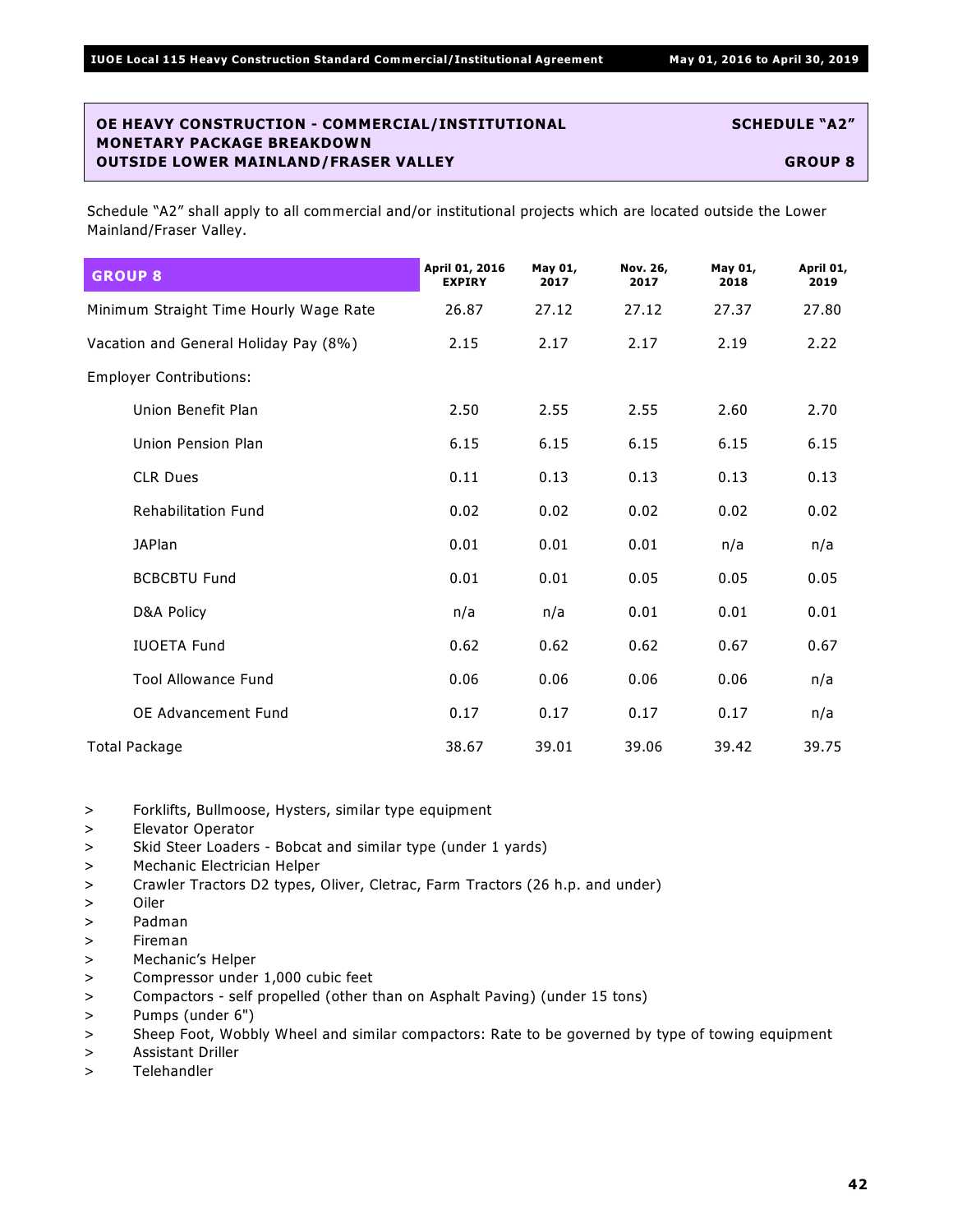#### **RATES OF PAY (CRANES) SCHEDULE "B" PROVINCE WIDE CONVENTIONAL AND HYDRAULICS CRANES**

| <b>CRANE</b>                                   | <b>April 01, 2016 (Expiry)</b>              |      |              | May 01, 2017 |                      |       | May 01, 2018 |                             |              |
|------------------------------------------------|---------------------------------------------|------|--------------|--------------|----------------------|-------|--------------|-----------------------------|--------------|
| <b>OPERATORS</b>                               | Wage<br><b>Holiday</b><br>Pay (12%)<br>Rate |      | <b>Total</b> | Wage<br>Rate | Holiday<br>Pay (12%) | Total | Wage<br>Rate | <b>Holiday</b><br>Pay (12%) | <b>Total</b> |
| Group #1 - Crane Operator Rates - Conventional |                                             |      |              |              |                      |       |              |                             |              |
| Under 20 Ton                                   | 41.51                                       | 4.98 | 46.49        | 42.31        | 5.08                 | 47.39 | 43.12        | 5.17                        | 48.29        |
| $20 - 50$ Ton                                  | 42.37                                       | 5.08 | 47.45        | 43.17        | 5.18                 | 48.35 | 43.98        | 5.28                        | 49.26        |
| 51 - 99 Ton                                    | 42.85                                       | 5.14 | 47.99        | 43.65        | 5.24                 | 48.89 | 44.46        | 5.34                        | 49.80        |
| 100 - 149 Ton                                  | 43.32                                       | 5.20 | 48.52        | 44.12        | 5.29                 | 49.41 | 44.93        | 5.39                        | 50.32        |
| 150 - 199 Ton                                  | 43.81                                       | 5.26 | 49.07        | 44.61        | 5.35                 | 49.96 | 45.42        | 5.45                        | 50.87        |
| 200 - 249 Ton                                  | 44.30                                       | 5.32 | 49.62        | 45.10        | 5.41                 | 50.51 | 45.91        | 5.51                        | 51.42        |
| 250 - 299 Ton                                  | 44.74                                       | 5.37 | 50.11        | 45.54        | 5.46                 | 51.00 | 46.35        | 5.56                        | 51.91        |
| 300 - 349 Ton                                  | 46.37                                       | 5.56 | 51.93        | 47.17        | 5.66                 | 52.83 | 47.98        | 5.76                        | 53.74        |
| 350 - 399 Ton                                  | 48.00                                       | 5.76 | 53.76        | 48.80        | 5.86                 | 54.66 | 49.61        | 5.95                        | 55.56        |
| 400 - 449 Ton                                  | 49.60                                       | 5.95 | 55.55        | 50.40        | 6.05                 | 56.45 | 51.21        | 6.15                        | 57.36        |
| 450 - 499 Ton                                  | 51.21                                       | 6.15 | 57.36        | 52.01        | 6.24                 | 58.25 | 52.82        | 6.34                        | 59.16        |
| Group #2 - Crane Operator Rates - Hydraulic    |                                             |      |              |              |                      |       |              |                             |              |
| Under 20 Ton                                   | 40.45                                       | 4.85 | 45.30        | 41.25        | 4.95                 | 46.20 | 42.06        | 5.05                        | 47.11        |
| $20 - 50$ Ton                                  | 41.33                                       | 4.96 | 46.29        | 42.13        | 5.06                 | 47.19 | 42.94        | 5.15                        | 48.09        |
| 51 - 99 Ton                                    | 41.80                                       | 5.02 | 46.82        | 42.60        | 5.11                 | 47.71 | 43.41        | 5.21                        | 48.62        |
| 100 - 149 Ton                                  | 42.29                                       | 5.07 | 47.36        | 43.09        | 5.17                 | 48.26 | 43.90        | 5.27                        | 49.17        |
| 150 - 199 Ton                                  | 42.77                                       | 5.13 | 47.90        | 43.57        | 5.23                 | 48.80 | 44.38        | 5.33                        | 49.71        |
| 200 - 249 Ton                                  | 43.57                                       | 5.23 | 48.80        | 44.37        | 5.32                 | 49.69 | 45.18        | 5.42                        | 50.60        |
| 250 - 299 Ton                                  | 44.37                                       | 5.32 | 49.69        | 45.17        | 5.42                 | 50.59 | 45.98        | 5.52                        | 51.50        |
| 300 - 349 Ton                                  | 45.97                                       | 5.52 | 51.49        | 46.77        | 5.61                 | 52.38 | 47.58        | 5.71                        | 53.29        |
| 350 - 399 Ton                                  | 47.54                                       | 5.70 | 53.24        | 48.34        | 5.80                 | 54.14 | 49.15        | 5.90                        | 55.05        |
| 400 - 449 Ton                                  | 49.14                                       | 5.90 | 55.04        | 49.94        | 5.99                 | 55.93 | 50.75        | 6.09                        | 56.84        |
| 450 - 499 Ton                                  | 50.73                                       | 6.09 | 56.82        | 51.53        | 6.18                 | 57.71 | 52.34        | 6.28                        | 58.62        |

Schedule "B" shall apply to all commercial and/or institutional projects province wide.

#### **Operational Requirements**

All work performed in those classifications listed within the Conventional Cranes schedule and within the Hydraulic Cranes, Rough Terrain Cranes and Boom Trucks schedule, shall be performed by members of the Union. However, the Employer retains the right to assign all work to ensure a safe and efficient operation.

#### **Hoisting Equipment Apprentice - Work Scope**

- **a.** There may be one (1) Apprentice Crane Operator employed for up to three (3) Journeyperson Crane Operators employed by the Employer. There shall be one (1) Apprentice Crane Operator employed when there are four (4) Journeyperson Crane Operators employed by the Employer. There shall be one (1) Apprentice Crane Operator employed for each multiple of five (5) Journeyperson Crane Operators. The foregoing is based on a company wide ratio.
- **b.** Apprentice Crane Operators shall be allowed to operate specific equipment based upon management evaluation of their qualifications, work experience and the requirements of the specific work in question. Notwithstanding this provision, the Employer shall provide the Apprentice Crane Operators so working with appropriate supervision and suitable communication options.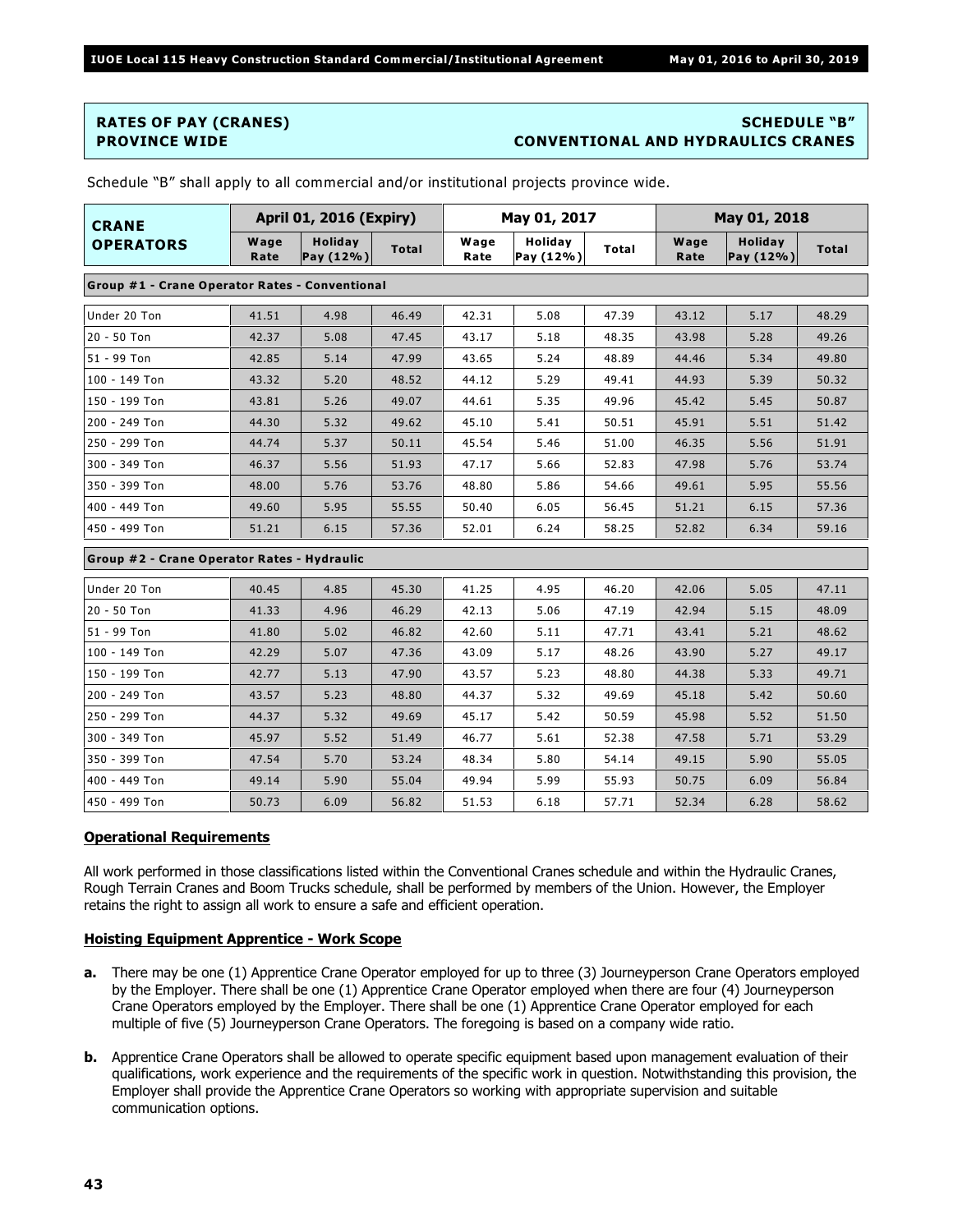#### **OE HEAVY CONSTRUCTION - COMMERCIAL/INSTITUTIONAL SCHEDULE "C" EMPLOYER CONTRIBUTIONS AND EMPLOYEE DEDUCTIONS PROVINCE WIDE ALL GROUPS**

Schedule "C" shall apply to all commercial and/or institutional projects province wide. All Employer contributions and employee deductions shall be calculated and paid on the basis of "hours worked".

| <b>EMPLOYER CONTRIBUTIONS</b>       | April 01, 2016<br><b>EXPIRY</b> | May 01,<br>2017 | Nov. 26,<br>2017 | May 01,<br>2018 | April 01,<br>2019 |
|-------------------------------------|---------------------------------|-----------------|------------------|-----------------|-------------------|
| Union Benefit Plan                  | 2.50                            | 2.55            | 2.55             | 2.60            | 2.70              |
| * Union Pension Plan                | 6.15                            | 6.15            | 6.15             | 6.15            | 6.15              |
| <b>CLR Dues</b>                     | 0.11                            | 0.13            | 0.13             | 0.13            | 0.13              |
| <b>Rehabilitation Fund</b>          | 0.02                            | 0.02            | 0.02             | 0.02            | 0.02              |
| <b>JAPlan</b>                       | 0.01                            | 0.01            | 0.01             | n/a             | n/a               |
| <b>BCBCBTU Fund</b>                 | 0.01                            | 0.01            | 0.05             | 0.05            | 0.05              |
| D&A Policy                          | n/a                             | n/a             | 0.01             | 0.01            | 0.01              |
| <b>IUOETA Fund</b>                  | 0.62                            | 0.62            | 0.62             | 0.67            | 0.67              |
| <b>Tool Allowance Fund</b>          | 0.06                            | 0.06            | 0.06             | 0.06            | n/a               |
| OE Advancement Fund                 | 0.17                            | 0.17            | 0.17             | 0.17            | n/a               |
| <b>Total Employer Contributions</b> | 9.65                            | 9.72            | 9.77             | 9.86            | 9.73              |

| <b>EMPLOYEE DEDUCTIONS</b>               | April 01, 2016<br><b>EXPIRY</b> | May 01,<br>2017 | Nov. 26,<br>2017 | May 01,<br>2018 | April 01,<br>2019 |
|------------------------------------------|---------------------------------|-----------------|------------------|-----------------|-------------------|
| <b>Working Dues</b>                      | 0.73                            | 0.73            | 0.73             | 0.73            | 0.73              |
| <b>BCBT Fund</b>                         | 0.10                            | 0.10            | 0.10             | 0.10            | 0.10              |
| Canadian Building Trades                 | 0.01                            | 0.01            | 0.01             | 0.01            | 0.01              |
| Coalition of BC Building Trades          | 0.02                            | 0.02            | 0.02             | 0.02            | 0.02              |
| <b>Tool Allowance Fund</b>               | n/a                             | n/a             | n/a              | n/a             | 0.06              |
| OE Advancement Fund                      | n/a                             | n/a             | n/a              | n/a             | 0.17              |
| <b>Total Employee Deductions</b>         | 0.86                            | 0.86            | 0.86             | 0.86            | 1.09              |
| <b>Total Employer Hourly Remittances</b> | April 01, 2016<br><b>EXPIRY</b> | May 01,<br>2017 | Nov. 26,<br>2017 | May 01,<br>2018 | April 01,<br>2019 |
| All Straight Time and All Overtime Hours | 10.51                           | 10.58           | 10.63            | 10.72           | 10.82             |

\* Employer contributions to the Pension Plan will be pro-rated for Trainees/Apprentices based on the corresponding percentage of their classification.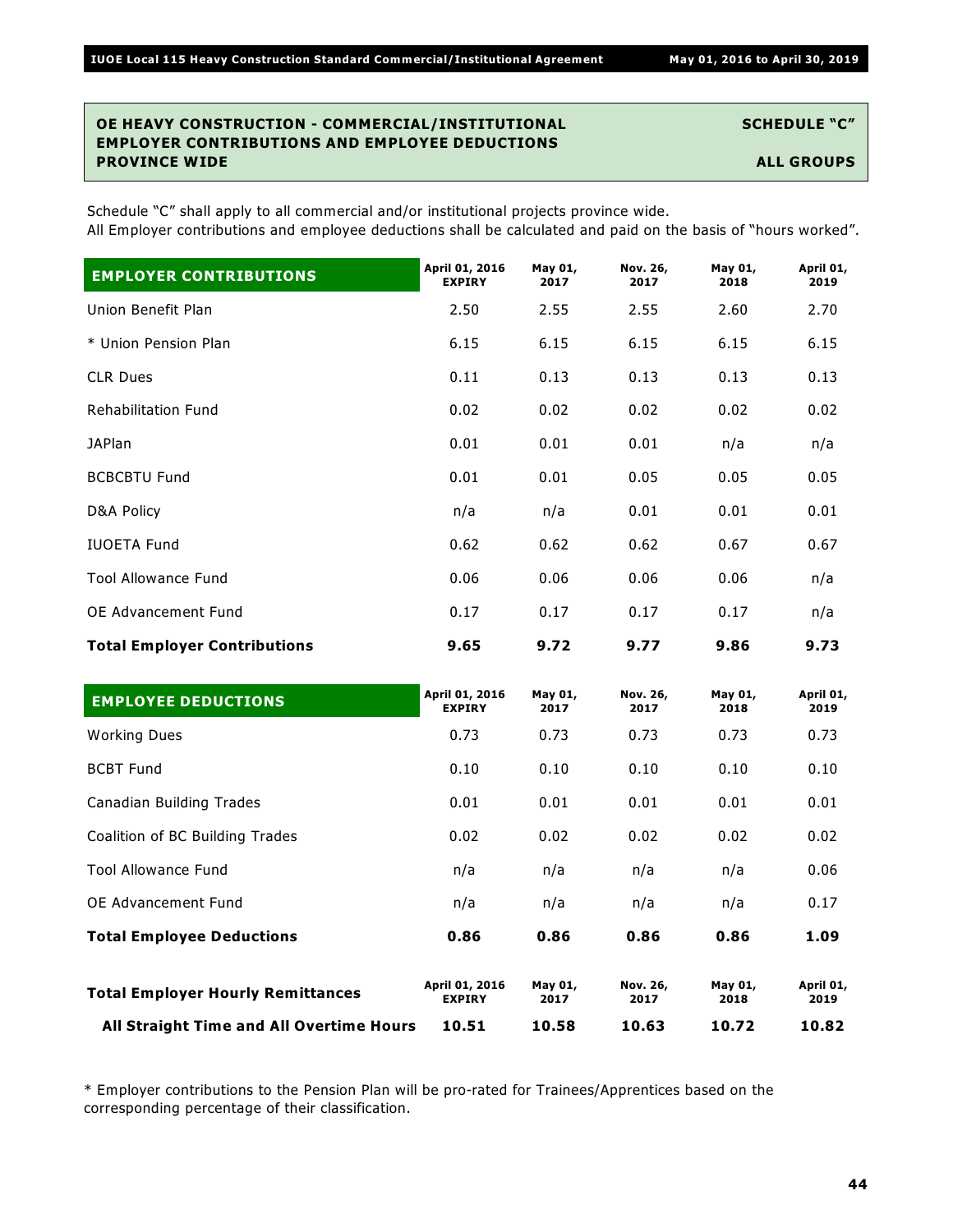#### **SPECIAL PROVISIONS AND WAGES PAGE 1 OF 4**

#### **1. (a) Foreman - Equipment:**

Where the Employer works three (3) or more Employees on any one (1) shift on any one (1) project (number shall include owner operated and/or manned rented equipment) under the jurisdiction of the Operating Engineers, Local 115, one (1) of these Employees shall be appointed a Working Foreman. The Working Foreman shall receive a premium of eight percent (8%) per hour over the hourly rate of the highest Operating Engineer classification under his supervision.

When the Employer works six (6) or more Employees on any one (1) shift on any one (1) project (number shall include owner operated and/or manned rented equipment) under the jurisdiction of the Operating Engineers, Local 115, a Non-Working Foreman position shall replace the Working Foreman position and shall receive a premium of ten percent (10%) per hour over the hourly rate of the highest Operating Engineer classification under his supervision.

When six (6) or more pieces of equipment are worked, the Foreman shall not be called upon to operate equipment.

Where three (3) or more pieces of equipment are worked on any one (1) shift on a project as provided for above, it is understood that all equipment within the jurisdiction of the Operating Engineers, Local 115 shall be under the supervision of an Operating Engineer Foreman.

Apprentices/Trainees shall be excluded when determining the ratio for a Non-Working Foreman.

#### **(b) Foreman - Mechanical:**

If the Employer works four (4) or more Employees on any one (1) shift on any one (1) project or in a permanent shop under the jurisdiction of the Operating Engineers, Local 115 an Operating Engineer Foreman shall be employed at ten percent (10%) over the hourly rate of the highest Operating Engineer classification under his supervision.

#### **2. Manning Clause:**

All equipment shall be manned in accordance with the classifications listed in Schedules "A1" and "A2" and in addition to the Manning Provisions therein contained, when an Engineer requires assistance in addition to any that must be provided for, he shall be assisted by an Employee covered by this Agreement.

#### **3. Crews:**

Crews on power shovels, draglines, clamshells, crawler cranes, truck cranes, trenching machines and cable backhoes of one and one-half  $(1\frac{1}{2})$  cubic yards capacity and over shall consist of an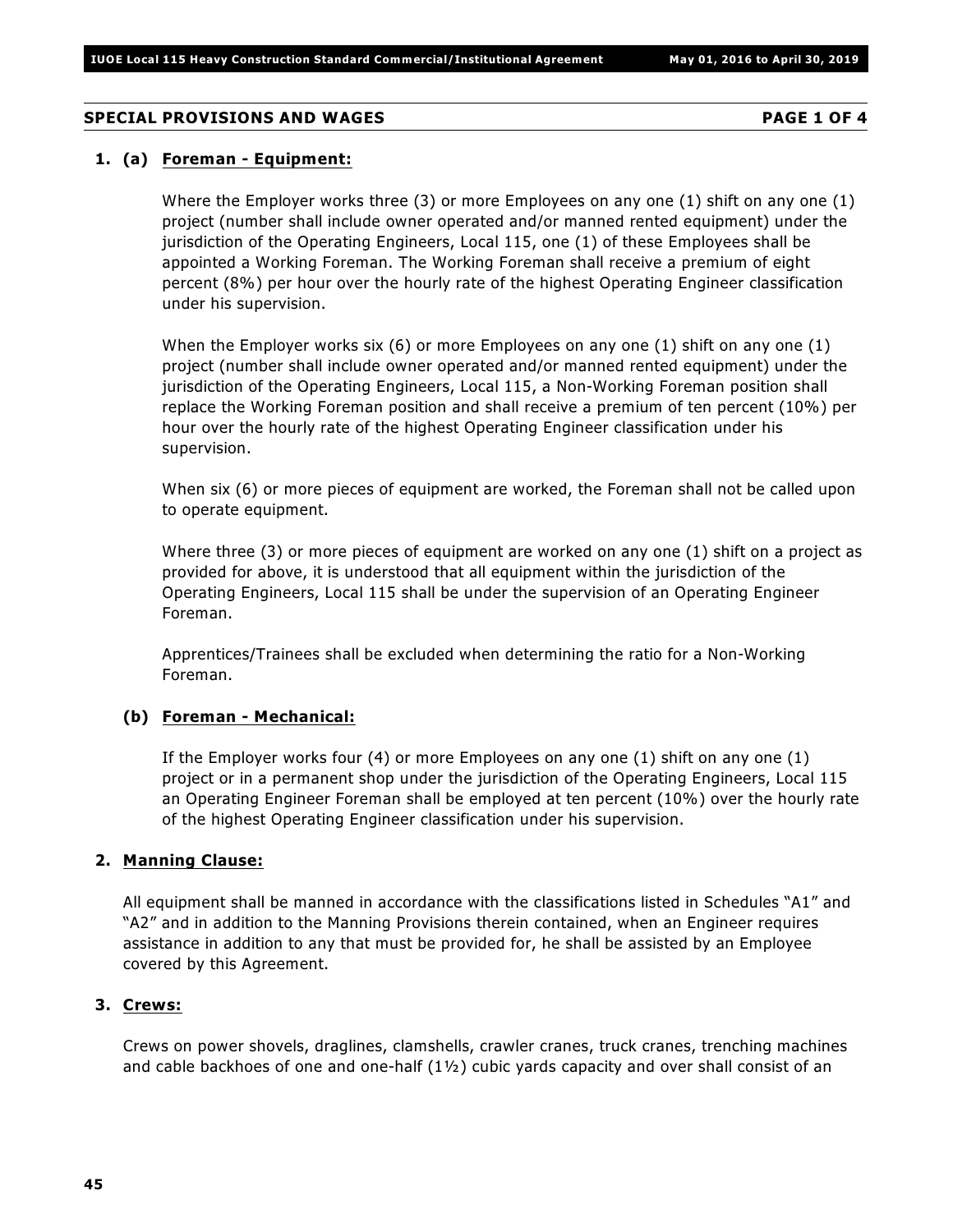#### **SPECIAL PROVISIONS AND WAGES PAGE 2 OF 4**

Operator and Apprentice/Trainee. It is recognized that the moving (driving) and oiling of truck or mobile cranes is the work of the Operating Engineer.

This crew Article shall also apply if the Employer rents equipment or sub-contracts work to other firms who own and operate equipment coming under the jurisdiction of the Union as listed in the classifications contained in this Agreement.

Crews on asphalt plants, crushing plants, screening plants, batch plants and backfilling machines, shall consist of an Operator, and an Apprentice/Trainee.

#### **4. Helicopter Use:**

In the event that a helicopter is used by the Employer during the course of construction, an Operating Engineer shall be paid wages in the following manner;

- **(a)** An Operating Engineer who during the course of a day is to work directly with a helicopter and whose work during that day requires him to work on the ground shall for that day be paid a premium equal to twenty-five percent (25%) of his straight time wages for a minimum of four (4) hours during that day.
- **(b)** An Operating Engineer who during the course of a day is to work directly with a helicopter and whose work during that day requires him to work above ground shall for that day be paid a premium equal to fifty percent (50%) of his straight time wages for a minimum of four (4) hours during that day.
- **(c)** Nothing contained in Sections (a) and (b) herein shall be construed or interpreted in such manner as will entitle an Operating Engineer in any one (1) day in respect of the use of a helicopter to claim a premium exceeding an amount equal to fifty percent (50%) of his straight time wages for all hours worked during that day.
- **(d)** The words, "to work directly with a helicopter" contained in Sections (a) and (b) herein shall be deemed to apply only to an Operating Engineer expressly and specifically directed to perform work simultaneously and in conjunction with the use of helicopter at his station of work and nothing in the recited Sections (a) and (b) shall be construed or interpreted in such manner as will entitle an Operating Engineer to claim helicopter premiums for any other work performed on materials subsequently carried by helicopter or for work in advance of or preparatory to operations subsequently performed with the use of a helicopter.
- **(e)** An Operating Engineer transported on the job by helicopter shall carry with him his hand tools, his lunch and rain clothing when appropriate. In combination with transporting an Operating Engineer other tools and rigging supplies and miscellaneous materials necessary for performance of the work may also be carried in a sling beneath the helicopter.
- **(f)** An Operating Engineer who during the course of a day is not required to work directly with a helicopter but who is transported either to the job or on the job by helicopter shall not be entitled to the foregoing premiums.
- **(g)** Operating Engineers required to work directly with a helicopter shall be on a voluntary basis.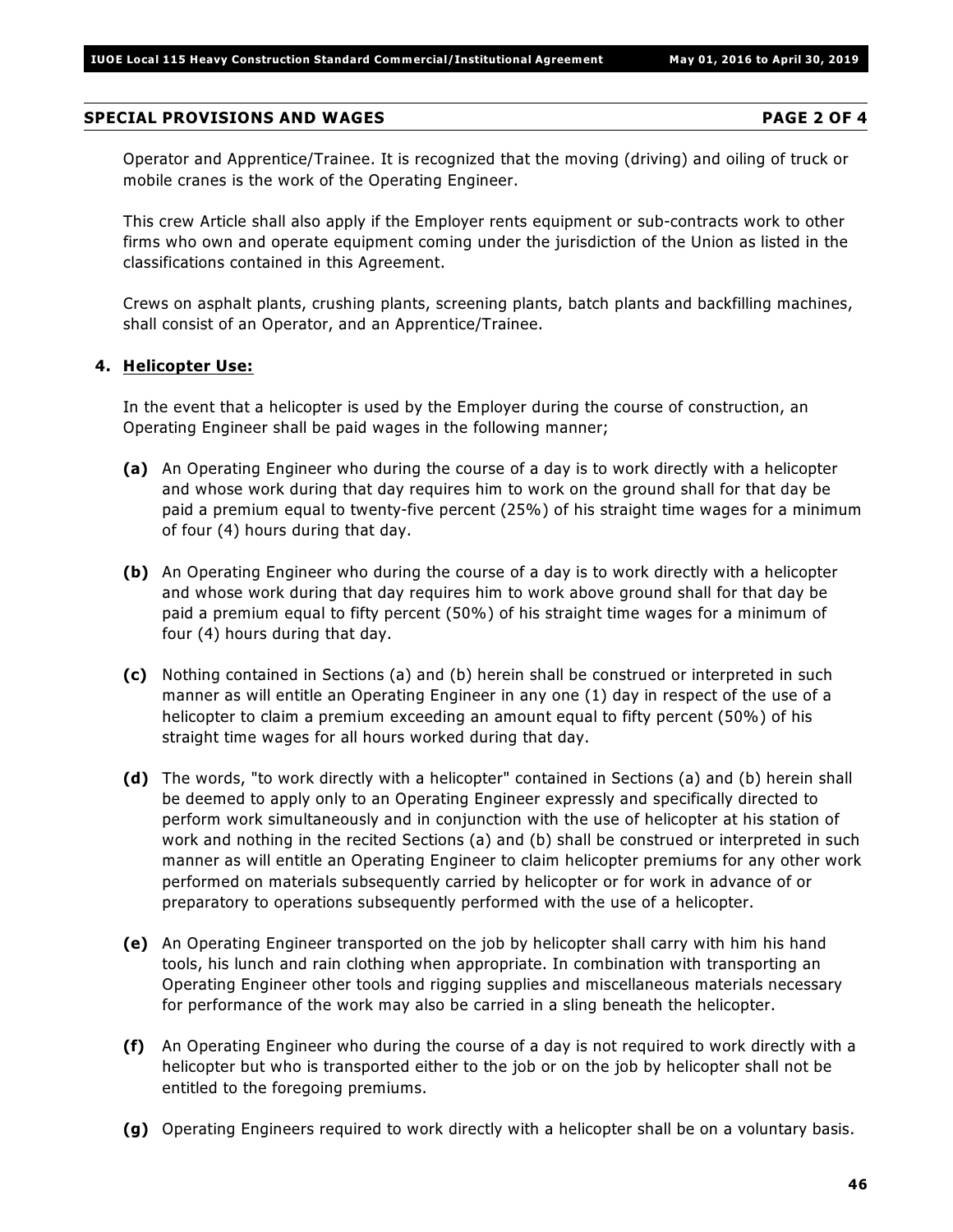# **SPECIAL PROVISIONS AND WAGES PAGE 3 OF 4**

**(h)** When working with the International Brotherhood of Electrical Workers, the International Brotherhood of Electrical Workers Helicopter Article will apply.

# **5. Machine and Work Assignment:**

- **(a)** If an Operating Engineer is regularly assigned to a work assignment from Monday through Friday in a given week, and work is required after regular hours, or on the Saturday, Sunday and/or General Holiday of that week, such Operating Engineer will be assigned to such particular work assignment providing such Operating Engineer is available.
- **(b)** When climbing cranes are being erected, the operator shall be part of the erection crew.
- **(c)** When a crane rigged with a skyhorse or ringer attachment is used, an additional forty cents (\$0.40) per hour premium shall be added to the Employee's established hourly rate.

# **6. Benefits Plan and Pension Plan:**

The Employer shall make contributions at the rate of two dollars and fifty cents (\$2.50) per hour worked by each Employee within the scope of this Agreement to the Operating Engineers' Benefits Plan.

Effective May 01, 2017, this contribution shall increase to two dollars and fifty-five cents (\$2.55) per hour worked.

Effective May 01, 2018, this contribution shall increase to two dollars and sixty cents (\$2.60) per hour worked.

Effective April 01, 2019, this contribution shall increase to two dollars and seventy cents (\$2.70) per hour worked.

The Employer shall make contributions at the rate of six dollars and fifteen cents (\$6.15) per hour worked by each Employee within the scope of this Agreement to the Operating Engineers' Pension Plan.

The Operating Engineers' Benefits Plan and Pension Plan shall be controlled by a Board of Trustees composed of eight (8) representatives designated by the Union.

The Employer agrees to be bound by the terms of the Trust Agreement.

The Employer is required to report on the forms provided by the Benefits Plan and Pension Plan.

Contributions must be forwarded by the Employer to the Operating Engineers' Benefits Plan and Pension Plan by the fifteenth (15th) day of the month following that which contributions cover.

In the event an Employer fails to remit contributions to this Plan, in conformity with this Section of the Agreement, the Union is free to take any economic action it deems necessary against such Employer, and such action shall not be considered a violation of this Agreement.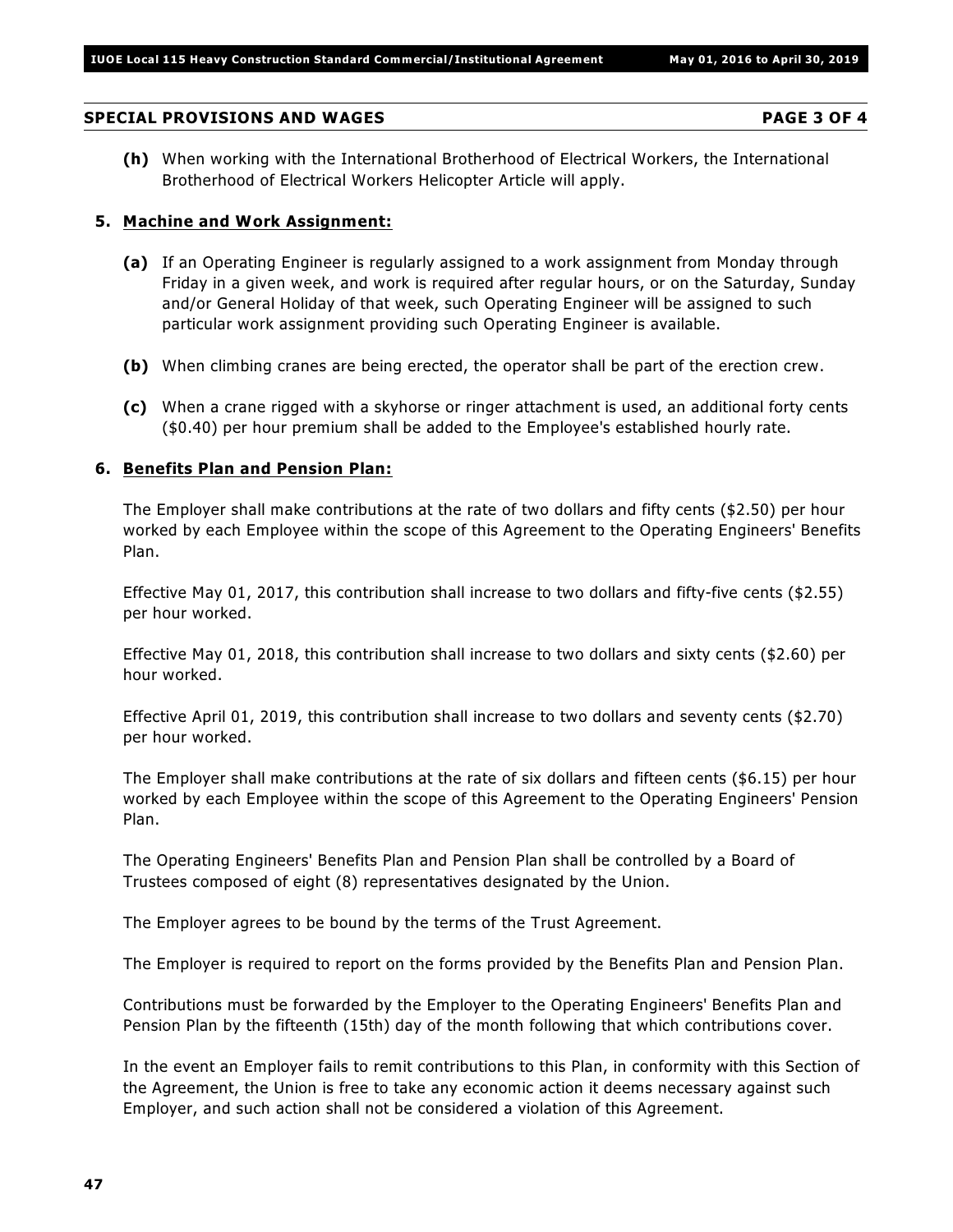#### **SPECIAL PROVISIONS AND WAGES PAGE 4 OF 4**

The Business Representative of Local 115 may inspect, during regular business hours, an Employer's record of time worked by Employees and contributions made to the Plan.

Payments to the Benefits Plan and Pension Plan shall be made by cheque, payable at par at Burnaby, Province of British Columbia, to the Operating Engineers' Benefits Plan and Pension Plan.

Other personnel of the Employers party to this Agreement may become Associate Members as provided for in the Trust Agreement and will be subject to the regulations as provided by the Trustees from time to time.

Benefits which will be provided under this Plan are as follows:

- **(a)** Medical surgical benefits;
- **(b)** Weekly Indemnity benefits for non-occupational sickness and accident;
- **(c)** Pension Plan;
- **(d)** Such additional benefits as the Trustees of the Plan shall periodically determine.

#### **7. Equipment Assembly:**

It is agreed that the assembling and dismantling of the Employer's construction equipment described in Schedules "A1" and "A2" or falling within the jurisdiction of the Operating Engineers, will be performed by members of the Operating Engineers' Union.

#### **8. Tool List:**

Tools required by heavy duty mechanics are listed in a schedule on file with CLR and the Union.

#### **9. See Piledriving Clamshell Agreement for Rates:**

- > Boat Operator (over 225 h.p.)
- > Boat Operator (under 225 h.p.)
- > Deckhands
- **10.** All rated capacities referred to in Schedules "A1" and "A2" are maximum manufacturer's factory rating for struck capacity of the machine or bucket size, whichever is greater.

#### **11: Occupational First Aid Attendant:**

When an Employee is designated Occupational First Aid Attendant by the Employer, he shall have his regular hourly rate increased by the following schedule:

Level 3 - \$0.65 per hour worked Level 2 - \$0.55 per hour worked (with transportation endorsement) Level 1 - \$0.45 per hour worked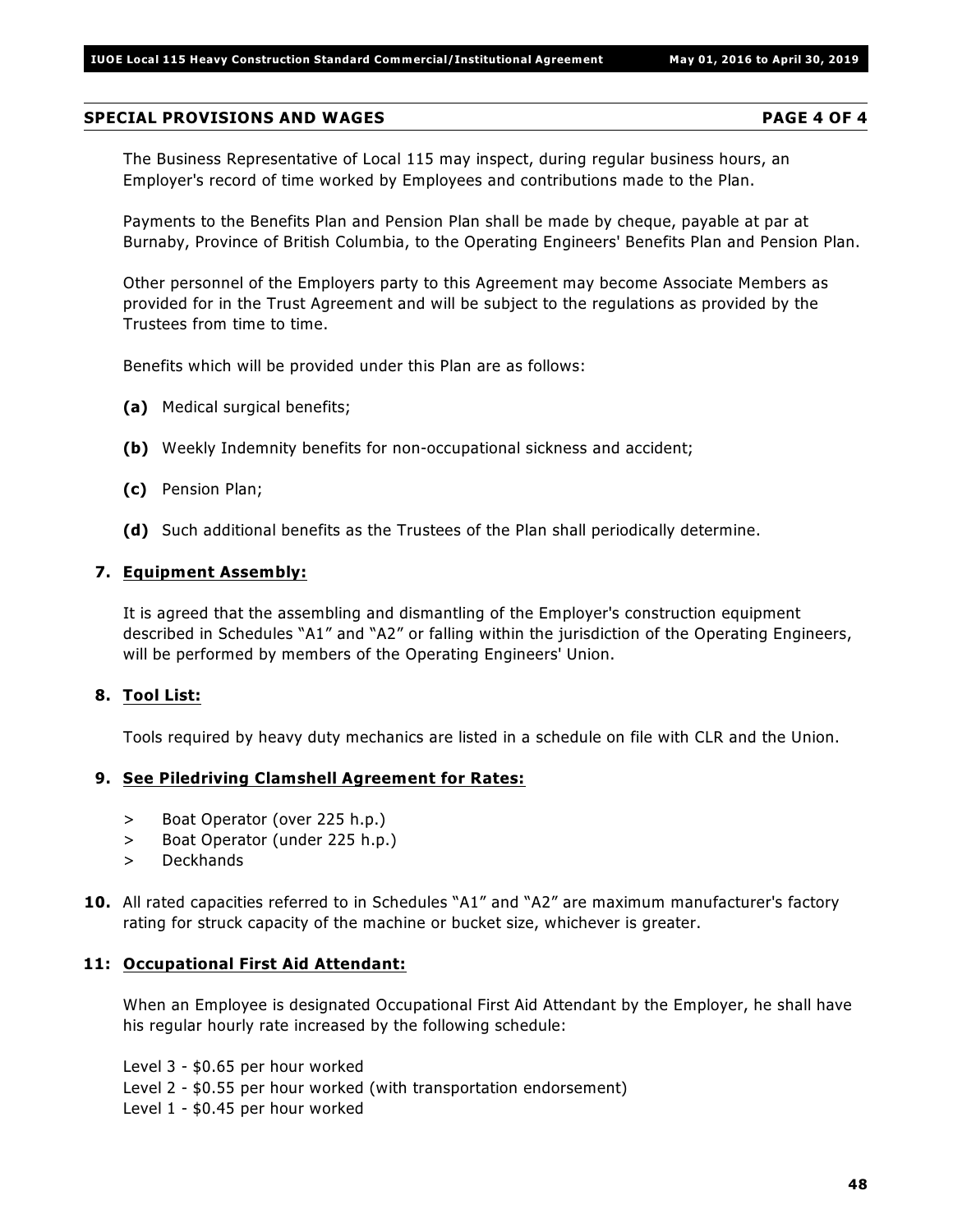#### **APPENDIX "A" PAGE 1 OF 3 DEFINITIONS AND ABBREVIATIONS**

The following definitions and abbreviations shall be applicable to the interpretation of this Agreement.

#### **1. BCBCBTU**

Bargaining Council of British Columbia Building Trade Unions

#### **2. BCBT**

BC Building Trades (the British Columbia and Yukon Territory Building and Construction Trades Council)

#### **3. CLR**

Construction Labour Relations Association of BC

#### **4. Employee**

Any individual who is a member of the Union, and/or such other person, employed by the Employer under the terms of this Agreement.

#### **5. Employer**

- **(a)** Any individual, business, partnership, company, corporation, or other similar entity, signatory to this Agreement.
- **(b)** Where the term Employer is used within this Agreement, and the context of such usage makes it appropriate and logical to regard this term as a reference to a person, as opposed to a legal entity, then such usage shall be considered to refer to an authorized representative of the Employer.

### **6. Gender**

Wherever the words "man", "men", "he" or "his" are utilized in this Agreement they shall be considered to apply equally to both genders (i.e. male and female).

#### **7. Hours Earned and Hours Worked**

| (a) 1 straight time hour              | $= 1$ hour earned             | $= 1$ hour worked |
|---------------------------------------|-------------------------------|-------------------|
| (b) 1 time and one-half overtime hour | $= 1\frac{1}{2}$ hours earned | $= 1$ hour worked |
| (c) 1 double time overtime hour       | $= 2$ hours earned            | $= 1$ hour worked |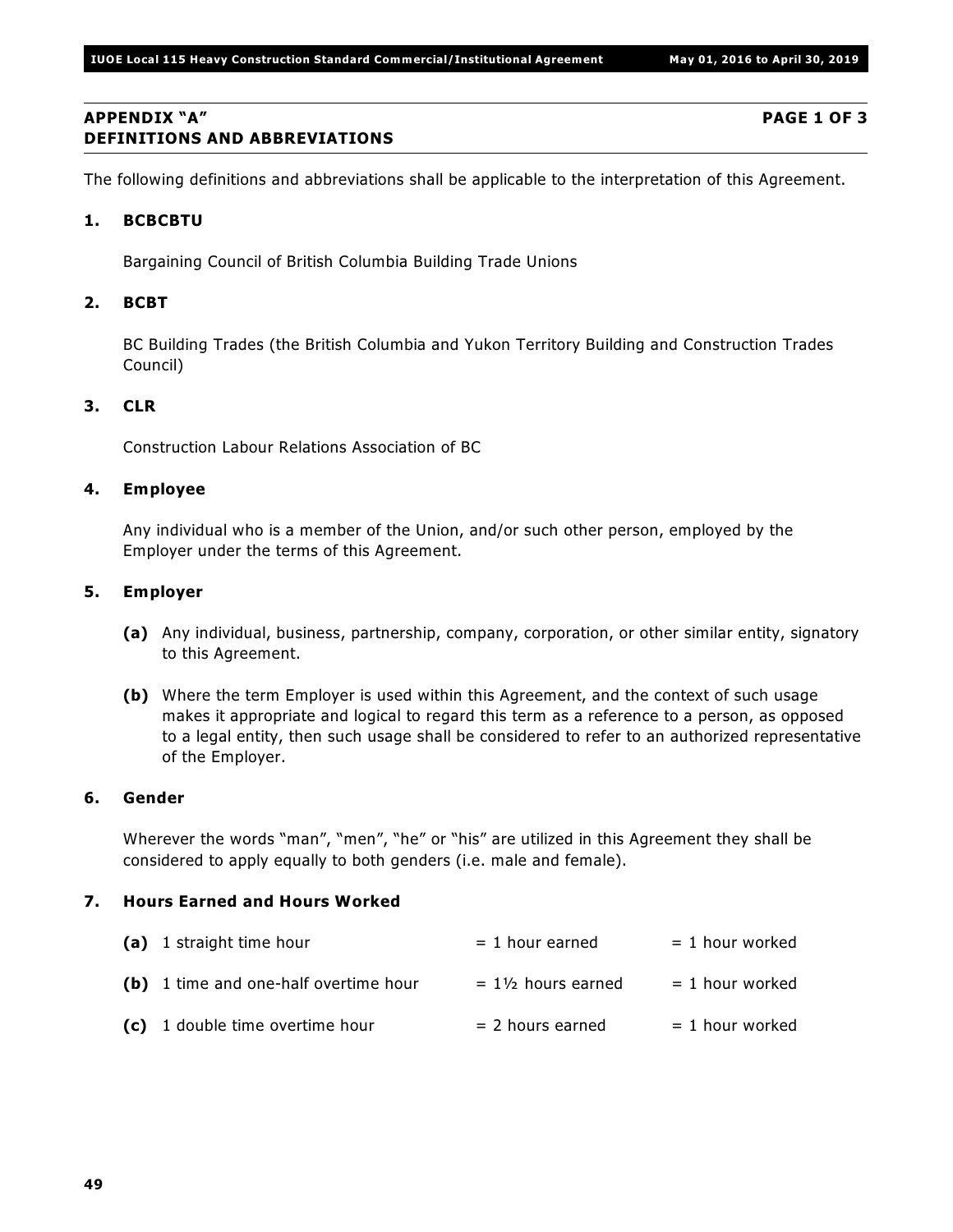#### **APPENDIX "A" PAGE 2 OF 3 DEFINITIONS AND ABBREVIATIONS**

The following definitions and abbreviations shall be applicable to the interpretation of this Agreement.

### **8. Industrial Construction**

- **(a)** Industrial construction shall be defined as: production plants such as pulp mills; chemical plants; refineries, including the transmission facilities; metre pumping; compressor stations; munitions plants; mines and smelters; power generating plants; bulk loading terminals; dams; breweries; and any/all other projects which are mutually agreed to by the Parties. Notwithstanding the foregoing, if a project is designated as an industrial construction project for the Pipefitters, it shall also be designated as an industrial construction project for IUOE Local 115.
- **(b)** A ten percent (10%) premium shall be paid for working underground. If an Employee works any part of a half-shift underground, he shall be paid for that half-shift at ten percent (10%) higher rate. The lunch break will be the end of the first half-shift. (Refer also to Articles 5.06, 5.07 and 8.12.)

# **9. IUOETA**

International Union of Operating Engineers, Local 115 Training Association

#### **10. JAPlan**

Jurisdictional Assignment Plan of the B.C. Construction Industry

# **11. LRB**

British Columbia Labour Relations Board

#### **12. Local Resident Employee**

Any Employee who resides within one hundred (100) road kilometres of the project or, where ferry travel is involved, within seventy-five (75) minutes travel time, including ferry travel and road kilometres.

#### **13. Lower Mainland/Fraser Valley**

Inclusive of West Vancouver to the west, Chilliwack to the east, and all cities, towns, municipalities, villages, communities, etc. in between.

#### **14. Tool Allowance Fund**

IUOE Local 115 Mechanic, Millwright, Serviceman and Welder Tool Allowance Fund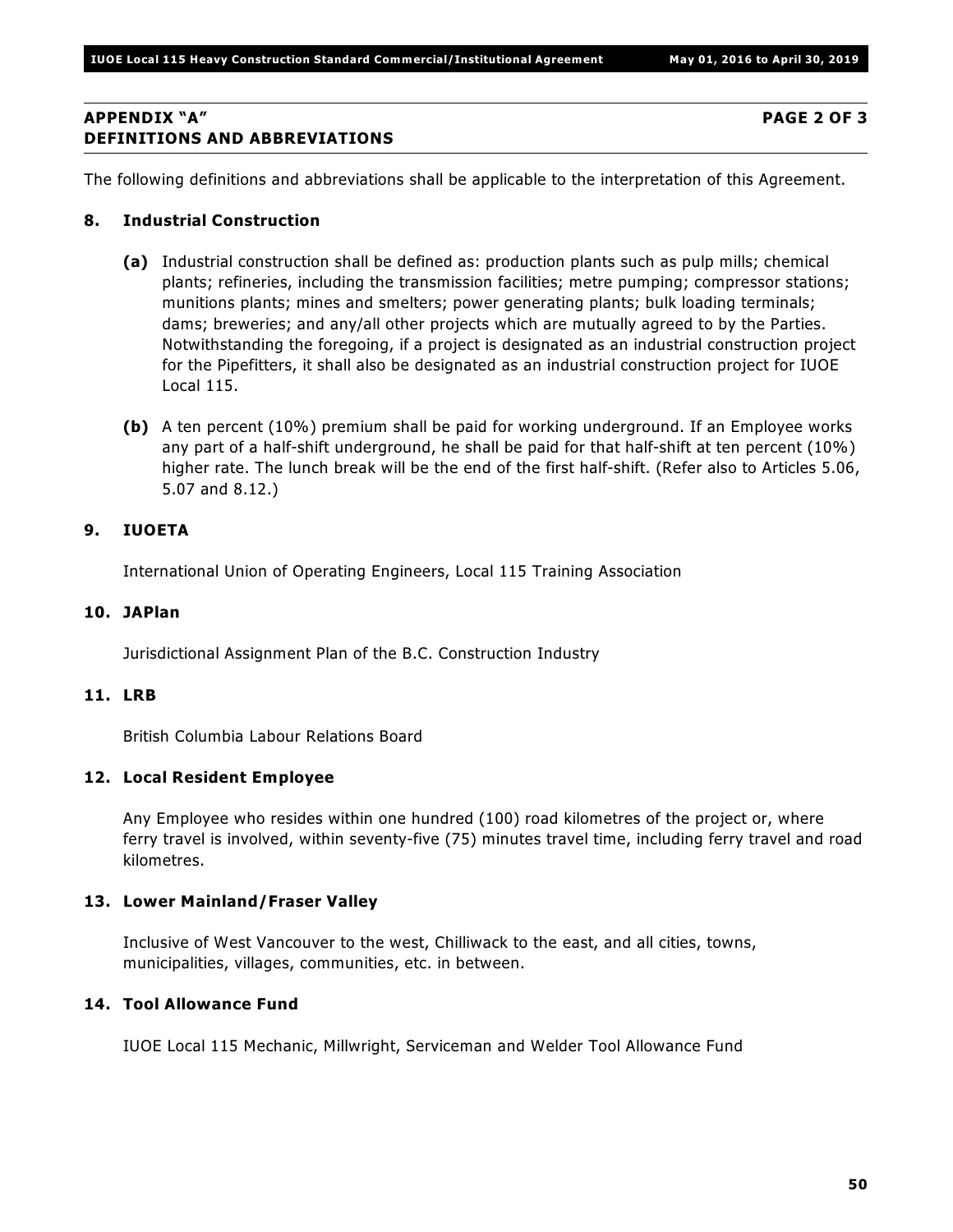### **APPENDIX "A" PAGE 3 OF 3 DEFINITIONS AND ABBREVIATIONS**

The following definitions and abbreviations shall be applicable to the interpretation of this Agreement.

#### **15. Union**

- **(a)** International Union of Operating Engineers, Local 115.
- **(b)** Where the term Union is used within this Agreement, and the context of such usage makes it appropriate and logical to regard this term as a reference to a person, as opposed to a legal entity, then such usage shall be considered to refer to an authorized representative of the Union.

#### **16. WSBC**

WorkSafe BC (the Workers' Compensation Board of BC)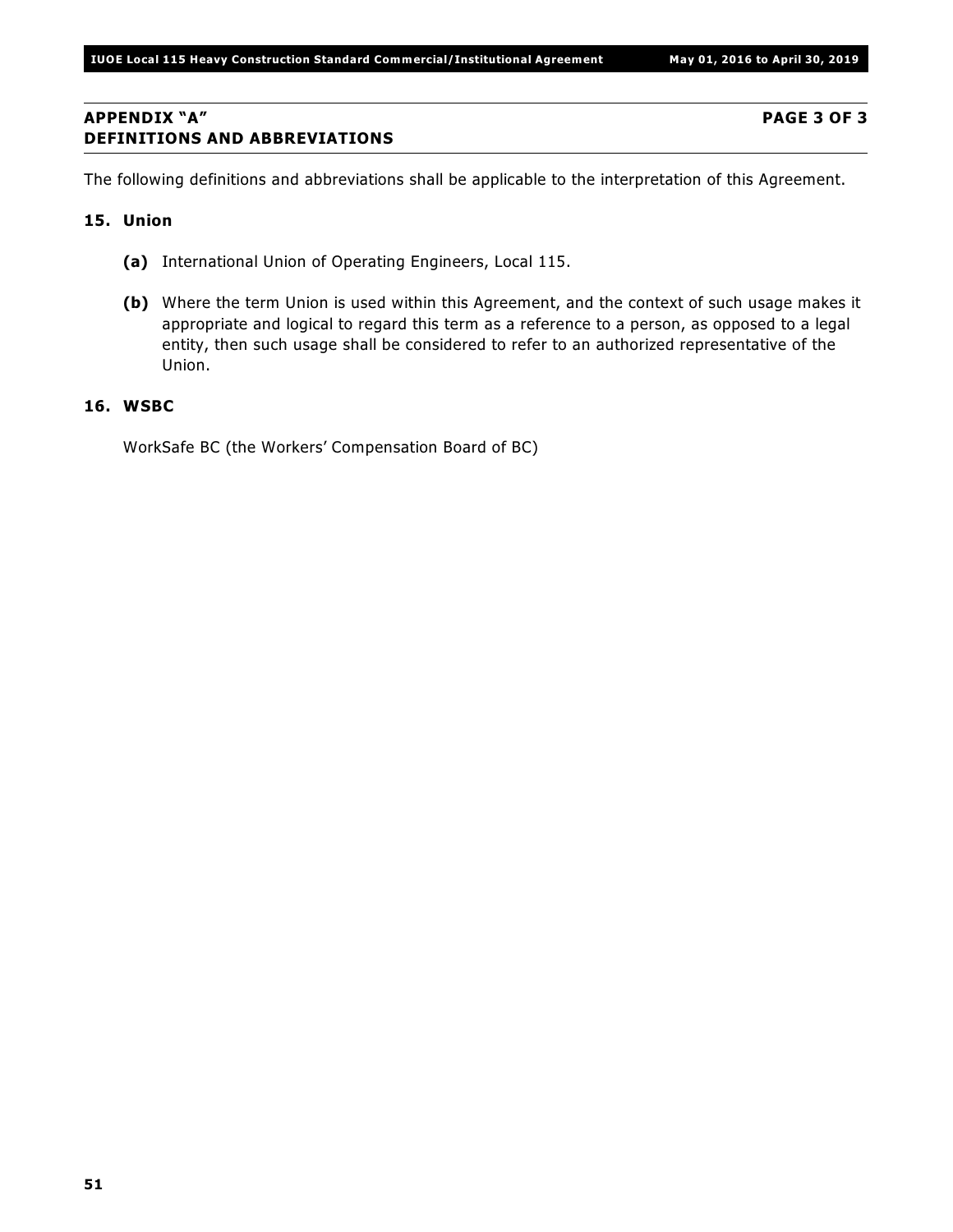### **APPENDIX "B" PAGE 1 OF 2 SCHEDULE OF GENERAL HOLIDAYS**

The following schedule of General Holidays shall be applicable to the interpretation of this Agreement.

### **1. 2016**

General Holiday **Actual Date Conserved Date** Observed Date **Conserved Date** Observed Date

New Years' Day Friday, Jan. 1st Family Day Monday, Feb. 8th Good Friday  $\qquad \qquad$  Friday, Mar. 25 $^{\rm th}$   $\qquad \qquad$  Friday, Mar. 25 $^{\rm th}$ Easter Monday Monday, Mar. 28 Monday, Mar. 28 th th Victoria Day Monday, May 23<sup>rd</sup> Canada Day **Friday**, July 1st Friday prior to BC Day Friday, July 29<sup>th</sup> BC Day Monday, Aug. 1st \* Friday prior to Labour Day Friday, Sept. 2<sup>nd</sup> Labour Day Monday, Sept. 5<sup>th</sup> Thanksgiving Day  $M$  Monday, Oct.  $10<sup>th</sup>$ Remembrance Day **Friday**, Nov. 11<sup>th</sup> Christmas Day Sunday, Dec. 25 Monday, Dec. 26 th th Boxing Day Monday, Dec. 26<sup>th</sup>

# **2. 2017**

General Holiday **Actual Date Contracts** Actual Date **Contracts** Observed Date

New Years' Day Sunday, Jan. 1st Family Day Monday, Feb. 13<sup>th</sup> Good Friday **Friday**, Apr. 14<sup>th</sup> Easter Monday Monday, Apr. 17 Monday, Apr. 17 th th Victoria Day Monday, May 22<sup>nd</sup> Canada Day  $S$ aturday, July  $1<sup>st</sup>$ Friday prior to BC Day Friday, Aug. 4th BC Day Monday, Aug. 7th  $*$  Friday prior to Labour Day Friday, Sept.  $1<sup>st</sup>$ Labour Day **Monday, Sept. 4th** Thanksgiving Day Monday, Oct. 9th Remembrance Day  $S$ aturday, Nov.  $11<sup>th</sup>$ Christmas Day Monday, Dec. 25<sup>th</sup> Boxing Day **Tuesday, Dec. 26<sup>th</sup>** 

Friday, Jan.  $1<sup>st</sup>$ Monday, Feb 8<sup>th</sup> Monday, May 23rd Friday, July  $1<sup>st</sup>$ Friday, July 29th Monday, Aug. 1st Friday, Sept. 2<sup>nd</sup> Monday, Sept. 5th Monday, Oct. 10<sup>th</sup> Friday, Nov.  $11<sup>th</sup>$ Tuesday, Dec.  $27<sup>th</sup>$ 

- Monday, Jan. 2<sup>nd</sup> Monday, Feb  $13<sup>th</sup>$ Friday, Apr. 14th Monday, May 22nd Monday, July 3rd Friday, Aug. 4th Monday, Aug. 7th Friday, Sept.  $1<sup>st</sup>$ Monday, Sept. 4th Monday, Oct.  $9<sup>th</sup>$ Monday, Nov.  $13^{th}$ Monday, Dec. 25<sup>th</sup> Tuesday, Dec. 26<sup>th</sup>
- \* The Friday prior to Labour Day may be floated on a commercial and/or institutional project and the day therefore worked at straight time rates, with an alternate day scheduled to be taken off as mutually agreed between the Employer and the Employee. Refer to Article 4.03.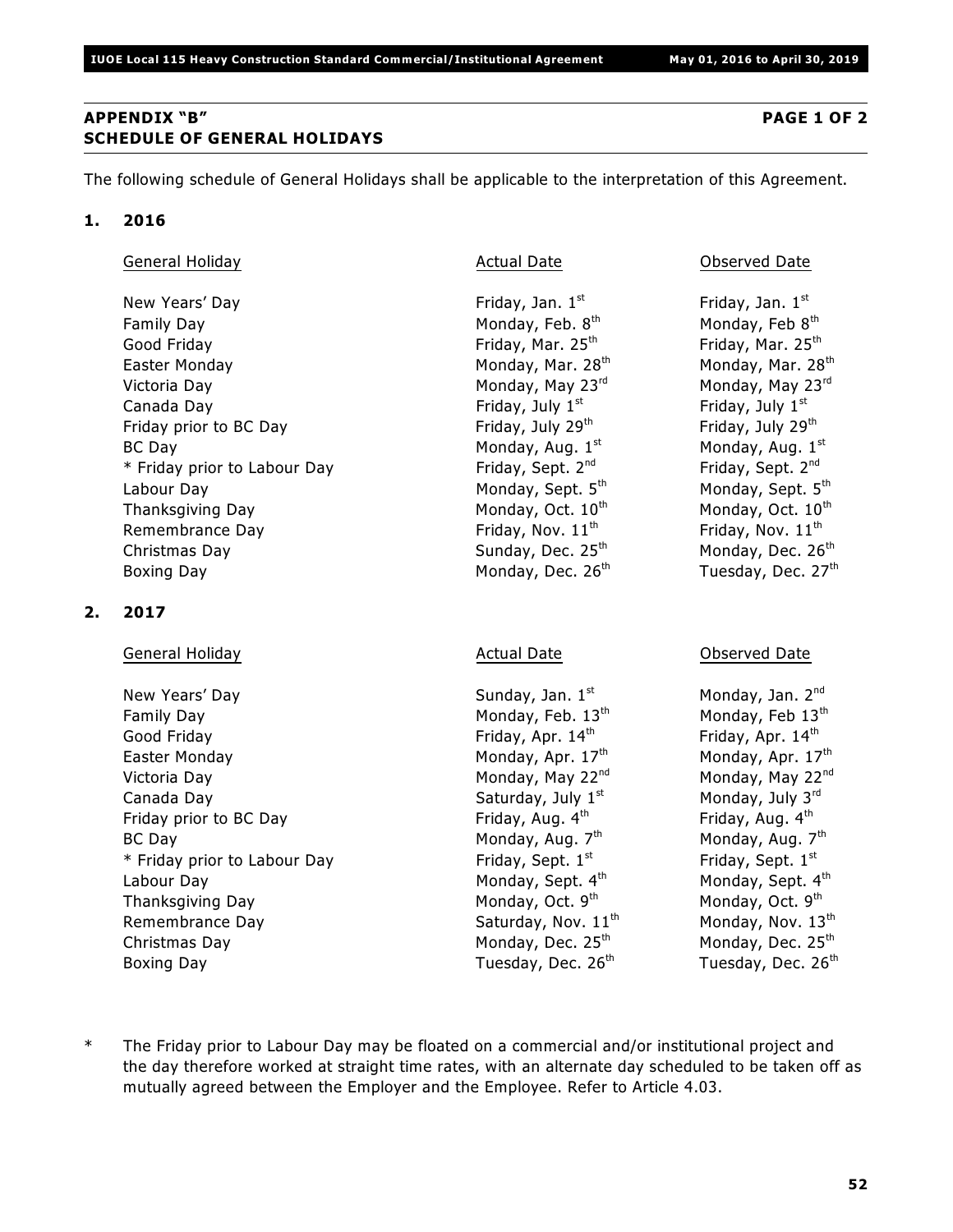### **APPENDIX "B" PAGE 2 OF 2 SCHEDULE OF GENERAL HOLIDAYS**

The following schedule of General Holidays shall be applicable to the interpretation of this Agreement.

### **3. 2018**

General Holiday **Actual Date Conserved Date** Observed Date **Conserved Date** Observed Date

New Years' Day  $M$  Monday, Jan.  $1<sup>st</sup>$ Family Day Monday, Feb.  $12<sup>th</sup>$ Good Friday **Friday**, Mar. 30<sup>th</sup> Easter Monday Monday, Apr. 2<sup>nd</sup> Victoria Day  $M$ onday, May 21st Canada Day  $Sunday, July 1<sup>st</sup>$ Friday prior to BC Day Friday, Aug. 3rd BC Day Monday, Aug. 6th  $*$  Friday prior to Labour Day Friday, Aug. 31st Labour Day Monday, Sept. 3rd Thanksgiving Day Monday, Oct. 8<sup>th</sup> Remembrance Day  $Sunday, Nov. 11<sup>th</sup>$ Christmas Day Tuesday, Dec. 25 Tuesday, Dec. 25 th th Boxing Day **Wednesday, Dec. 26<sup>th</sup>** 

### **4. 2019**

General Holiday **Actual Date Contracts** Actual Date **Contracts** Observed Date

New Years' Day **Tuesday, Jan. 1st** Family Day Monday, Feb 11<sup>th</sup> Good Friday **Friday**, Apr. 19<sup>th</sup> Easter Monday **Monday, Apr. 22<sup>nd</sup>** Monday, Apr. 22<sup>nd</sup> Victoria Day Monday, May 20<sup>th</sup> Canada Day  $\sim$  Monday, July 1st Friday prior to BC Day  $\qquad \qquad$  Friday, Aug.  $2^{nd}$ BC Day Monday, Aug.  $5<sup>th</sup>$  Monday, Aug.  $5<sup>th</sup>$  $*$  Friday prior to Labour Day Friday, Aug. 30<sup>th</sup> Labour Day Monday, Sept. 2<sup>nd</sup> Thanksgiving Day  $M_{\text{max}}$  Monday, Oct.  $14^{\text{th}}$ Remembrance Day  $M$ onday, Nov. 11<sup>th</sup> Christmas Day Wednesday, Dec. 25<sup>th</sup> Wednesday, Dec. 25<sup>th</sup> Boxing Day **Thursday, Dec. 26<sup>th</sup>** 

Monday, Jan.  $1<sup>st</sup>$ Monday, Feb. 12th Friday, Mar. 30th Monday, Apr. 2<sup>nd</sup> Monday, May 21st Monday, July 2<sup>nd</sup> Friday, Aug. 3rd Monday, Aug. 6th Friday, Aug.  $31<sup>st</sup>$ Monday, Sept. 3rd Monday, Oct. 8<sup>th</sup> Monday, Nov. 12th Wednesday, Dec.  $26<sup>th</sup>$ 

Tuesday, Jan. 1st Monday, Feb 11<sup>th</sup> Friday, Apr. 19th Monday, Apr. 22<sup>nd</sup> Monday, May 20<sup>th</sup> Monday, July 1st Friday, Aug. 2<sup>nd</sup> Monday, Aug. 5<sup>th</sup> Friday, Aug. 30th Monday, Sept. 2<sup>nd</sup> Monday, Oct.  $14^{\text{th}}$ Monday, Nov.  $11^{th}$ Thursday, Dec. 26<sup>th</sup>

\* The Friday prior to Labour Day may be floated on a commercial and/or institutional project and the day therefore worked at straight time rates, with an alternate day scheduled to be taken off as mutually agreed between the Employer and the Employee. Refer to Article 4.03.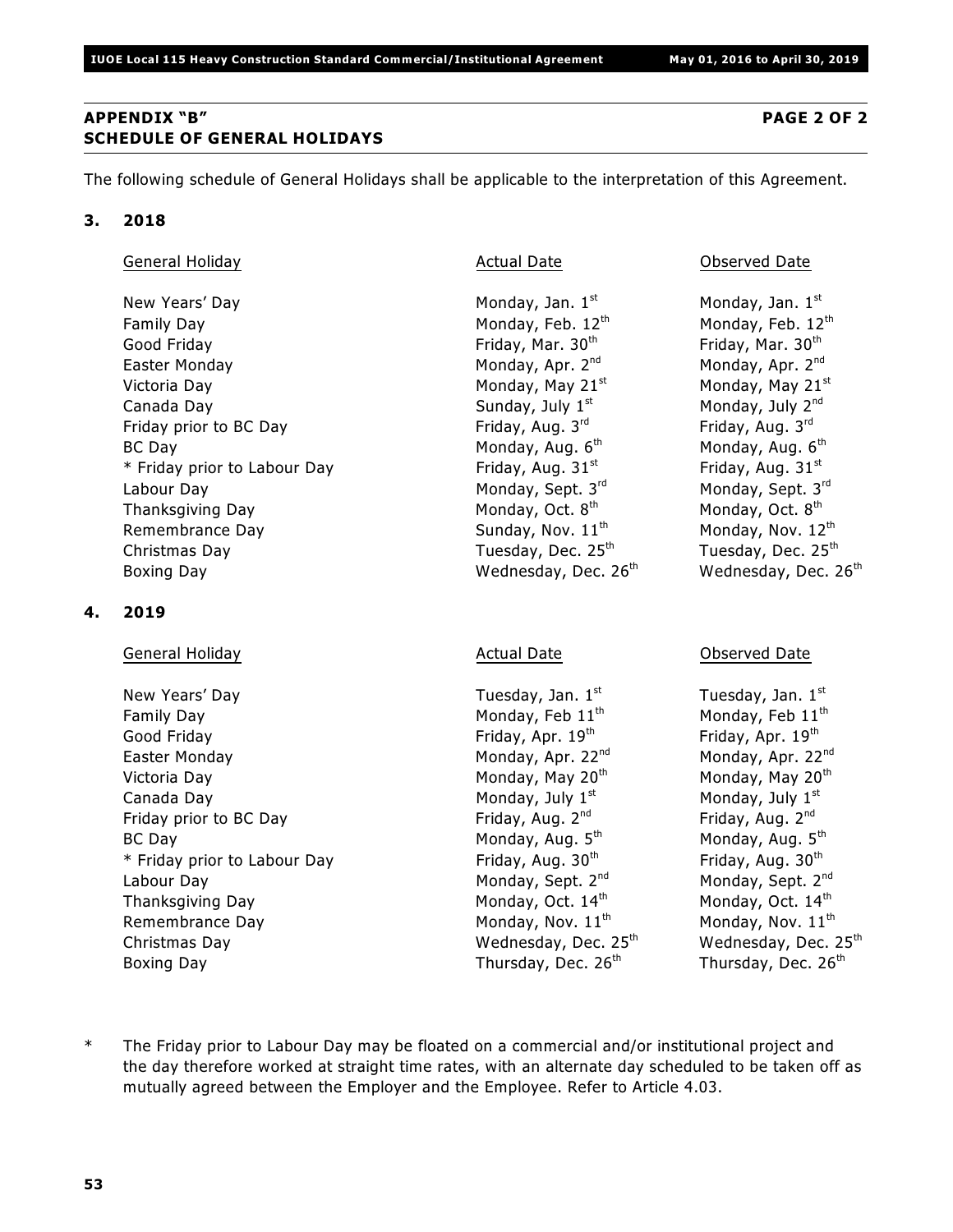# **APPENDIX "C" PAGE 1 OF 1 LIST OF SIGNATORY EMPLOYERS \***

The Employer recognizes the Union as the exclusive bargaining agent for all Employees in the bargaining unit, and the Union recognizes CLR as the exclusive bargaining agent for all CLR members who have authorized the Association to sign this Agreement on their behalf.

Effective date of signing, the following Employers have authorized CLR to bargain the new IUOE Local 115 Heavy Construction Standard Commercial/Institutional Agreement with IUOE Local 115 and to sign such Agreement on their behalf.

- 1. Bantrel Constructors Co.
- 2. BelPacific Excavating & Shoring Ltd. Partnership
- 3. BFI Constructors Ltd.
- 4. Broadwater Industries (2011) Ltd.
- 5. Brymark Installations Group Inc.
- 6. CIMS Limited Partnership
- 7. Commonwealth Construction Canada Ltd.
- 8. Ganotec West ULC
- 9. Geopac Inc.
- 10. Huron Developments (1990) Ltd.
- 11. KBR Industrial Canada Co.
- 12. Kingston Construction Ltd.
- 13. Kitimat Iron & Metal Works Ltd.
- 14. KWH Constructors Ltd.
- 15. LML Industrial Contractors Ltd.
- 16. Lockerbie & Hole Eastern Inc.
- 17. Michels Canada Co.
- 18. Mitchell Installations Ltd.
- 19. Northpointe ENC
- 20. Pacific Blasting and Demolition Ltd.
- 21. Smith Bros. & Wilson (BC) Ltd.
- 22. Viking Construction Ltd.
- 23. Voith Hydro Inc.
- 24. Wayne Watson Construction Ltd.
- 25. Western Industrial Contractors Ltd.
- \* The Letter of Agreement Re: By and Between Language signed by the BCBCBTU and CLR on August 09, 2016 shall govern the addition of an authorized Employer(s) to the above List of Signatory Employers.